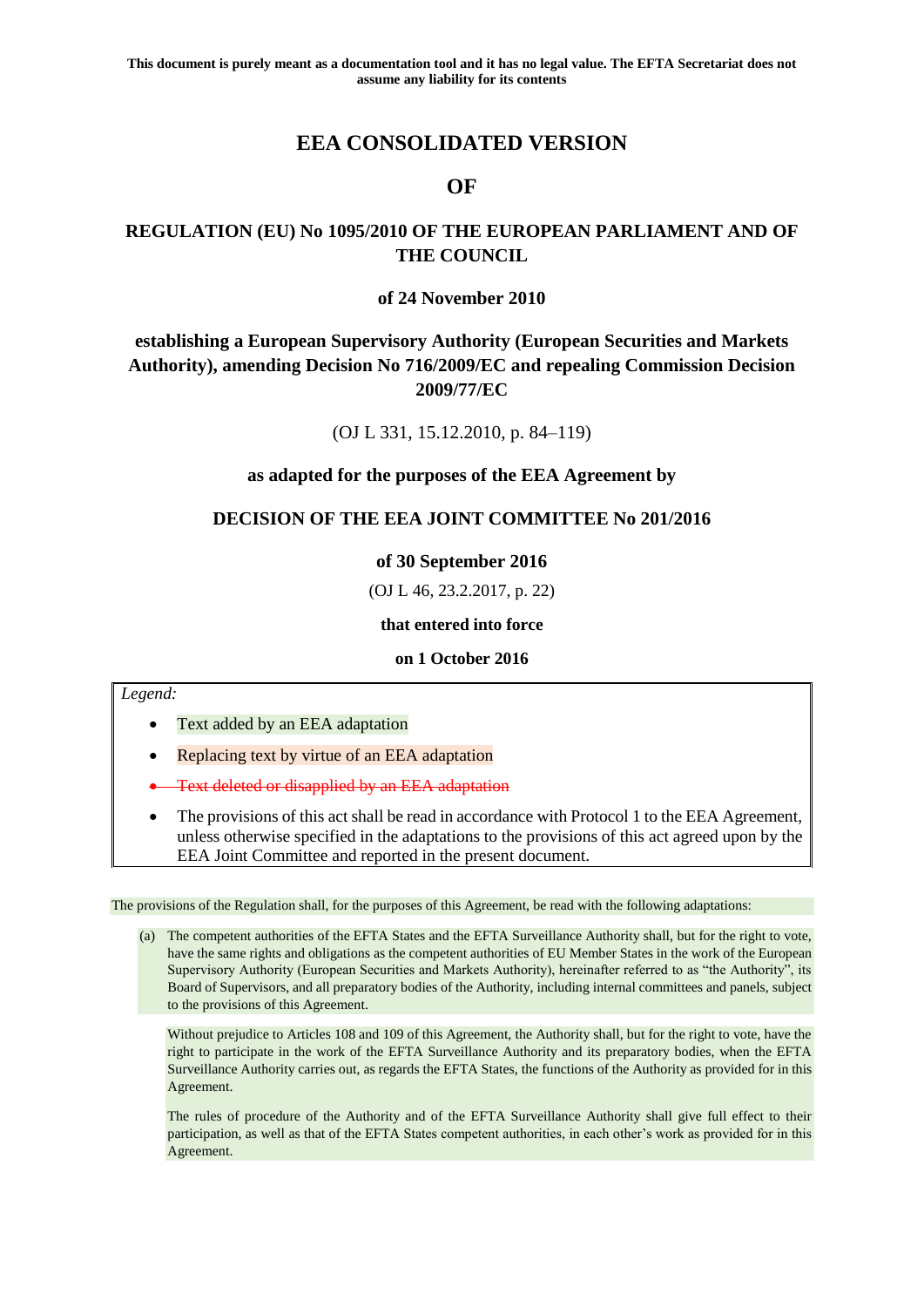- (b) Notwithstanding the provisions of Protocol 1 to this Agreement, and unless otherwise provided for in this Agreement, the terms "Member State(s)" and "competent authorities" shall be understood to include, in addition to their meaning in the Regulation, the EFTA States and their competent authorities, respectively.
- (c) Unless otherwise provided for in this Agreement, the internal rules of procedure of the Authority shall apply mutatis mutandis as regards matters concerning the EFTA competent authorities and financial market participants. In particular, the preparation of drafts for the EFTA Surveillance Authority shall be subject to the same internal procedures as the preparation of decisions adopted regarding similar issues concerning the EU Member States, including their competent authorities and financial market participants.
- (d) Unless otherwise provided for in this Agreement, the Authority and the EFTA Surveillance Authority shall cooperate, exchange information and consult each other for the purposes of the Regulation, in particular prior to taking any action.

In case of disagreement between the Authority and the EFTA Surveillance Authority with regard to the administration of the provisions of the Regulation, EN 3 EN the Chairperson of the Authority and the College of the EFTA Surveillance Authority shall, taking into account the urgency of the matter, without undue delay convene a meeting to find consensus. Where such consensus is not found, the Chairperson of the Authority or the College of the EFTA Surveillance Authority may request the Contracting Parties to refer the matter to the EEA Joint Committee which shall deal with it in accordance with Article 111 of this Agreement which shall apply mutatis mutandis. In accordance with Article 2 of Decision of the EEA Joint Committee No 1/94 of 8 February 1994 adopting the Rules of Procedure of the EEA Joint Committee (OJ L 85, 30.3.1994, p. 60), a Contracting Party may request immediate organisation of meetings in urgent circumstances. Notwithstanding this paragraph, a Contracting Party may at any time refer the matter to the EEA Joint Committee at its own initiative in accordance with Articles 5 or 111 of this Agreement.

(e) References to other acts in the Regulation shall apply to the extent and in the form that those acts are incorporated into this Agreement.

## **CHAPTER I**

### **ESTABLISHMENT AND LEGAL STATUS**

#### *Article 1*

#### **Establishment and scope of action**

1. This Regulation establishes a European Supervisory Authority (European Securities and Markets Authority) (hereinafter the Authority').

2. The Authority shall act within the powers conferred by this Regulation and within the scope of Directive 97/9/EC, Directive 98/26/EC, Directive 2001/34/EC, Directive 2002/47/EC, Directive 2003/6/EC, Directive 2003/71/EC, Directive 2004/39/EC, Directive 2004/109/EC, Directive 2009/65/EC and to Directive 2006/49/EC, without prejudice to the competence of the European Supervisory Authority (European Banking Authority) in terms of prudential supervision, any future legislation in the area of Alternative Investment Fund Managers (AIFM), and Regulation (EC) No 1060/2009, and, to the extent that these acts apply to firms providing investment services or to collective investment undertakings marketing their units or shares and the competent authorities that supervise them, within the relevant parts of, Directive 2002/87/EC, Directive 2005/60/EC, Directive 2002/65/EC, including all directives, regulations, and decisions based on those acts, and of any further legally binding Union act which confers tasks on the Authority.

3. The Authority shall also act in the field of activities of market participants in relation to issues not directly covered in the acts referred to in paragraph 2, including matters of corporate governance, auditing and financial reporting, provided that such actions by the Authority are necessary to ensure the effective and consistent application of those acts. The Authority shall also take appropriate action in the context of take-over bids, clearing and settlement and derivative issues.

 $\mathbf{r}$ 

| AS REGARDS THE EU                                                                                                                                                            | AS REGARDS THE EFTA STATES                                                                                                                                                                                                                                                                                                                  |
|------------------------------------------------------------------------------------------------------------------------------------------------------------------------------|---------------------------------------------------------------------------------------------------------------------------------------------------------------------------------------------------------------------------------------------------------------------------------------------------------------------------------------------|
| 4. The provisions of this Regulation are without prejudice<br>to the powers of the Commission, in particular under Article<br>258 TFEU, to ensure compliance with Union law. | 4. The provisions of this Regulation are without prejudice<br>to the powers of the EFTA Surveillance Authority, in<br>particular under Article 31 of the Agreement between the<br>EFTA States on the Establishment of a Surveillance<br>Authority and a Court of Justice, to ensure compliance with<br>the EEA Agreement or that Agreement. |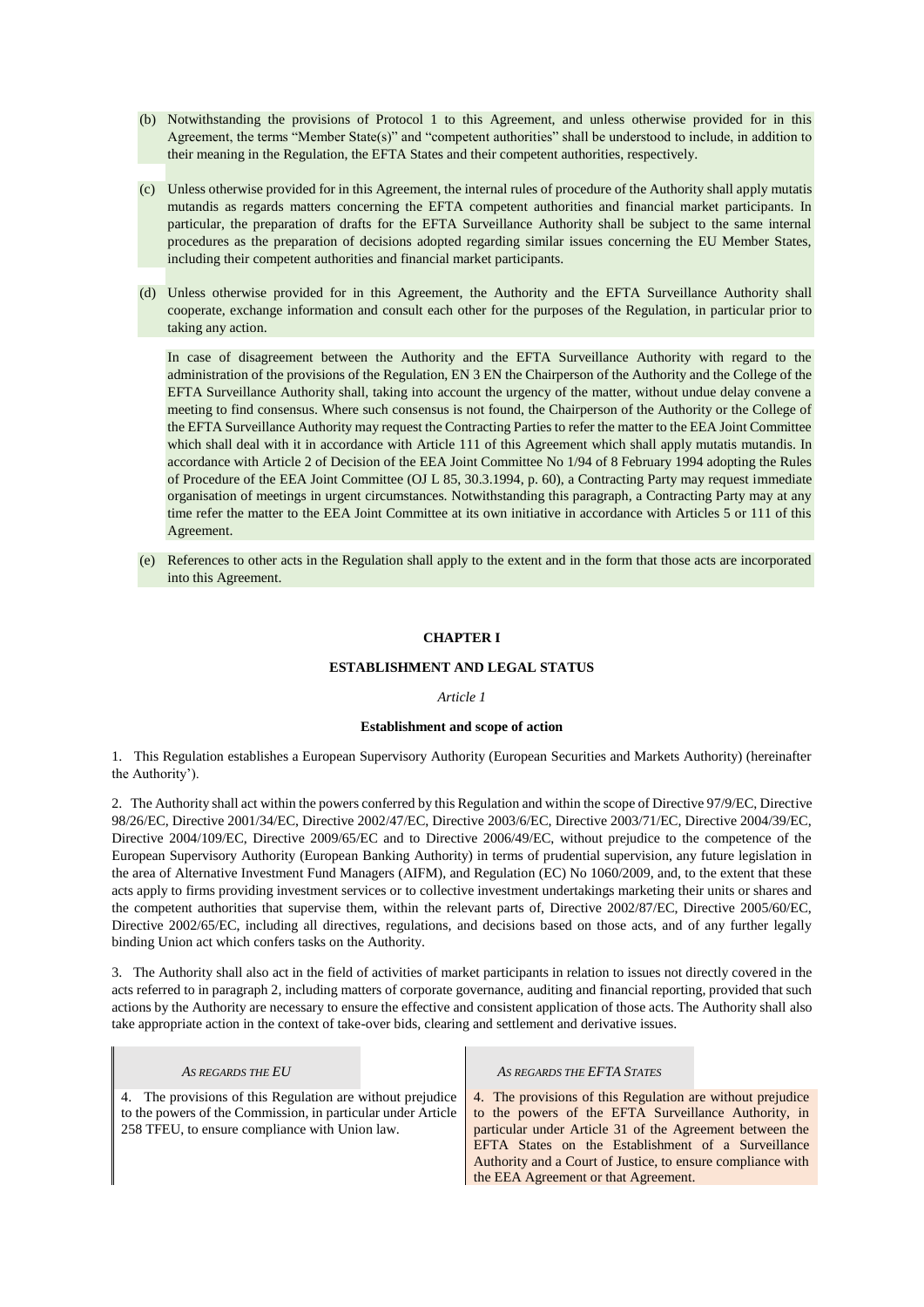5. The objective of the Authority shall be to protect the public interest by contributing to the short, medium and long-term stability and effectiveness of the financial system, for the Union economy, its citizens and businesses. The Authority shall contribute to:

- (a) improving the functioning of the internal market, including in particular a sound, effective and consistent level of regulation and supervision,
- (b) ensuring the integrity, transparency, efficiency and orderly functioning of financial markets,
- (c) strengthening international supervisory coordination,
- (d) preventing regulatory arbitrage and promoting equal conditions of competition,
- (e) ensuring the taking of investment and other risks are appropriately regulated and supervised, and
- (f) enhancing customer protection.

For those purposes, the Authority shall contribute to ensuring the consistent, efficient and effective application of the acts referred to in paragraph 2, foster supervisory convergence, provide opinions to the European Parliament, the Council, and the Commission and undertake economic analyses of the markets to promote the achievement of the Authority's objective.

In the exercise of the tasks conferred upon it by this Regulation, the Authority shall pay particular attention to any systemic risk posed by financial market participants, the failure of which may impair the operation of the financial system or the real economy.

When carrying out its tasks, the Authority shall act independently and objectively and in the interest of the Union alone.

## *Article 2*

#### **European System of Financial Supervision**

1. The Authority shall form part of a European System of Financial Supervision (ESFS). The main objective of the ESFS shall be to ensure that the rules applicable to the financial sector are adequately implemented to preserve financial stability and to ensure confidence in the financial system as a whole and sufficient protection for the customers of financial services.

2. The ESFS shall comprise the following:

- (a) the European Systemic Risk Board (ESRB), for the purposes of the tasks as specified in Regulation (EU) No 1092/2010 (44) and this Regulation;
- (b) the Authority;
- (c) the European Supervisory Authority (European Banking Authority) established by Regulation (EU) No 1093/2010 of the European Parliament and of the Council (45);
- (d) the European Supervisory Authority (European Insurance and Occupational Pensions Authority) established by Regulation (EU) No 1094/2010 of the European Parliament and of the Council (46);
- (e) the Joint Committee of the European Supervisory Authorities ('Joint Committee') for the purposes of carrying out the tasks as specified in Articles 54 to 57 of this Regulation, of Regulation (EU) No 1093/2010 and of Regulation (EU) No 1094/2010;
- (f) the competent or supervisory authorities in the Member States as specified in the Union acts referred to in Article 1(2) of this Regulation, of Regulation (EU) No 1093/2010 and of Regulation (EU) No 1094/2010.

3. The Authority shall cooperate regularly and closely with the ESRB as well as with the European Supervisory Authority (European Banking Authority) and the European Supervisory Authority (European Insurance and Occupational Pensions Authority) through the Joint Committee, ensuring cross-sectoral consistency of work and reaching joint positions in the area of supervision of financial conglomerates and on other cross-sectoral issues.

4. In accordance with the principle of sincere cooperation under Article 4(3) of the Treaty on European Union, the parties to the ESFS shall cooperate with trust and full mutual respect, in particular in ensuring the flow of appropriate and reliable information between them.

5. Those supervisory authorities that are party to the ESFS shall be obliged to supervise financial market participants operating in the Union in accordance with the acts referred to in Article 1(2).

## *Article 3*

#### **Accountability of the Authorities**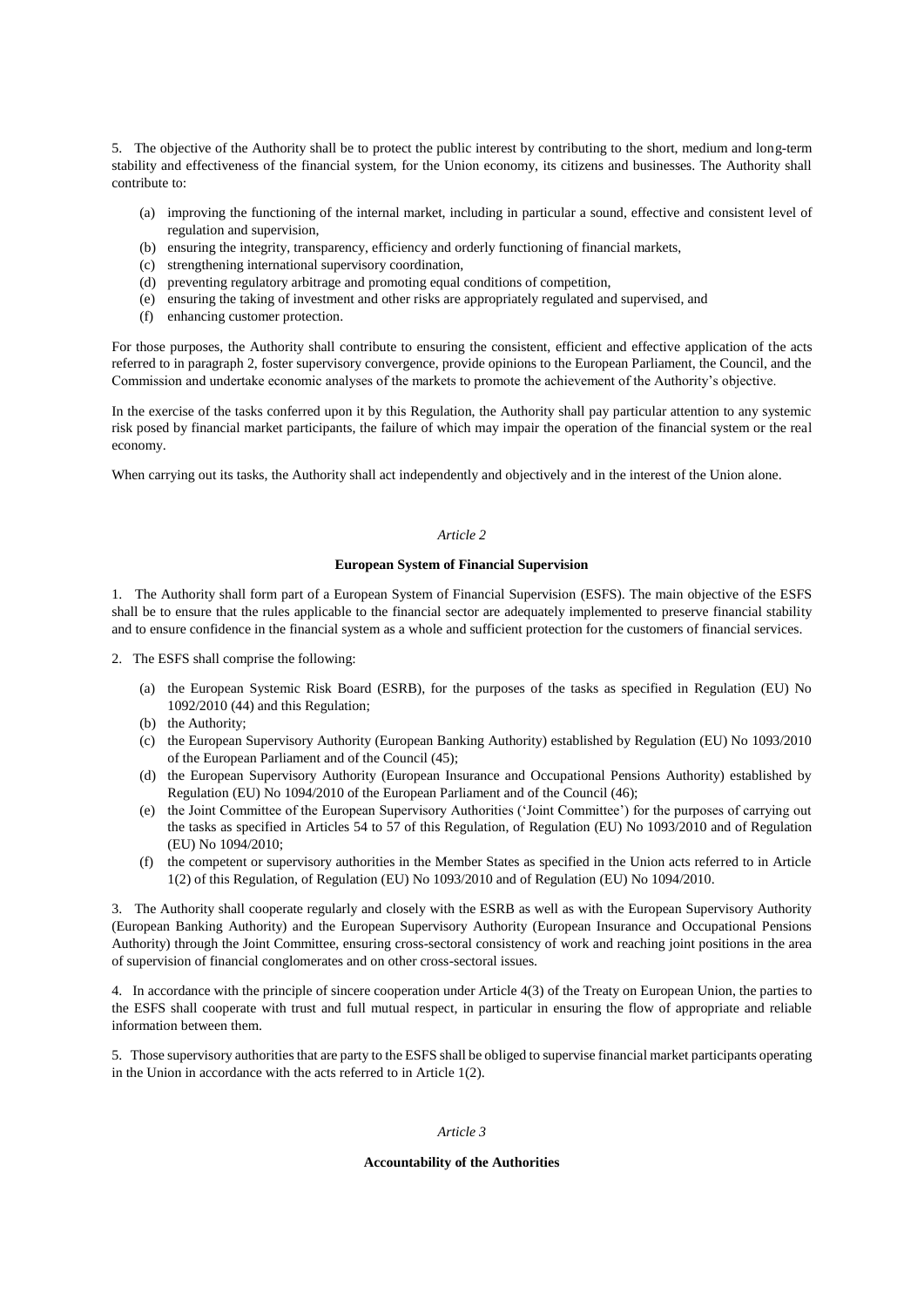The Authorities referred to in Article 2(2)(a) to (d) shall be accountable to the European Parliament and the Council.

## *Article 4*

## **Definitions**

For the purposes of this Regulation the following definitions apply:

- 1) 'financial market participant' means any person in relation to whom a requirement in the legislation referred to in Article 1(2) or a national law implementing such legislation applies;
- 2) 'key financial market participant' means a financial market participant whose regular activity or financial viability has or is likely to have a significant effect on the stability, integrity or efficiency of the financial markets in the Union;
- 3) 'competent authorities' means:
	- i. competent authorities and/or supervisory authorities as defined in the legislation referred to in Article 1(2);
	- ii. with regard to Directives 2002/65/EC and 2005/60/EC, the authorities competent for ensuring compliance with the requirements of those Directives by firms providing investment services and by collective investment undertakings marketing their units or shares;
	- iii. with regard to investor compensation schemes, bodies which administer national compensation schemes pursuant to Directive 97/9/EC, or in the case where the operation of the investor compensation scheme is administered by a private company, the public authority supervising those schemes pursuant to that Directive.

#### *Article 5*

## **Legal status**

1. The Authority shall be a Union body with legal personality.

2. In each Member State, the Authority shall enjoy the most extensive legal capacity accorded to legal persons under national law. It may, in particular, acquire or dispose of movable and immovable property and be a party to legal proceedings.

3. The Authority shall be represented by its Chairperson.

#### *Article 6*

### **Composition**

The Authority shall comprise:

- 1) a Board of Supervisors, which shall exercise the tasks set out in Article 43;
- 2) a Management Board, which shall exercise the tasks set out in Article 47;
- 3) a Chairperson, who shall exercise the tasks set out in Article 48;
- 4) an Executive Director, who shall exercise the tasks set out in Article 53;
- 5) a Board of Appeal, which shall exercise the tasks set out in Article 60.

## *Article 7*

#### **Seat**

The Authority shall have its seat in Paris.

#### **CHAPTER II**

## **TASKS AND POWERS OF THE AUTHORITY**

### *Article 8*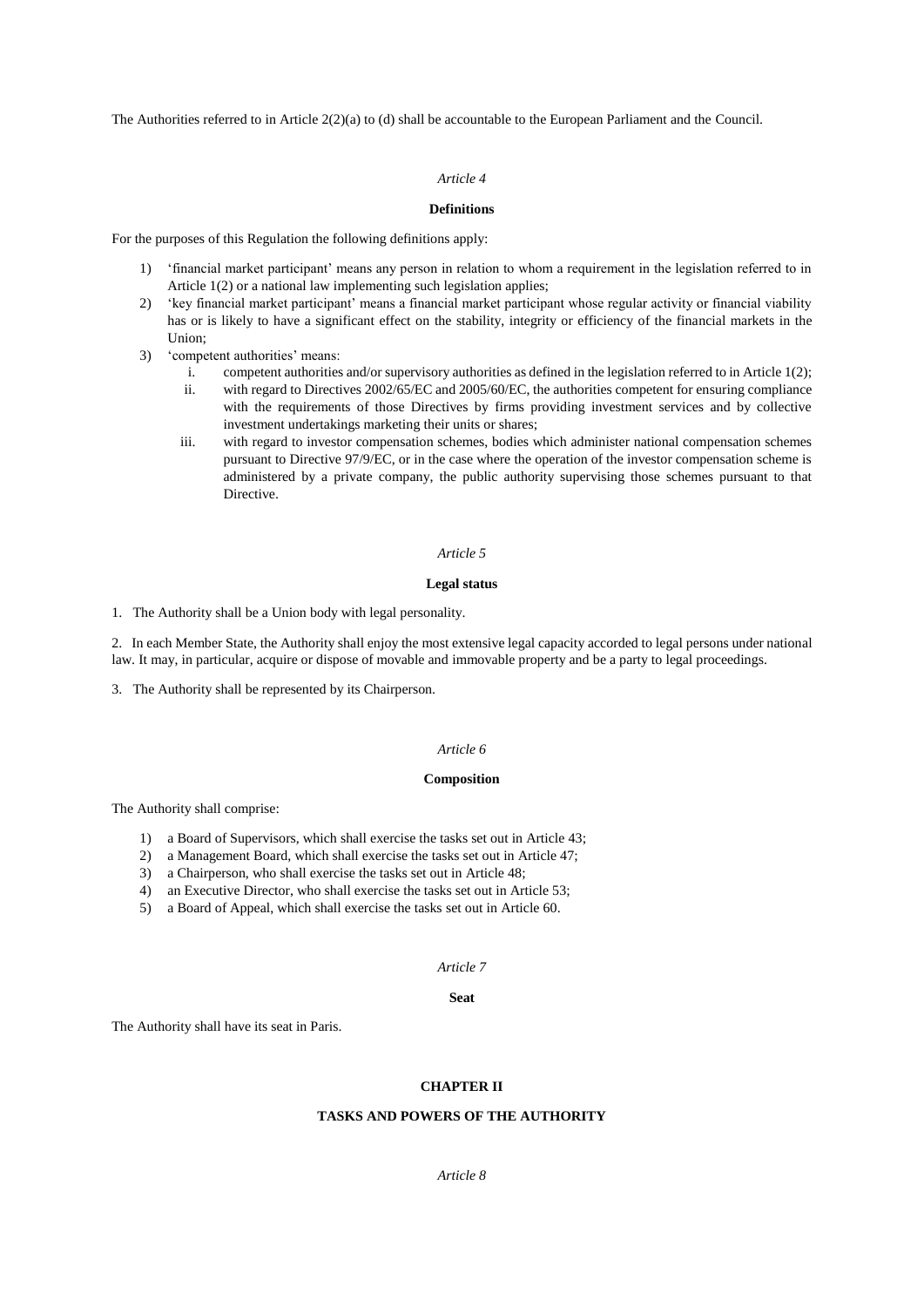Tasks and powers of the Authority

- 1. The Authority shall have the following tasks:
	- (a) to contribute to the establishment of high- quality common regulatory and supervisory standards and practices, in particular by providing opinions to the Union institutions and by developing guidelines, recommendations, and draft regulatory and implementing technical standards which shall be based on the legislative acts referred to in Article  $1(2)$ :
	- (b) to contribute to the consistent application of legally binding Union acts, in particular by contributing to a common supervisory culture, ensuring consistent, efficient and effective application of the acts referred to in Article 1(2), preventing regulatory arbitrage, mediating and settling disagreements between competent authorities, ensuring effective and consistent supervision of financial market participants, ensuring a coherent functioning of colleges of supervisors and taking actions, inter alia, in emergency situations;
	- (c) to stimulate and facilitate the delegation of tasks and responsibilities among competent authorities;
	- (d) to cooperate closely with the ESRB, in particular by providing the ESRB with the necessary information for the achievement of its tasks and by ensuring a proper follow up to the warnings and recommendations of the ESRB;
	- (e) to organise and conduct peer review analyses of competent authorities, including issuing guidelines and recommendations and identifying best practices, in order to strengthen consistency in supervisory outcomes;
	- (f) to monitor and assess market developments in the area of its competence;
	- (g) to undertake economic analyses of markets to inform the discharge of the Authority's functions;
	- (h) to foster investor protection;
	- (i) to contribute to the consistent and coherent functioning of colleges of supervisors, the monitoring, assessment and measurement of systemic risk, the development and coordination of recovery and resolution plans, providing a high level of protection to investors throughout the Union and developing methods for the resolution of failing financial market participants and an assessment of the need for appropriate financing instruments, in accordance with Articles 21 to 26;
	- (j) to fulfil any other specific tasks set out in this Regulation or in other legislative acts;
	- (k) to publish on its website, and to update regularly, information relating to its field of activities, in particular, within the area of its competence, on registered financial market participants, in order to ensure information is easily accessible by the public;
	- (l) to take over, as appropriate, all existing and ongoing tasks from the Committee of European Securities Regulators (CESR).
- 2. To achieve the tasks set out in paragraph 1, the Authority shall have the powers set out in this Regulation, in particular to:
	- (a) develop draft regulatory technical standards in the specific cases referred to in Article 10;
	- (b) develop draft implementing technical standards in the specific cases referred to in Article 15;
	- (c) issue guidelines and recommendations, as laid down in Article 16;
	- (d) issue recommendations in specific cases, as referred to in Article 17(3);
	- (e) take individual decisions addressed to competent authorities in the specific cases referred to in Articles 18(3) and 19(3);
	- (f) in cases concerning directly applicable Union law, take individual decisions addressed to financial market participants, in the specific cases referred to in Article 17(6), in Article 18(4) and in Article 19(4);
	- (g) issue opinions to the European Parliament, the Council, or the Commission as provided for in Article 34;
	- (h) collect the necessary information concerning financial market participants as provided for in Article 35;
	- (i) develop common methodologies for assessing the effect of product characteristics and distribution processes on the financial position of financial market participants and on consumer protection;
	- (j) provide a centrally accessible database of registered financial market participants in the area of its competence where specified in the acts referred to in Article 1(2).

## *Article 9*

#### **Tasks related to consumer protection and financial activities**

1. The Authority shall take a leading role in promoting transparency, simplicity and fairness in the market for consumer financial products or services across the internal market, including by: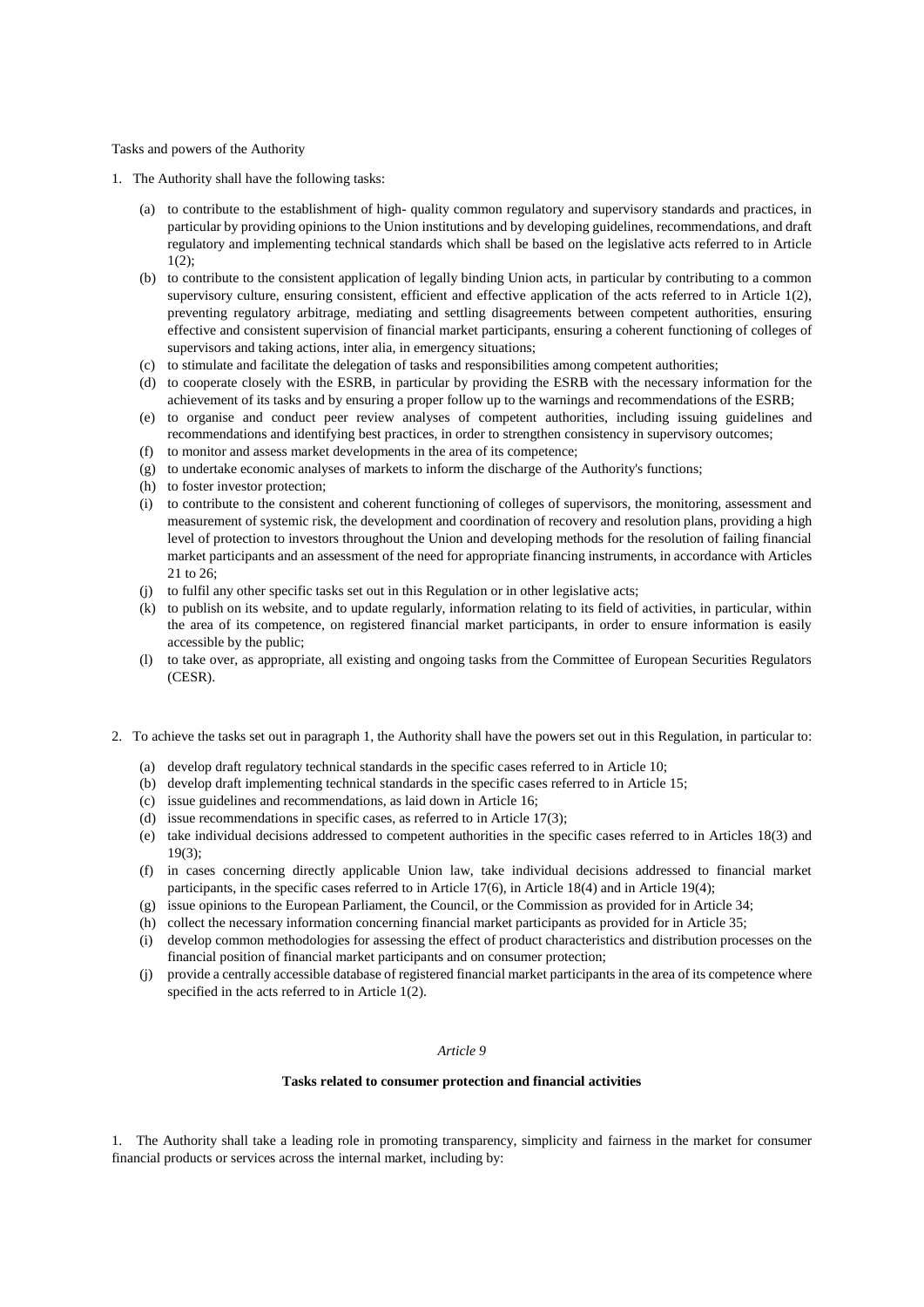- (a) collecting, analysing and reporting on consumer trends;
- (b) reviewing and coordinating financial literacy and education initiatives by the competent authorities;
- (c) developing training standards for the industry; and

 $\mathbf{I}$ 

(d) contributing to the development of common disclosure rules.

2. The Authority shall monitor new and existing financial activities and may adopt guidelines and recommendations with a view to promoting the safety and soundness of markets and convergence of regulatory practice.

3. The Authority may also issue warnings in the event that a financial activity poses a serious threat to the objectives laid down in Article 1(5).

4. The Authority shall establish, as an integral part of the Authority, a Committee on financial innovation, which brings together all relevant competent national supervisory authorities with a view to achieving a coordinated approach to the regulatory and supervisory treatment of new or innovative financial activities and providing advice for the Authority to present to the European Parliament, the Council and the Commission.

I.

| AS REGARDS THE EU                                                                                                                                                                                                                                                                                                                                                                                                                                                                                        | AS REGARDS THE EFTA STATES                                                                                                                                                                                                                                                                                                                                                                                                                                                                                                                |
|----------------------------------------------------------------------------------------------------------------------------------------------------------------------------------------------------------------------------------------------------------------------------------------------------------------------------------------------------------------------------------------------------------------------------------------------------------------------------------------------------------|-------------------------------------------------------------------------------------------------------------------------------------------------------------------------------------------------------------------------------------------------------------------------------------------------------------------------------------------------------------------------------------------------------------------------------------------------------------------------------------------------------------------------------------------|
| 5. The Authority may temporarily prohibit or restrict certain<br>financial activities that threaten the orderly functioning and<br>integrity of financial markets or the stability of the whole or<br>part of the financial system in the Union in the cases<br>specified and under the conditions laid down in the<br>legislative acts referred to in Article $1(2)$ or if so required in<br>the case of an emergency situation in accordance with and<br>under the conditions laid down in Article 18. | 5.<br>The EFTA Surveillance Authority may temporarily<br>prohibit or restrict certain financial activities that threaten<br>the orderly functioning and integrity of financial markets or<br>the stability of the whole or part of the financial system in<br>the Union in the cases specified and under the conditions laid<br>down in the legislative acts referred to in Article $1(2)$ or if so<br>required in the case of an emergency situation in accordance<br>with and under the conditions laid down in Article 18.             |
| The Authority shall review the decision referred to in the first<br>subparagraph at appropriate intervals and at least every 3<br>months. If the decision is not renewed after a three-month<br>period, it shall automatically expire.                                                                                                                                                                                                                                                                   | Decisions by the EFTA Surveillance Authority shall,<br>without undue delay, be adopted on the basis of drafts<br>prepared by the Authority at its own initiative or at the<br>request of the EFTA Surveillance Authority.                                                                                                                                                                                                                                                                                                                 |
|                                                                                                                                                                                                                                                                                                                                                                                                                                                                                                          | The EFTA Surveillance Authority shall review the decision<br>referred to in the first two subparagraphs at appropriate<br>intervals and at least every 3 months. If the decision is not<br>renewed after a three-month period, it shall automatically<br>expire.                                                                                                                                                                                                                                                                          |
|                                                                                                                                                                                                                                                                                                                                                                                                                                                                                                          | The EFTA Surveillance Authority shall as soon as possible<br>after the adoption of the decision referred to in the first two<br>subparagraphs inform the Authority of the expiry date. In<br>due time before the expiry of the three-month period referred<br>to in the third subparagraph, the Authority shall submit to the<br>EFTA Surveillance Authority conclusions, accompanied if<br>necessary by a draft. The EFTA Surveillance Authority may<br>inform the Authority of any development it considers<br>relevant for the review. |
| A Member State may request the Authority to reconsider its<br>decision. In that case, the Authority shall decide in<br>accordance with the procedure set out in the second<br>subparagraph of Article 44(1), whether it maintains its<br>decision.                                                                                                                                                                                                                                                       | An EFTA State may request the EFTA Surveillance<br>Authority to reconsider its decision. The EFTA Surveillance<br>Authority shall forward this request to the Authority. In that<br>case the Authority shall, in accordance with the procedure<br>set out in the second subparagraph of Article 44(1), consider<br>preparing a new draft for the EFTA Surveillance Authority.                                                                                                                                                             |
|                                                                                                                                                                                                                                                                                                                                                                                                                                                                                                          | Where the Authority amends or revokes any decision<br>parallel to the decision adopted by the EFTA Surveillance<br>Authority, the Authority shall, without undue delay, prepare<br>a draft for the EFTA Surveillance Authority                                                                                                                                                                                                                                                                                                            |

The Authority may also assess the need to prohibit or restrict certain types of financial activity and, where there is such a need, inform the Commission in order to facilitate the adoption of any such prohibition or restriction.

## *Article 10*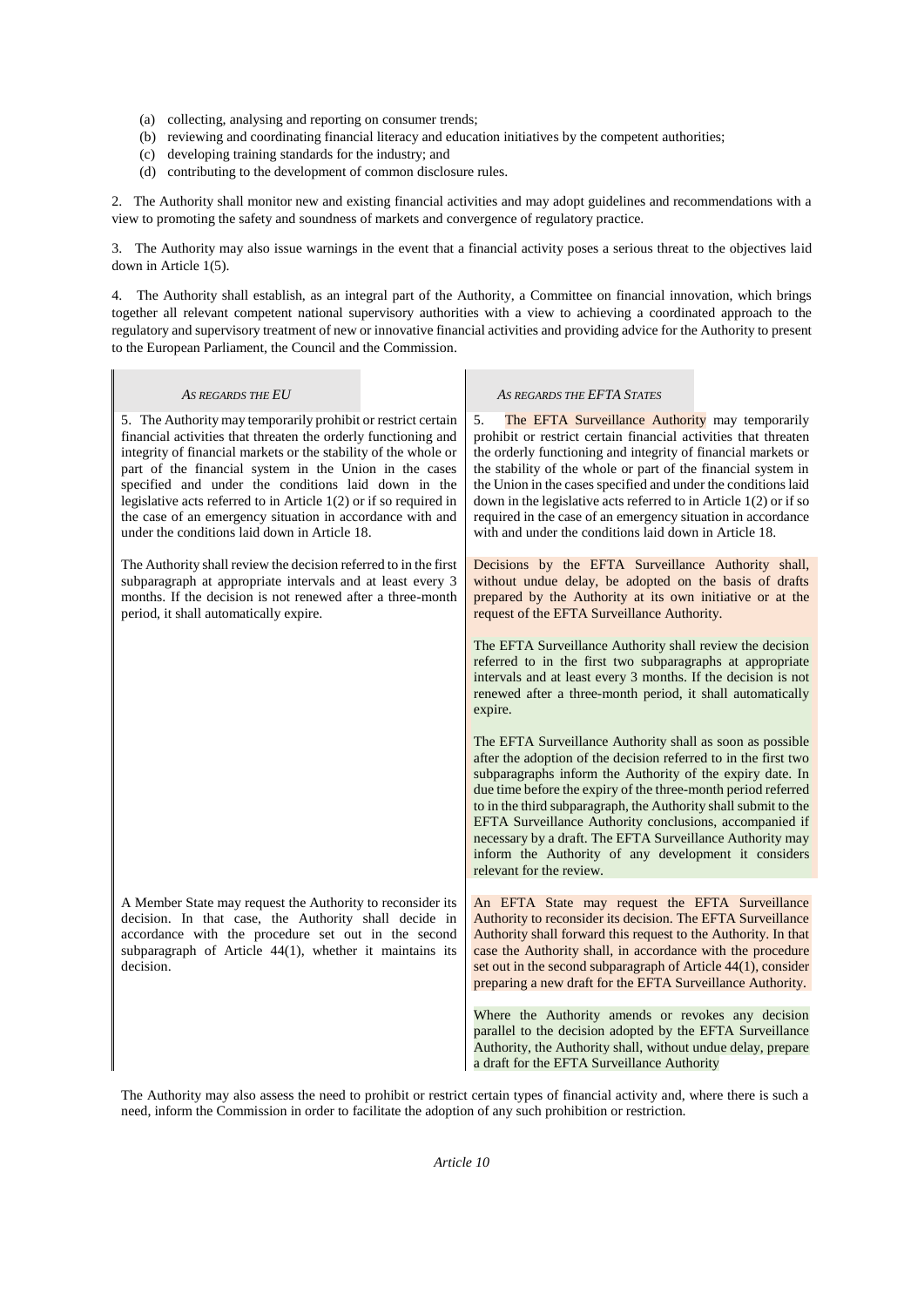#### **Regulatory technical standards**

1. Where the European Parliament and the Council delegate power to the Commission to adopt regulatory technical standards by means of delegated acts under Article 290 TFEU in order to ensure consistent harmonisation in the areas specifically set out in the legislative acts referred to in Article 1(2), the Authority may develop draft regulatory technical standards. The Authority shall submit its draft standards to the Commission for endorsement.

Regulatory technical standards shall be technical, shall not imply strategic decisions or policy choices and their content shall be delimited by the legislative acts on which they are based.

Before submitting them to the Commission, the Authority shall conduct open public consultations on draft regulatory technical standards and analyse the potential related costs and benefits, unless such consultations and analyses are disproportionate in relation to the scope and impact of the draft regulatory technical standards concerned or in relation to the particular urgency of the matter. The Authority shall also request the opinion of the Securities and Markets Stakeholder Group referred to in Article 37.

Where the Authority submits a draft regulatory technical standard, the Commission shall immediately forward it to the European Parliament and the Council.

Within 3 months of receipt of a draft regulatory technical standard, the Commission shall decide whether to endorse it. The Commission may endorse the draft regulatory technical standards in part only, or with amendments, where the Union's interests so require.

Where the Commission intends not to endorse a draft regulatory technical standard or to endorse it in part or with amendments, it shall send the draft regulatory technical standard back to the Authority, explaining why it does not endorse it, or, as the case may be, explaining the reasons for its amendments. Within a period of 6 weeks, the Authority may amend the draft regulatory technical standard on the basis of the Commission's proposed amendments and resubmit it in the form of a formal opinion to the Commission. The Authority shall send a copy of its formal opinion to the European Parliament and to the Council.

If, on the expiry of that six-week period, the Authority has not submitted an amended draft regulatory technical standard, or has submitted a draft regulatory technical standard that is not amended in a way consistent with the Commission's proposed amendments, the Commission may adopt the regulatory technical standard with the amendments it considers relevant, or reject it.

The Commission may not change the content of a draft regulatory technical standard prepared by the Authority without prior coordination with the Authority, as set out in this Article.

2. Where the Authority has not submitted a draft regulatory technical standard within the time limit set out in the legislative acts referred to in Article 1(2), the Commission may request such a draft within a new time limit.

3. Only where the Authority does not submit a draft regulatory technical standard to the Commission within the time limits in accordance with paragraph 2, may the Commission adopt a regulatory technical standard by means of a delegated act without a draft from the Authority.

The Commission shall conduct open public consultations on draft regulatory technical standards and analyse the potential related costs and benefits, unless such consultations and analyses are disproportionate in relation to the scope and impact of the draft regulatory technical standards concerned or in relation to the particular urgency of the matter. The Commission shall also request the opinion or advice of the Securities and Markets Stakeholder Group referred to in Article 37.

The Commission shall immediately forward the draft regulatory technical standard to the European Parliament and the Council.

The Commission shall send its draft regulatory technical standard to the Authority. Within a period of 6 weeks, the Authority may amend the draft regulatory technical standard and submit it in the form of a formal opinion to the Commission. The Authority shall send a copy of its formal opinion to the European Parliament and to the Council.

If, on the expiry of the six-week period referred to in the fourth subparagraph, the Authority has not submitted an amended draft regulatory technical standard, the Commission may adopt the regulatory technical standard.

If the Authority has submitted an amended draft regulatory technical standard within the six-week period, the Commission may amend the draft regulatory technical standard on the basis of the Authority's proposed amendments or adopt the regulatory technical standard with the amendments it considers relevant. The Commission shall not change the content of the draft regulatory technical standard prepared by the Authority without prior coordination with the Authority, as set out in this Article.

4. The regulatory technical standards shall be adopted by means of regulations or decisions. They shall be published in the Official Journal of the European Union and shall enter into force on the date stated therein.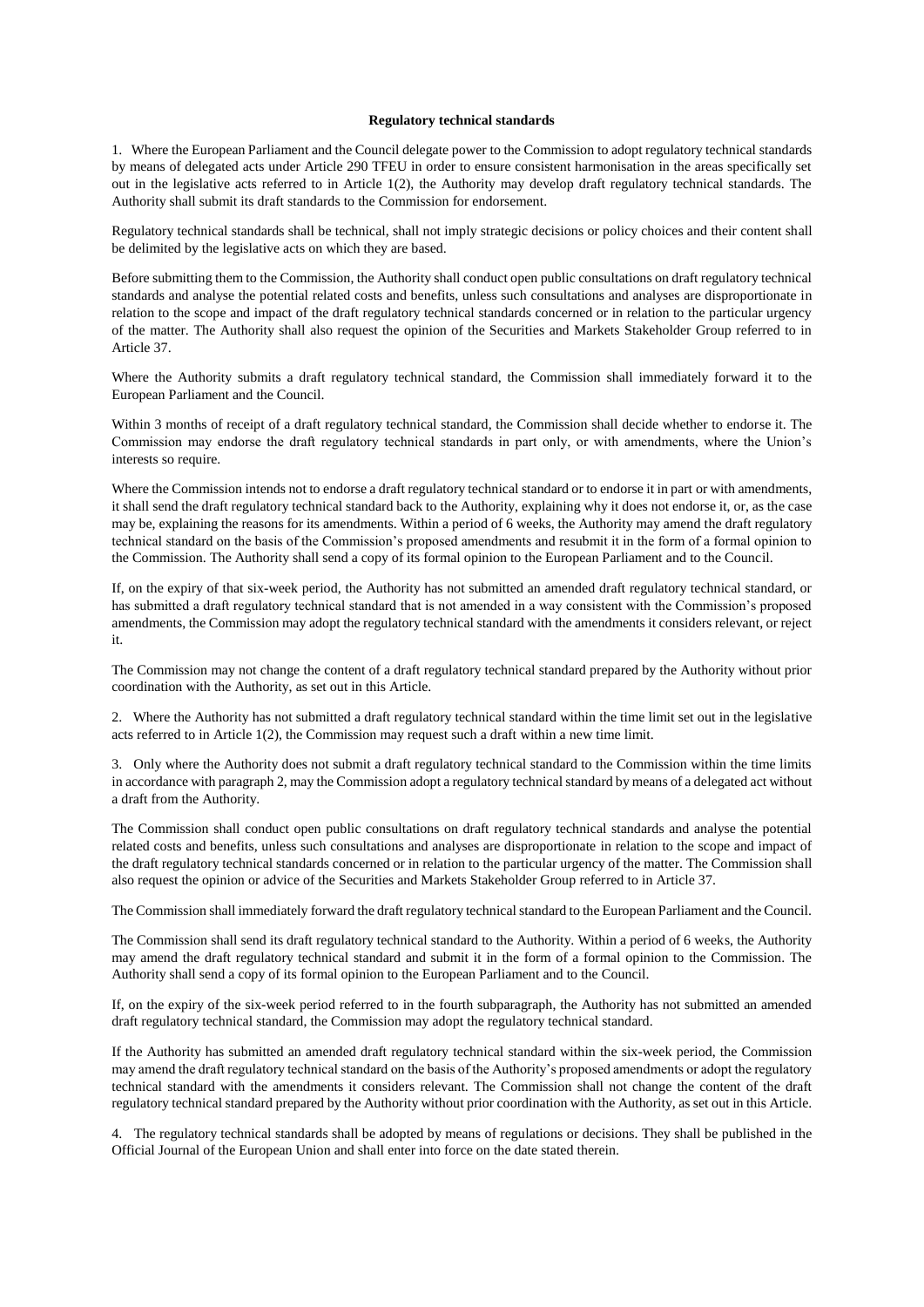#### *Article 11*

### **Exercise of the delegation**

1. The power to adopt regulatory technical standards referred to in Article 10 shall be conferred on the Commission for a period of 4 years from 16 December 2010. The Commission shall draw up a report in respect of the delegated power not later than 6 months before the end of the four-year period. The delegation of power shall be automatically extended for periods of an identical duration, unless the European Parliament or the Council revokes it in accordance with Article 14.

2. As soon as it adopts a regulatory technical standard, the Commission shall notify it simultaneously to the European Parliament and to the Council.

3. The power to adopt regulatory technical standards is conferred on the Commission subject to the conditions laid down in Articles 12 to 14.

## *Article 12*

#### **Revocation of the delegation**

1. The delegation of power referred to in Article 10 may be revoked at any time by the European Parliament or by the Council.

2. The institution which has commenced an internal procedure for deciding whether to revoke a delegation of power shall endeavour to inform the other institution and the Commission within a reasonable time before the final decision is taken, indicating the delegated power which could be subject to revocation.

3. The decision of revocation shall put an end to the delegation of the power specified in that decision. It shall take effect immediately or at a later date specified therein. It shall not affect the validity of the regulatory technical standards already in force. It shall be published in the Official Journal of the European Union.

#### *Article 13*

#### **Objections to regulatory technical standards**

1. The European Parliament or the Council may object to a regulatory technical standard within a period of 3 months from the date of notification of the regulatory technical standard adopted by the Commission. At the initiative of the European Parliament or the Council that period shall be extended by 3 months.

Where the Commission adopts a regulatory technical standard which is the same as the draft regulatory technical standard submitted by the Authority, the period during which the European Parliament and the Council may object shall be 1 month from the date of notification. At the initiative of the European Parliament or the Council that period shall be extended by 1 month.

2. If, on the expiry of the period referred to in paragraph 1, neither the European Parliament nor the Council has objected to the regulatory technical standard, it shall be published in the Official Journal of the European Union and shall enter into force on the date stated therein.

The regulatory technical standard may be published in the Official Journal of the European Union and enter into force before the expiry of that period if the European Parliament and the Council have both informed the Commission of their intention not to raise objections.

3. If either the European Parliament or the Council objects to a regulatory technical standard within the period referred to in paragraph 1, it shall not enter into force. In accordance with Article 296 TFEU, the institution which objects shall state the reasons for objecting to the regulatory technical standard.

## *Article 14*

#### **Non-endorsement or amendment of draft regulatory technical standards**

1. In the event that the Commission does not endorse a draft regulatory technical standard or amends it as provided for in Article 10, the Commission shall inform the Authority, the European Parliament and the Council, stating its reasons.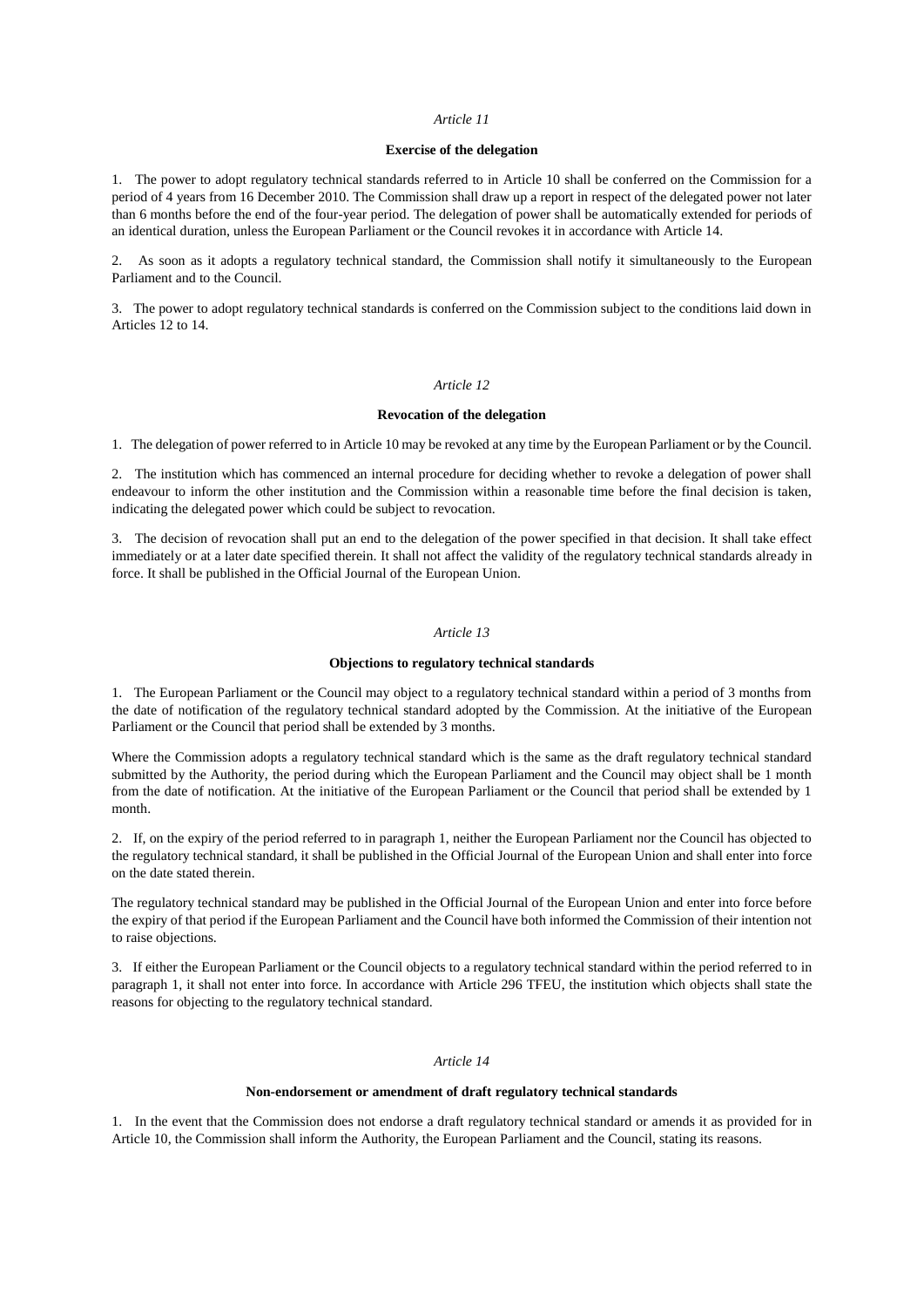2. Where appropriate, the European Parliament or the Council may invite the responsible Commissioner, together with the Chairperson of the Authority, within 1 month of the notice referred to in paragraph 1, for an ad hoc meeting of the competent committee of the European Parliament or the Council to present and explain their differences.

#### *Article 15*

### **Implementing technical standards**

1. The Authority may develop implementing technical standards, by means of implementing acts under Article 291 TFEU, in the areas specifically set out in the legislative acts referred to in Article 1(2). Implementing technical standards shall be technical, shall not imply strategic decisions or policy choices and their content shall be to determine the conditions of application of those acts. The Authority shall submit its draft implementing technical standards to the Commission for endorsement.

Before submitting draft implementing technical standards to the Commission, the Authority shall conduct open public consultations and shall analyse the potential, related costs and benefits, unless such consultations and analyses are disproportionate in relation to the scope and impact of the draft implementing technical standards concerned or in relation to the particular urgency of the matter. The Authority shall also request the opinion of the Securities and Markets Stakeholder Group referred to in Article 37.

Where the Authority submits a draft implementing technical standard, the Commission shall immediately forward it to the European Parliament and the Council.

Within 3 months of receipt of a draft implementing technical standard, the Commission shall decide whether to endorse it. The Commission may extend that period by 1 month. The Commission may endorse the draft implementing technical standard in part only, or with amendments, where the Union's interests so require.

Where the Commission intends not to endorse a draft implementing technical standard or intends to endorse it in part or with amendments, it shall send it back to the Authority explaining why it does not intend to endorse it, or as the case may be, explaining the reasons for its amendments. Within a period of 6 weeks, the Authority may amend the draft implementing technical standard on the basis of the Commission's proposed amendments and resubmit it in the form of a formal opinion to the Commission. The Authority shall send a copy of its formal opinion to the European Parliament and to the Council.

If, on the expiry of the six-week period referred to in the fifth subparagraph, the Authority has not submitted an amended draft implementing technical standard, or has submitted a draft implementing technical standard that is not amended in a way consistent with the Commission's proposed amendments, the Commission may adopt the implementing technical standard with the amendments it considers relevant or reject it.

The Commission shall not change the content of a draft implementing technical standard prepared by the Authority without prior coordination with the Authority, as set out in this Article.

2. In cases where the Authority has not submitted a draft implementing technical standard within the time limit set out in the legislative acts referred to in Article 1(2), the Commission may request such a draft within a new time limit.

3. Only where the Authority does not submit a draft implementing technical standard to the Commission within the time limits in accordance with paragraph 2, may the Commission adopt an implementing technical standard by means of an implementing act without a draft from the Authority.

The Commission shall conduct open public consultations on draft implementing technical standards and analyse the potential related costs and benefits, unless such consultations and analyses are disproportionate in relation to the scope and impact of the draft implementing technical standards concerned or in relation to the particular urgency of the matter. The Commission shall also request the opinion or advice of the Securities and Markets Stakeholder Group referred to in Article 37.

The Commission shall immediately forward the draft implementing technical standard to the European Parliament and the Council.

The Commission shall send the draft implementing technical standard to the Authority. Within a period of 6 weeks, the Authority may amend the draft implementing technical standard and submit it in the form of a formal opinion to the Commission. The Authority shall send a copy of its formal opinion to the European Parliament and to the Council.

If, on the expiry of the six-week period referred to in the fourth subparagraph, the Authority has not submitted an amended draft implementing technical standard, the Commission may adopt the implementing technical standard.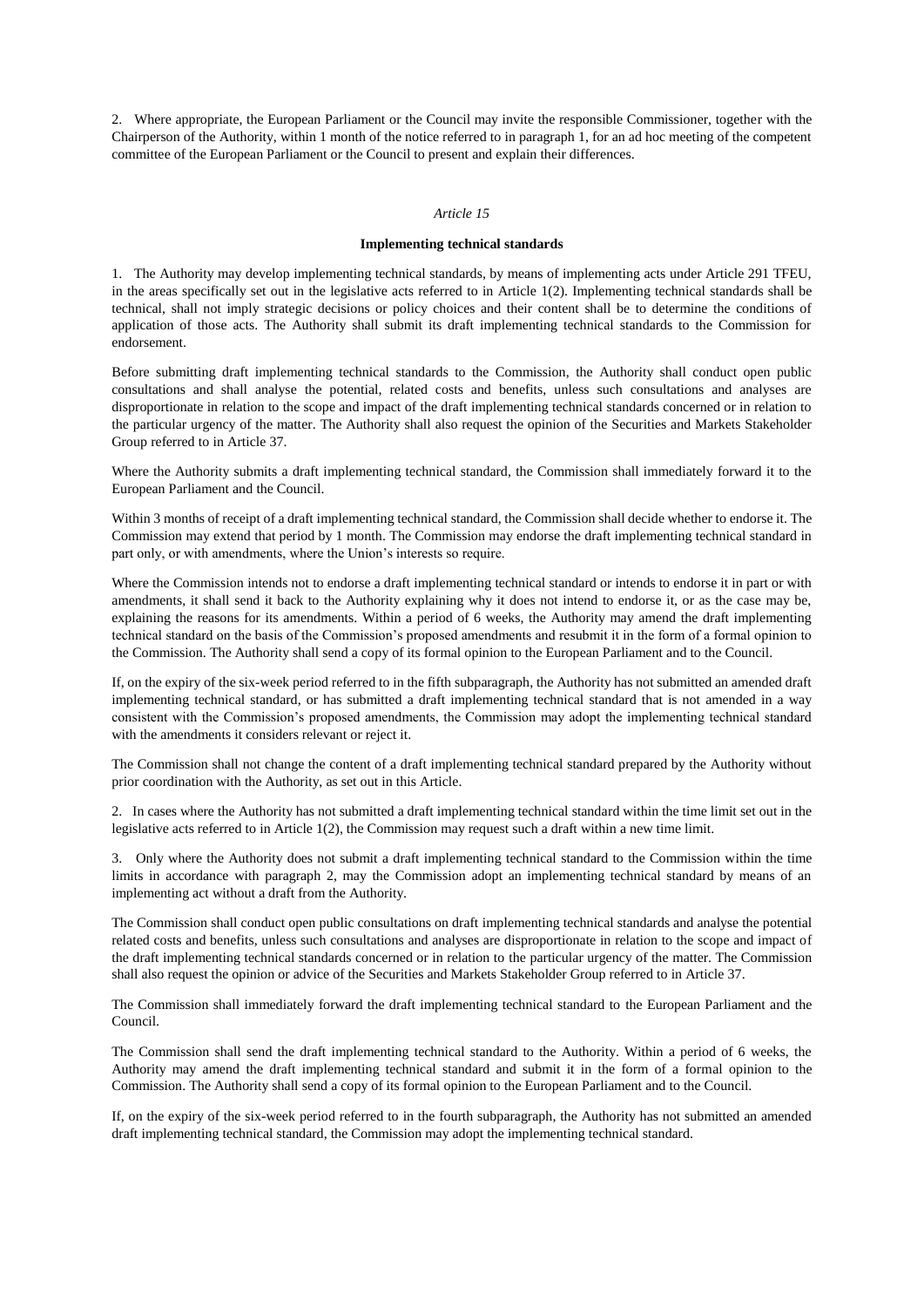If the Authority has submitted an amended draft implementing technical standard within that six-week period, the Commission may amend the draft implementing technical standard on the basis of the Authority's proposed amendments or adopt the implementing technical standard with the amendments it considers relevant.

The Commission shall not change the content of the draft implementing technical standards prepared by the Authority without prior coordination with the Authority, as set out in this Article.

4. The implementing technical standards shall be adopted by means of regulations or decisions. They shall be published in the *Official Journal of the European Union* and shall enter into force on the date stated therein.

#### *Article 16*

## **Guidelines and recommendations**

1. The Authority shall, with a view to establishing consistent, efficient and effective supervisory practices within the ESFS, and to ensuring the common, uniform and consistent application of Union law, issue guidelines and recommendations addressed to competent authorities or financial market participants.

2. The Authority shall, where appropriate, conduct open public consultations regarding the guidelines and recommendations and analyse the related potential costs and benefits. Such consultations and analyses shall be proportionate in relation to the scope, nature and impact of the guidelines or recommendations. The Authority shall, where appropriate, also request opinions or advice from the Securities and Markets Stakeholder Group referred to in Article 37.

3. The competent authorities and financial market participants shall make every effort to comply with those guidelines and recommendations.

Within 2 months of the issuance of a guideline or recommendation, each competent authority shall confirm whether it complies or intends to comply with that guideline or recommendation. In the event that a competent authority does not comply or does not intend to comply, it shall inform the Authority, stating its reasons.

The Authority shall publish the fact that a competent authority does not comply or does not intend to comply with that guideline or recommendation. The Authority may also decide, on a case by case basis, to publish the reasons provided by the competent authority for not complying with that guideline or recommendation. The competent authority shall receive advanced notice of such publication.

If required by that guideline or recommendation, financial market participants shall report, in a clear and detailed way, whether they comply with that guideline or recommendation.

4. In the report referred to in Article 43(5) the Authority shall inform the European Parliament, the Council and the Commission, the Standing Committee of the EFTA States and the EFTA Surveillance Authority shall be inserted after the words "the Commission of the guidelines and recommendations that have been issued, stating which competent authority has not complied with them, and outlining how the Authority intends to ensure that the competent authority concerned follow its recommendations and guidelines in the future.

## *Article 17*

## **Breach of** the EEA Agreement

1. Where a competent authority has not applied the acts referred to in Article 1(2), or has applied them in a way which appears to be a breach of the EEA Agreement, including the regulatory technical standards and implementing technical standards established in accordance with Articles 10 to 15, in particular by failing to ensure that a financial market participant satisfies the requirements laid down in those acts, the Authority or the EFTA Surveillance Authority, as the case may be, shall act in accordance with the powers set out in paragraphs 2, 3 and 6 of this Article.

2. Upon a request from one or more competent authorities, the European Parliament, the Council, the Commission, the Standing Committee of the EFTA States, the EFTA Surveillance Authority or the Securities and Markets Stakeholder Group, or on its own initiative, and after having informed the competent authority concerned, the Authority may investigate the alleged breach or non-application the EEA Agreement.

Without prejudice to the powers laid down in Article 35, the competent authority shall, without delay, provide the Authority with all information which the Authority considers necessary for its investigation.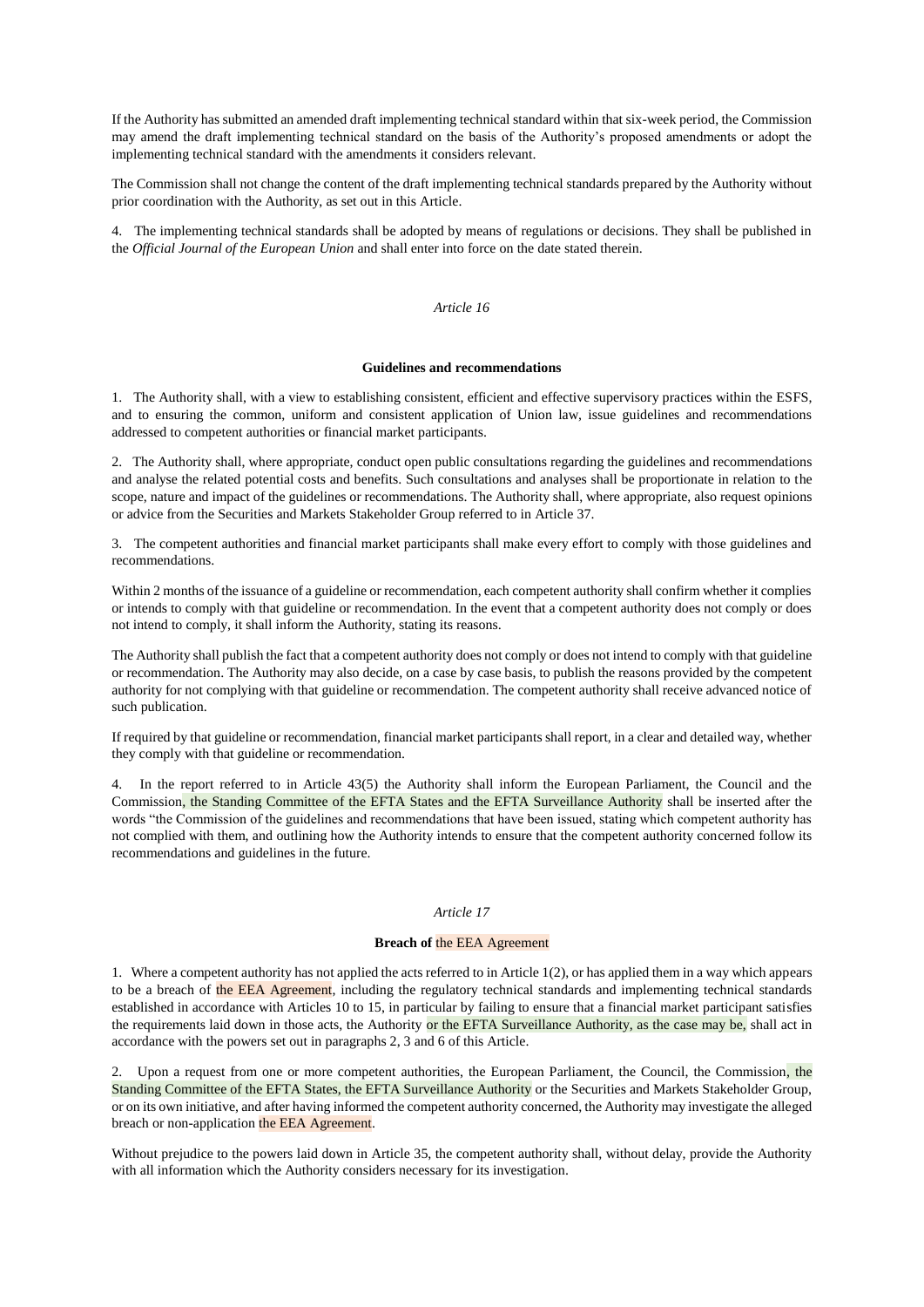Where the Authority investigates an alleged breach or non-application of the EEA Agreement with regard to a competent authority of an EFTA State, it shall inform the EFTA Surveillance Authority of the nature and purpose of the investigation and provide it regularly thereafter with the updated information necessary for the EFTA Surveillance Authority to appropriately perform its tasks under paragraphs 4 and 6.

3. The Authority may, not later than 2 months from initiating its investigation, address a recommendation to the competent authority concerned setting out the action necessary to comply with the EEA Agreement.

| AS REGARDS THE EU                                                                                                                                                                                                                                                                                                                                                                                                                                                                                                                                                                                                                                                                                                                                                                                                                                                   | AS REGARDS THE EFTA STATES                                                                                                                                                                                                                                                                                                                                                                                                                                                                                                                                                                                                                                                                                                                                                                                                                                                                                                                                                                                                  |
|---------------------------------------------------------------------------------------------------------------------------------------------------------------------------------------------------------------------------------------------------------------------------------------------------------------------------------------------------------------------------------------------------------------------------------------------------------------------------------------------------------------------------------------------------------------------------------------------------------------------------------------------------------------------------------------------------------------------------------------------------------------------------------------------------------------------------------------------------------------------|-----------------------------------------------------------------------------------------------------------------------------------------------------------------------------------------------------------------------------------------------------------------------------------------------------------------------------------------------------------------------------------------------------------------------------------------------------------------------------------------------------------------------------------------------------------------------------------------------------------------------------------------------------------------------------------------------------------------------------------------------------------------------------------------------------------------------------------------------------------------------------------------------------------------------------------------------------------------------------------------------------------------------------|
| The competent authority shall, within ten working days of<br>receipt of the recommendation, inform the Authority of the<br>steps it has taken or intends to take to ensure compliance<br>with the EEA Agreement.                                                                                                                                                                                                                                                                                                                                                                                                                                                                                                                                                                                                                                                    | The competent authority shall, within ten working days of<br>receipt of the recommendation, inform the Authority and the<br>EFTA Surveillance Authority of the steps it has taken or<br>intends to take to ensure compliance with the EEA<br>Agreement.                                                                                                                                                                                                                                                                                                                                                                                                                                                                                                                                                                                                                                                                                                                                                                     |
| 4. Where the competent authority has not complied with the<br>EEA Agreement within 1 month from receipt of the<br>Authority's recommendation, the Commission may, after<br>having been informed by the Authority or on its own<br>initiative, issue a formal opinion requiring the competent<br>authority to take the action necessary to comply with the<br><b>EEA Agreement</b> . The Commission's formal opinion shall<br>take into account the Authority's recommendation.                                                                                                                                                                                                                                                                                                                                                                                      | 4. Where the competent authority has not complied with the<br>EEA Agreement within 1 month from receipt of the<br>Authority's recommendation, the EFTA Surveillance<br>Authority may issue a formal opinion requiring the<br>competent authority to take the action necessary to comply<br>with the EEA Agreement. The EFTA Surveillance<br>Authority's formal opinion shall take into account the<br>Authority's recommendation.                                                                                                                                                                                                                                                                                                                                                                                                                                                                                                                                                                                           |
| The Commission shall issue such a formal opinion no later<br>than 3 months after the adoption of the recommendation. The<br>Commission may extend this period by 1 month.                                                                                                                                                                                                                                                                                                                                                                                                                                                                                                                                                                                                                                                                                           | The EFTA Surveillance Authority shall issue such a formal<br>opinion no later than 3 months after the adoption of the<br>recommendation. The EFTA Surveillance Authority may<br>extend this period by 1 month.                                                                                                                                                                                                                                                                                                                                                                                                                                                                                                                                                                                                                                                                                                                                                                                                              |
| The Authority and the competent authorities shall provide<br>the Commission with all necessary information.                                                                                                                                                                                                                                                                                                                                                                                                                                                                                                                                                                                                                                                                                                                                                         | Formal opinions by the EFTA Surveillance Authority shall,<br>without undue delay, be adopted on the basis of drafts<br>prepared by the Authority at its own initiative or at the<br>request of the EFTA Surveillance Authority. The competent<br>authorities shall provide the Authority and the EFTA<br>Surveillance Authority with all necessary information.                                                                                                                                                                                                                                                                                                                                                                                                                                                                                                                                                                                                                                                             |
| 5. The competent authority shall, within ten working days<br>of receipt of the formal opinion referred to in paragraph 4,<br>inform the Commission and the Authority of the steps it has<br>taken or intends to take to comply with that formal opinion.                                                                                                                                                                                                                                                                                                                                                                                                                                                                                                                                                                                                            | 5. The competent authority shall, within ten working days of<br>receipt of the formal opinion referred to in paragraph 4,<br>inform the Authority and the EFTA Surveillance Authority<br>of the steps it has taken or intends to take to comply with that<br>formal opinion.                                                                                                                                                                                                                                                                                                                                                                                                                                                                                                                                                                                                                                                                                                                                                |
| Without prejudice to the powers of the Commission<br>6.<br>under Article 258 TFEU, where a competent authority does<br>not comply with the formal opinion referred to in paragraph<br>4 within the period of time specified therein, and where it is<br>necessary to remedy in a timely manner such non<br>compliance in order to maintain or restore neutral conditions<br>of competition in the market or ensure the orderly<br>functioning and integrity of the financial system, the<br>Authority may, where the relevant requirements of the acts<br>referred to in Article 1(2) are directly applicable to financial<br>market participants, adopt an individual decision addressed<br>to a financial market participant requiring the necessary<br>action to comply with its obligations under the EEA<br>Agreement including the cessation of any practice. | 6.<br>Without prejudice to the powers of the EFTA<br>Surveillance Authority under Article 31 of the Agreement<br>between the EFTA States on the Establishment of a<br>Surveillance Authority and a Court of Justice, where a<br>competent authority does not comply with the formal<br>opinion referred to in paragraph 4 within the period of time<br>specified therein, and where it is necessary to remedy in a<br>timely manner such non compliance in order to maintain or<br>restore neutral conditions of competition in the market or<br>ensure the orderly functioning and integrity of the financial<br>system the EFTA Surveillance Authority may, where the<br>relevant requirements of the acts referred to in Article $1(2)$<br>are directly applicable to financial market participants, adopt<br>an individual decision addressed to a financial market<br>participant requiring the necessary action to comply with its<br>obligations under the EEA Agreement including the<br>cessation of any practice. |
| The decision of the Authority shall be in conformity with the<br>formal opinion issued by the Commission pursuant to                                                                                                                                                                                                                                                                                                                                                                                                                                                                                                                                                                                                                                                                                                                                                | Decisions by the EFTA Surveillance Authority shall,<br>without undue delay, be adopted on the basis of drafts                                                                                                                                                                                                                                                                                                                                                                                                                                                                                                                                                                                                                                                                                                                                                                                                                                                                                                               |

prepared by the Authority at its own initiative or at the

request of the EFTA Surveillance Authority.

paragraph 4.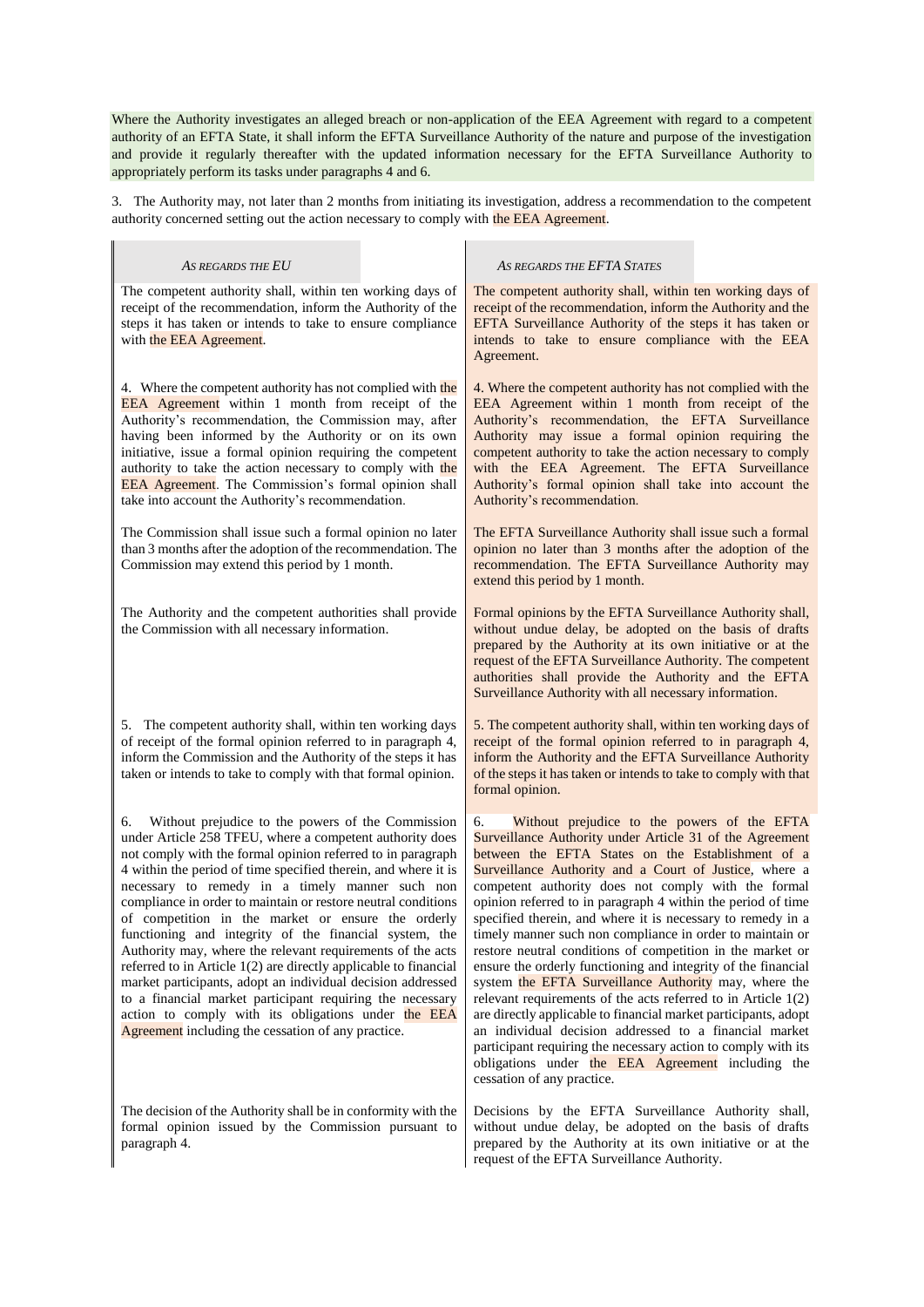7. Decisions adopted under paragraph 6 shall prevail over any previous decision adopted by the competent authorities on the same matter.

When taking action in relation to issues which are subject to a formal opinion pursuant to paragraph 4 or a decision pursuant to paragraph 6, competent authorities shall comply with the formal opinion or the decision, as the case may be.

 $\blacksquare$ 

| AS REGARDS THE EU                                               | AS REGARDS THE EFTA STATES                                |
|-----------------------------------------------------------------|-----------------------------------------------------------|
| 8. In the report referred to in Article 43(5), the Authority    | 8. The EFTA Surveillance Authority shall annually publish |
| shall set out which competent authorities and financial         | information on which competent authorities and financial  |
| market participants have not complied with the formal           | market participants in the EFTA States have not complied  |
| opinions or decisions referred to in paragraphs 4 and 6 of this | with the formal opinions or decisions referred to in      |
| Article.                                                        | paragraphs 4 and 6.                                       |

## *Article 18*

## **Action in emergency situations**

1. In the case of adverse developments which may seriously jeopardise the orderly functioning and integrity of financial markets or the stability of the whole or part of the financial system in the Union, the Authority shall actively facilitate and, where deemed necessary, coordinate any actions undertaken by the relevant national competent supervisory authorities.

In order to be able to perform that facilitating and coordinating role, the Authority shall be fully informed of any relevant developments, and shall be invited to participate as an observer in any relevant gathering by the relevant national competent supervisory authorities.

2. The Council, in consultation with the Commission and the ESRB and, where appropriate, the ESAs, may adopt a decision addressed to the Authority, determining the existence of an emergency situation for the purposes of this Regulation, following a request by the Authority, the Commission or the ESRB. The Council shall review that decision at appropriate intervals and at least once a month. If the decision is not renewed at the end of a one-month period, it shall automatically expire. The Council may declare the discontinuation of the emergency situation at any time.

Where the ESRB or the Authority considers that an emergency situation may arise, it shall issue a confidential recommendation addressed to the Council and provide it with an assessment of the situation. The Council shall then assess the need for a meeting. In that process, due care of confidentiality shall be guaranteed.

If the Council determines the existence of an emergency situation, it shall duly inform the European Parliament and the Commission without delay.

I.

 $\mathbf{I}$ 

| AS REGARDS THE EU                                              | AS REGARDS THE EFTA STATES                                     |
|----------------------------------------------------------------|----------------------------------------------------------------|
| 3. Where the Council has adopted a decision pursuant to        | 3. Where the Council has adopted a decision pursuant to        |
| paragraph 2, and in exceptional circumstances where            | paragraph 2, and in exceptional circumstances where            |
| coordinated action by national authorities is necessary to     | coordinated action by national authorities is necessary to     |
| respond to adverse developments which may seriously            | respond to adverse developments which may seriously            |
| jeopardise the orderly functioning and integrity of financial  | jeopardise the orderly functioning and integrity of financial  |
| markets or the stability of the whole or part of the financial | markets or the stability of the whole or part of the financial |
| system in the Union, the Authority may adopt individual        | system in the Union, the EFTA Surveillance Authority may       |
| decisions requiring competent authorities to take the          | adopt individual decisions requiring competent authorities to  |
| necessary action in accordance with the legislation referred   | take the necessary action in accordance with the legislation   |
| to in Article $1(2)$ to address any such developments by       | referred to in Article $1(2)$ to address any such developments |
| ensuring that financial market participants and competent      | by ensuring that financial market participants and competent   |
| authorities satisfy the requirements laid down in that         | authorities satisfy the requirements laid down in that         |
| legislation.                                                   | legislation.                                                   |

Decisions by the EFTA Surveillance Authority shall, without undue delay, be adopted on the basis of drafts prepared by the Authority at its own initiative or at the request of the EFTA Surveillance Authority

 $\mathbf{r}$ 

| AS REGARDS THE EU                                        | AS REGARDS THE EFTA STATES                                                                                                                                                                                                                                                          |
|----------------------------------------------------------|-------------------------------------------------------------------------------------------------------------------------------------------------------------------------------------------------------------------------------------------------------------------------------------|
| under Article 258 TFEU, where a competent authority does | 4. Without prejudice to the powers of the Commission 4. Without prejudice to the powers of the EFTA<br>Surveillance Authority under Article 31 of the Agreement<br>not comply with the decision of the Authority referred to in   between the EFTA States on the Establishment of a |
|                                                          | paragraph 3 within the period laid down in that decision, the Surveillance Authority and a Court of Justice, where a                                                                                                                                                                |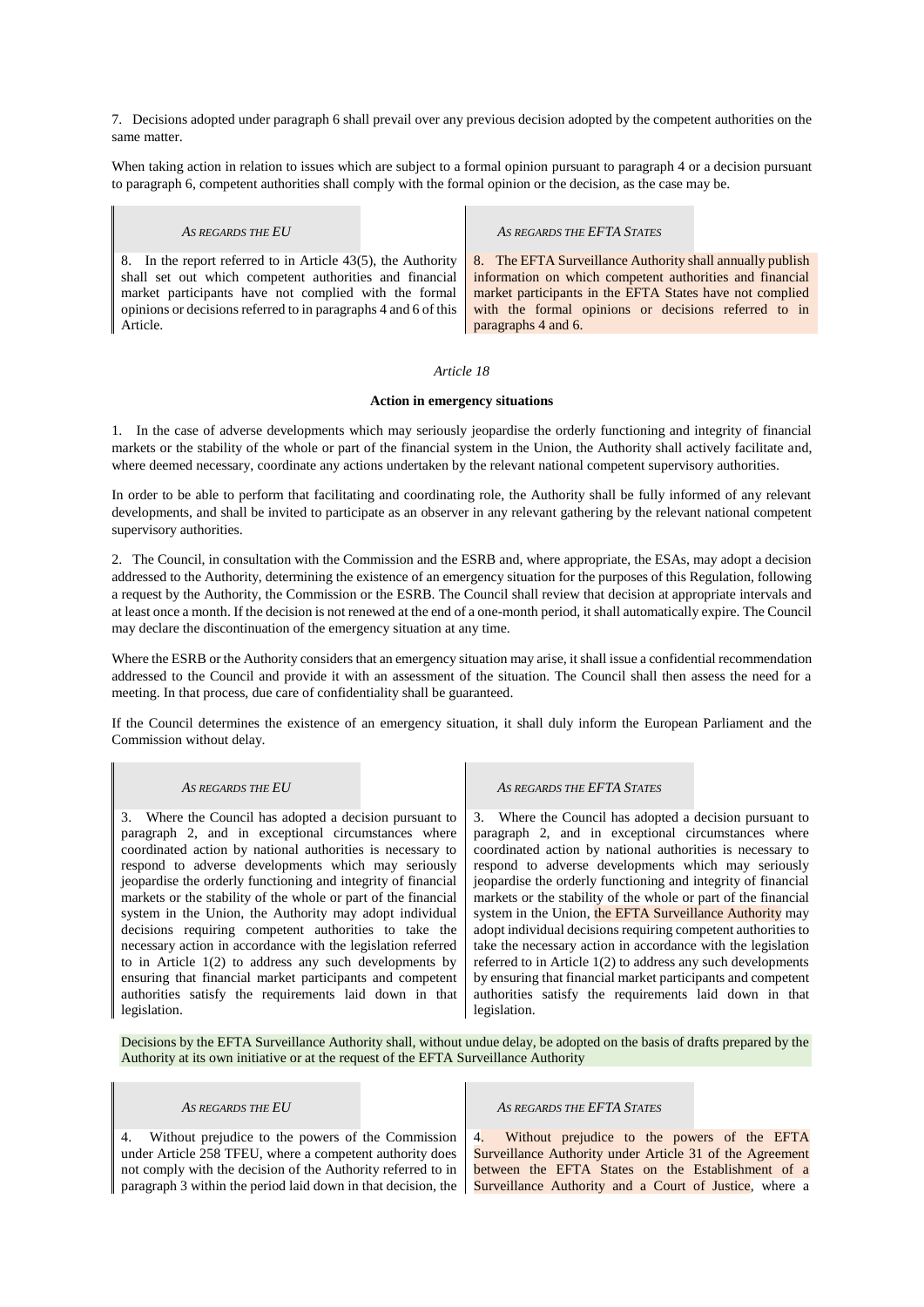Authority may, where the relevant requirements laid down in the legislative acts referred to in Article 1(2) including in regulatory technical standards and implementing technical standards adopted in accordance with those acts are directly applicable to financial market participants, adopt an individual decision addressed to a financial market participant requiring the necessary action to comply with its obligations under that legislation, including the cessation of any practice. This shall apply only in situations in which a competent authority does not apply the legislative acts referred to in Article 1(2), including regulatory technical standards and implementing technical standards adopted in accordance with those acts, or applies them in a way which appears to be a manifest breach of those acts, and where urgent remedying is necessary to restore the orderly functioning and integrity of financial markets or the stability of the whole or part of the financial system in the Union.

competent authority does not comply with the decision of the EFTA Surveillance Authority referred to in paragraph 3 within the period laid down in that decision, the EFTA Surveillance Authority may, where the relevant requirements laid down in the legislative acts referred to in Article 1(2) including in regulatory technical standards and implementing technical standards adopted in accordance with those acts are directly applicable to financial market participants, adopt an individual decision addressed to a financial market participant requiring the necessary action to comply with its obligations under that legislation, including the cessation of any practice. This shall apply only in situations in which a competent authority does not apply the legislative acts referred to in Article 1(2), including regulatory technical standards and implementing technical standards adopted in accordance with those acts, or applies them in a way which appears to be a manifest breach of those acts, and where urgent remedying is necessary to restore the orderly functioning and integrity of financial markets or the stability of the whole or part of the financial system in the Union.

Decisions by the EFTA Surveillance Authority shall, without undue delay, be adopted on the basis of drafts prepared by the Authority at its own initiative or at the request of the EFTA Surveillance Authority

5. Decisions adopted under paragraph 4 shall prevail over any previous decision adopted by the competent authorities on the same matter.

Any action by the competent authorities in relation to issues which are subject to a decision pursuant to paragraph 3 or 4 shall be compatible with those decisions.

### *Article 19*

#### **Settlement of disagreements between competent authorities in cross-border situations**

1. Without prejudice to the powers laid down in Article 17, where a competent authority disagrees about the procedure or content of an action or inaction of a competent authority of another Member State in cases specified in the acts referred to in Article 1(2), the Authority or the EFTA Surveillance Authority, as the case may be, at the request of one or more of the competent authorities concerned may assist the authorities in reaching an agreement in accordance with the procedure set out in paragraphs 2 to 4 of this Article.

In cases specified in the legislation referred to in Article 1(2), and where on the basis of objective criteria, disagreement between competent authorities from different Member States can be determined, the Authority may, on its own initiative, assist the authorities in reaching an agreement in accordance with the procedure set out in paragraphs 2 to 4.

2. The Authority shall set a time limit for conciliation between the competent authorities taking into account any relevant time periods specified in the acts referred to in Article 1(2) and the complexity and urgency of the matter. At that stage the Authority shall act as a mediator.

3. If the competent authorities concerned fail to reach an agreement within the conciliation phase referred to in paragraph 2, the Authority may, in accordance with the procedure set out in the third and fourth subparagraph of Article 44(1) take a decision requiring them to take specific action or to refrain from action in order to settle the matter, with binding effects for the competent authorities concerned in the EU Member States, in order to ensure compliance with Union law.

Where exclusively competent authorities of the EFTA States are concerned, and where such authorities fail to reach an agreement within the conciliation phase referred to in paragraph 2, the EFTA Surveillance Authority may take a decision requiring them to take specific action or to refrain from action in order to settle the matter, with binding effects for the competent authorities concerned, in order to ensure compliance with the EEA Agreement.

Where competent authorities of one or more EU Member States and one or more EFTA States are concerned, and where such authorities fail to reach an agreement within the conciliation phase referred to in paragraph 2, the Authority and the EFTA Surveillance Authority may take a decision requiring the competent authorities of respectively the EU Member States and the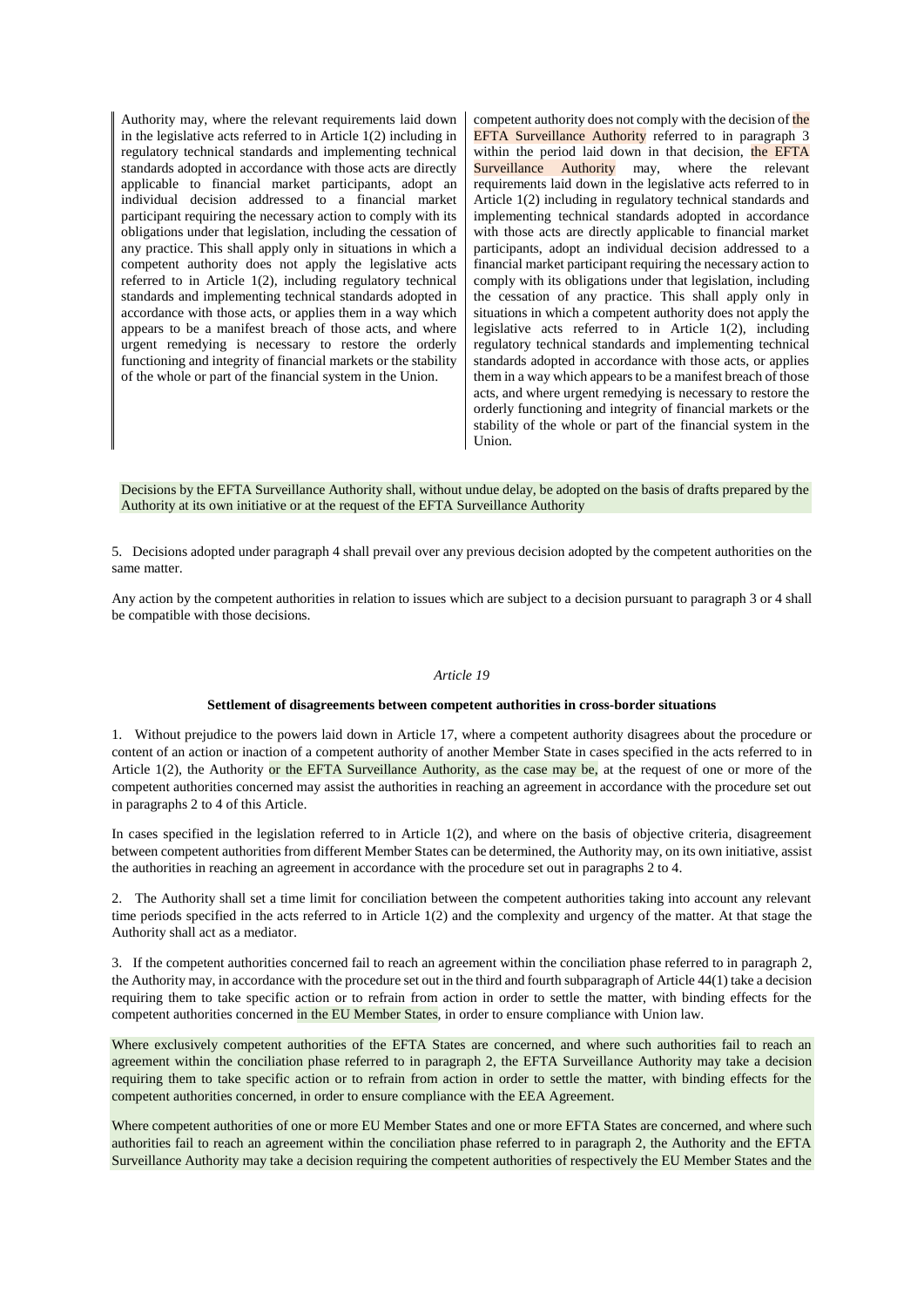EFTA States concerned to take specific action or to refrain from action in order to settle the matter, with binding effects for the competent authorities concerned, in order to ensure compliance with the EEA Agreement.

Decisions by the EFTA Surveillance Authority shall, without undue delay, be adopted on the basis of drafts prepared by the Authority at its own initiative or at the request of the EFTA Surveillance Authority.

I.

| AS REGARDS THE EU                                                                                                                                                                                                                                                                                                                                                                                                                                                                                                                                                                        | AS REGARDS THE EFTA STATES                                                                                                                                                                                                                                                                                                                                                                                                                                                                                                                                                                                                                                                                                                                                                    |
|------------------------------------------------------------------------------------------------------------------------------------------------------------------------------------------------------------------------------------------------------------------------------------------------------------------------------------------------------------------------------------------------------------------------------------------------------------------------------------------------------------------------------------------------------------------------------------------|-------------------------------------------------------------------------------------------------------------------------------------------------------------------------------------------------------------------------------------------------------------------------------------------------------------------------------------------------------------------------------------------------------------------------------------------------------------------------------------------------------------------------------------------------------------------------------------------------------------------------------------------------------------------------------------------------------------------------------------------------------------------------------|
| Without prejudice to the powers of the Commission<br>4.<br>under Article 258 TFEU, where a competent authority does<br>not comply with the decision of the Authority, and thereby<br>fails to ensure that a financial market participant complies<br>with requirements directly applicable to it by virtue of the<br>acts referred to in Article $1(2)$ , the Authority may adopt an<br>individual decision addressed to a financial market<br>participant requiring the necessary action to comply with its<br>obligations under Union law, including the cessation of any<br>practice. | Without prejudice to the powers of the EFTA<br>4.<br>Surveillance Authority under Article 31 of the Agreement<br>between the EFTA States on the Establishment of a<br>Surveillance Authority and a Court of Justice, where a<br>competent authority does not comply with the decision of the<br><b>EFTA Surveillance Authority, and thereby fails to ensure</b><br>that a financial market participant complies with<br>requirements directly applicable to it by virtue of the acts<br>referred to in Article 1(2), the EFTA Surveillance Authority<br>may adopt an individual decision addressed to a financial<br>market participant requiring the necessary action to comply<br>with its obligations under the EEA Agreement, including the<br>cessation of any practice. |

Decisions by the EFTA Surveillance Authority shall, without undue delay, be adopted on the basis of drafts prepared by the Authority at its own initiative or at the request of the EFTA Surveillance Authority.

5. Decisions adopted under paragraph 4 shall prevail over any previous decision adopted by the competent authorities on the same matter. Any action by the competent authorities in relation to facts which are subject to a decision pursuant to paragraph 3 or 4 shall be compatible with those decisions.

6. In the report referred to in Article 50(2), the Chairperson of the Authority shall set out the nature and type of disagreements between competent authorities, the agreements reached and the decisions taken to settle such disagreements.

#### *Article 20*

#### **Settlement of disagreements between competent authorities across sectors**

The Joint Committee shall, in accordance with the procedure laid down in Article 19 and Article 56, settle cross-sectoral disagreements that may arise between competent authorities as defined in Article 4(2) of this Regulation, of Regulation (EU) No 1093/2010 and of Regulation (EU) No 1094/2010 respectively.

Where exclusively competent authorities of the EFTA States are concerned, the EFTA Surveillance Authority may take a decision in accordance with Article 19(3) and (4).

Where competent authorities of one or more EU Member States and one or more EFTA States are concerned the Authority respectively the EFTA Surveillance Authority may adopt a decision in accordance with Article 19(3) and (4).

Decisions by the EFTA Surveillance Authority shall, without undue delay, be adopted on the basis of drafts prepared by, as appropriate, the Authority, the European Supervisory Authority (European Banking Authority) and/or the European Supervisory Authority (European Insurance and Occupational Pensions Authority) at their own initiative or at the request of the EFTA Surveillance Authority. The Authority, the European Supervisory Authority (European Banking Authority) and the European Supervisory Authority (European Insurance and Occupational Pensions Authority), as appropriate, shall reach, in accordance with Article 56, joint positions and shall adopt the decisions and/or drafts in parallel.

## *Article 21*

## **Colleges of supervisors**

1. The Authority shall contribute to promoting and monitoring the efficient, effective and consistent functioning of the colleges of supervisors established in the legislative acts referred to in Article 1(2) and foster the coherence of the application of Union law among the colleges of supervisors. With the objective of converging supervisory best practices, staff from the Authority shall be able to participate in the activities of the colleges of supervisors, including on-site examinations, carried out jointly by two or more competent authorities.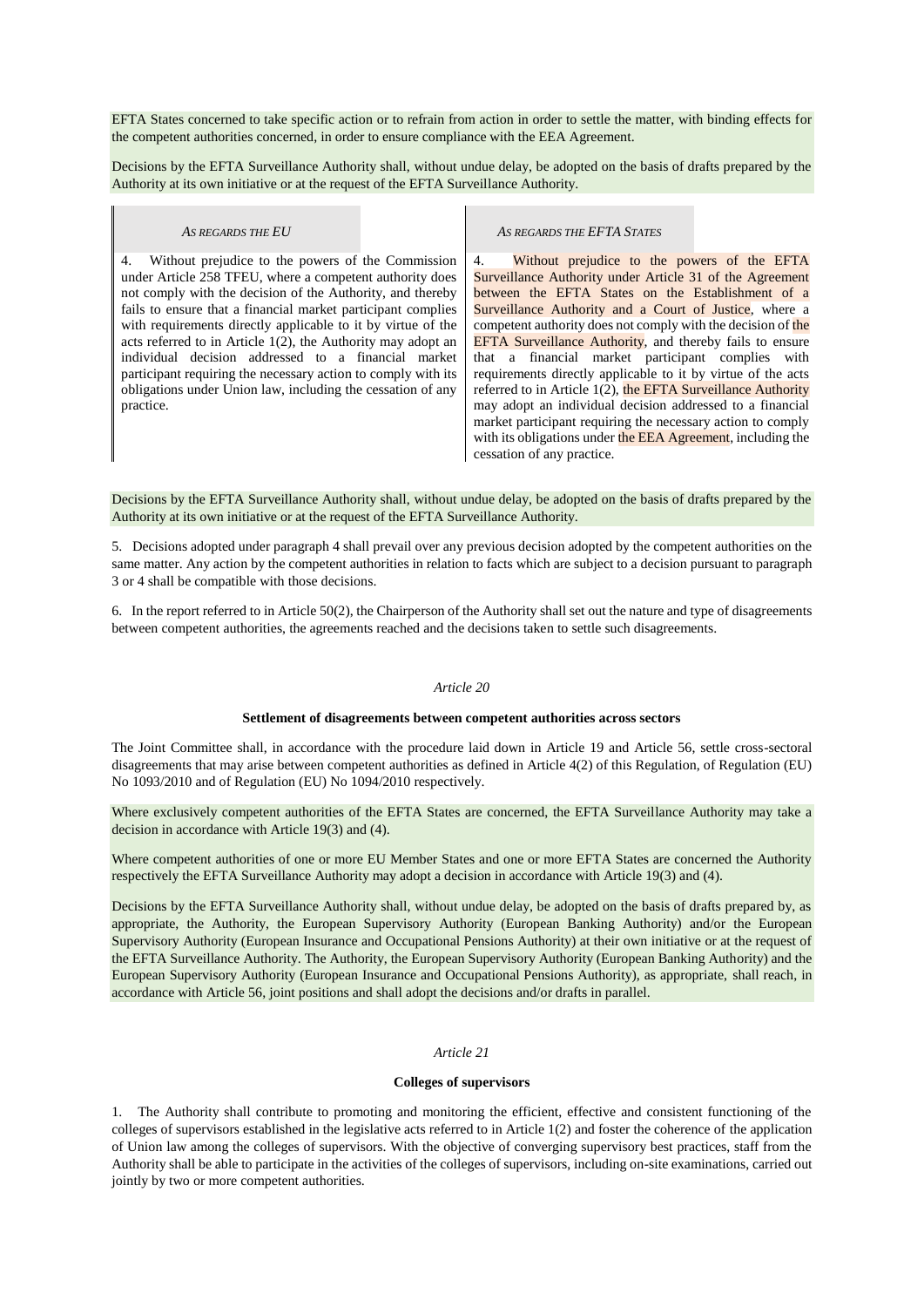2. The Authority shall lead in ensuring a consistent and coherent functioning of colleges of supervisors for cross-border institutions across the Union, taking account of the systemic risk posed by financial market participants referred to in Article 23.

For the purpose of this paragraph and of paragraph 1 of this Article, the Authority shall be considered a 'competent authority' within the meaning of the relevant legislation.

The Authority may:

- (a) collect and share all relevant information in cooperation with the competent authorities in order to facilitate the work of the college and establish and manage a central system to make such information accessible to the competent authorities in the college;
- (b) initiate and coordinate Union-wide stress tests in accordance with Article 32 to assess the resilience of financial market participants, in particular the systemic risk posed by key financial market participants as referred to in Article 23, to adverse market developments, and evaluate the potential for systemic risk posed by key financial market participants to increase in situations of stress, ensuring that a consistent methodology is applied at the national level to such tests and, where appropriate, address a recommendation to the competent authority to correct issues identified in the stress test;
- (c) promote effective and efficient supervisory activities, including evaluating the risks to which financial market participants are or might be exposed in stress situations;
- (d) oversee, in accordance with the tasks and powers specified in this Regulation, the tasks carried out by the competent authorities, and
- (e) request further deliberations of a college in any cases where it considers that the decision would result in an incorrect application of Union law or would not contribute to the objective of convergence of supervisory practices. It may also require to schedule a meeting of the college or add a point to the agenda of a meeting.

3. The Authority may develop draft regulatory and implementing technical standards to ensure uniform conditions of application with respect to the provisions regarding the operational functioning of colleges of supervisors and issue guidelines and recommendations adopted under Article 16 to promote convergence in supervisory functioning and best practices adopted by the colleges of supervisors.

4. The Authority, or the EFTA Surveillance Authority, as the case may be, shall have a legally binding mediation role to resolve disputes between competent authorities in accordance with the procedure set out in Article 19. The Authority may take supervisory decisions directly applicable to the financial market participant concerned in accordance with Article 19.

#### *Article 22*

#### **General provisions**

1. The Authority shall duly consider systemic risk as defined by Regulation (EU) No 1092/2010. It shall address any risk of disruption in financial services that:

- (a) is caused by an impairment of all or parts of the financial system; and
- (b) has the potential to have serious negative consequences for internal market and the real economy.

The Authority shall consider, where appropriate, the monitoring and assessment of systemic risk as developed by the ESRB and the Authority and respond to warnings and recommendations by the ESRB in accordance with Article 17 of Regulation (EU) No 1092/2010.

2. The Authority shall, in collaboration with the ESRB, and in accordance with Article 23 develop a common approach for the identification and measurement of systemic risk posed by key financial market participants, including quantitative and qualitative indicators as appropriate.

Those indicators shall be a critical element in the determination of appropriate supervisory actions. The Authority shall monitor the degree of convergence in the determinations made, with a view to promoting a common approach.

3. Without prejudice to the acts referred to in Article 1(2), the Authority shall draw up, as necessary, additional guidelines and recommendations for key financial market participants, to take account of the systemic risk posed by them.

The Authority shall ensure that the systemic risk posed by key financial market participants is taken into account when developing draft regulatory and implementing technical standards in the areas laid down in the legislative acts referred to in Article 1(2).

4. Upon a request from one or more competent authorities, the European Parliament, the Council or the Commission, the EFTA Surveillance Authority or the Standing Committee of the EFTA States, or on its own initiative, the Authority may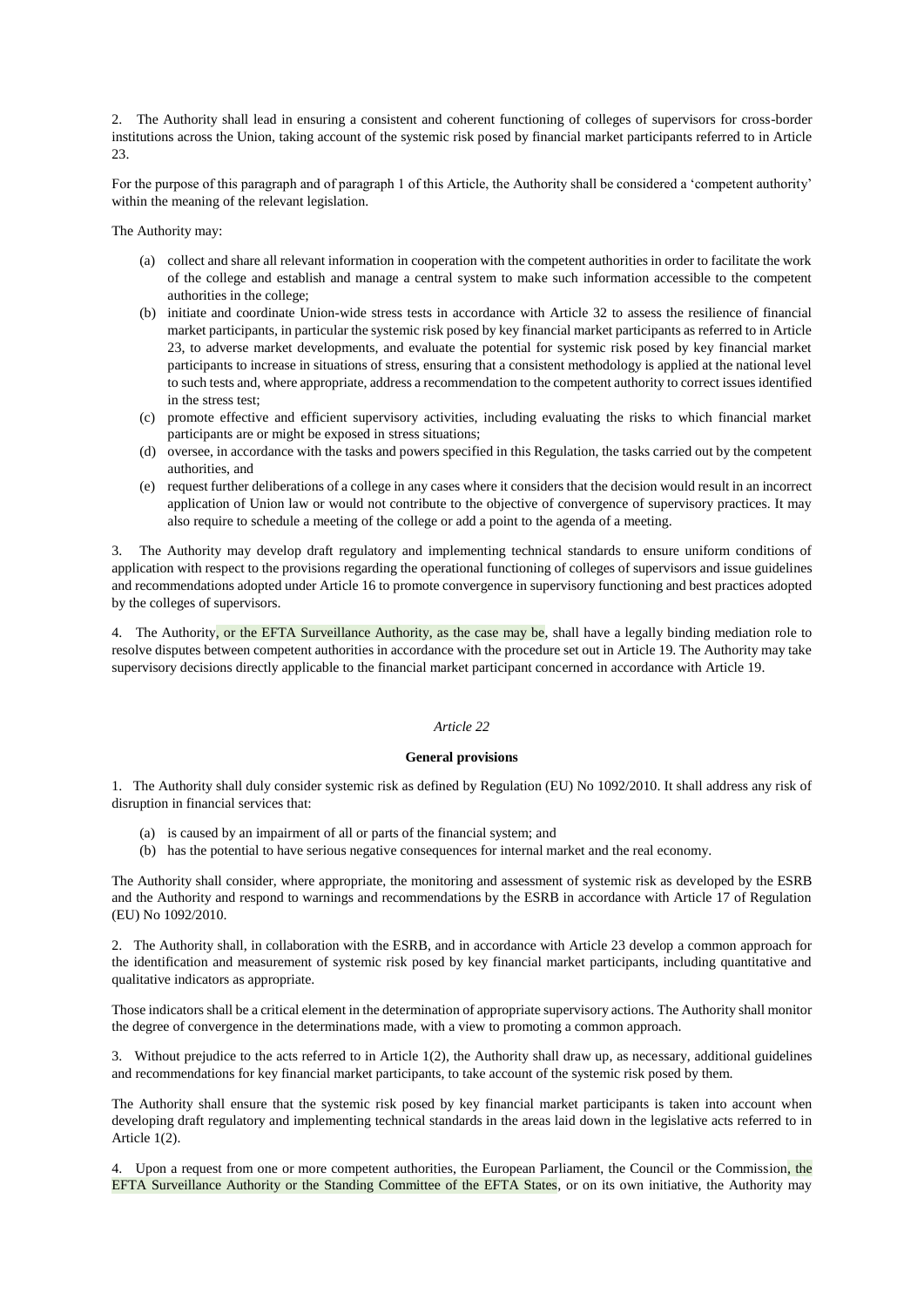conduct an inquiry into a particular type of financial activity or type of product or type of conduct in order to assess potential threats to the integrity of financial markets or the stability of the financial system and make appropriate recommendations for action to the competent authorities concerned.

For those purposes, the Authority may use the powers conferred on it under this Regulation, including Article 35.

5. The Joint Committee shall ensure overall and cross-sectoral coordination of the activities carried out in accordance with this Article.

## *Article 23*

#### **Identification and measurement of systemic risk**

1. The Authority shall, in consultation with the ESRB, develop criteria for the identification and measurement of systemic risk and an adequate stress testing regime which includes an evaluation of the potential for systemic risk posed by financial market participants to increase in situations of stress. The financial market participants that may pose a systemic risk shall be subject to strengthened supervision, and where necessary, the recovery and resolution procedures referred to in Article 25.

2. The Authority shall take fully into account the relevant international approaches when developing the criteria for the identification and measurement of systemic risk posed by financial market participants, including those established by the Financial Stability Board, the International Monetary Fund and the Bank for International Settlements.

#### *Article 24*

#### **Permanent capacity to respond to systemic risks**

1. The Authority shall ensure it has specialised and ongoing capacity to respond effectively to the materialisation of systemic risks as referred to in Articles 22 and 23, in particular with respect to institutions that pose a systemic risk.

2. The Authority shall fulfil the tasks conferred upon it in this Regulation and in the legislation referred to in Article 1(2), and shall contribute to ensuring a coherent and coordinated crisis management and resolution regime in the Union.

#### *Article 25*

## **Recovery and resolution procedures**

1. The Authority shall contribute to and participate actively in the development and coordination of effective and consistent recovery and resolution plans, procedures in emergency situations and preventive measures to minimise the systemic impact of any failure.

2. The Authority may develop regulatory and implementing technical standards as specified in the legislative acts referred to in Article 1(2) in accordance with the procedure laid down in Articles 10 to 15.

#### *Article 26*

#### **European system of national Investor Compensation Schemes**

1. The Authority shall contribute to strengthening the European system of national Investor Compensation Schemes (ICS) by acting under the powers conferred to it in this Regulation to ensure the correct application of Directive 97/9/EC with the aim of ensuring that national Investor Compensation Schemes are adequately funded by contributions from the concerned financial market participants, including where appropriate financial market participants headquartered in third-countries, and provide a high level of protection to all investors in a harmonised framework throughout the Union.

2. Article 16 concerning the Authority's powers to adopt guidelines and recommendations shall apply to Investor Compensation Schemes.

3. The Authority may develop regulatory and implementing technical standards as specified in the legislative acts referred to in Article 1(2) in accordance with the procedure laid down in Articles 10 to 15.

4. The review of this Regulation provided for in Article 81 shall in particular examine the convergence of the European system of national Investor Compensation Schemes.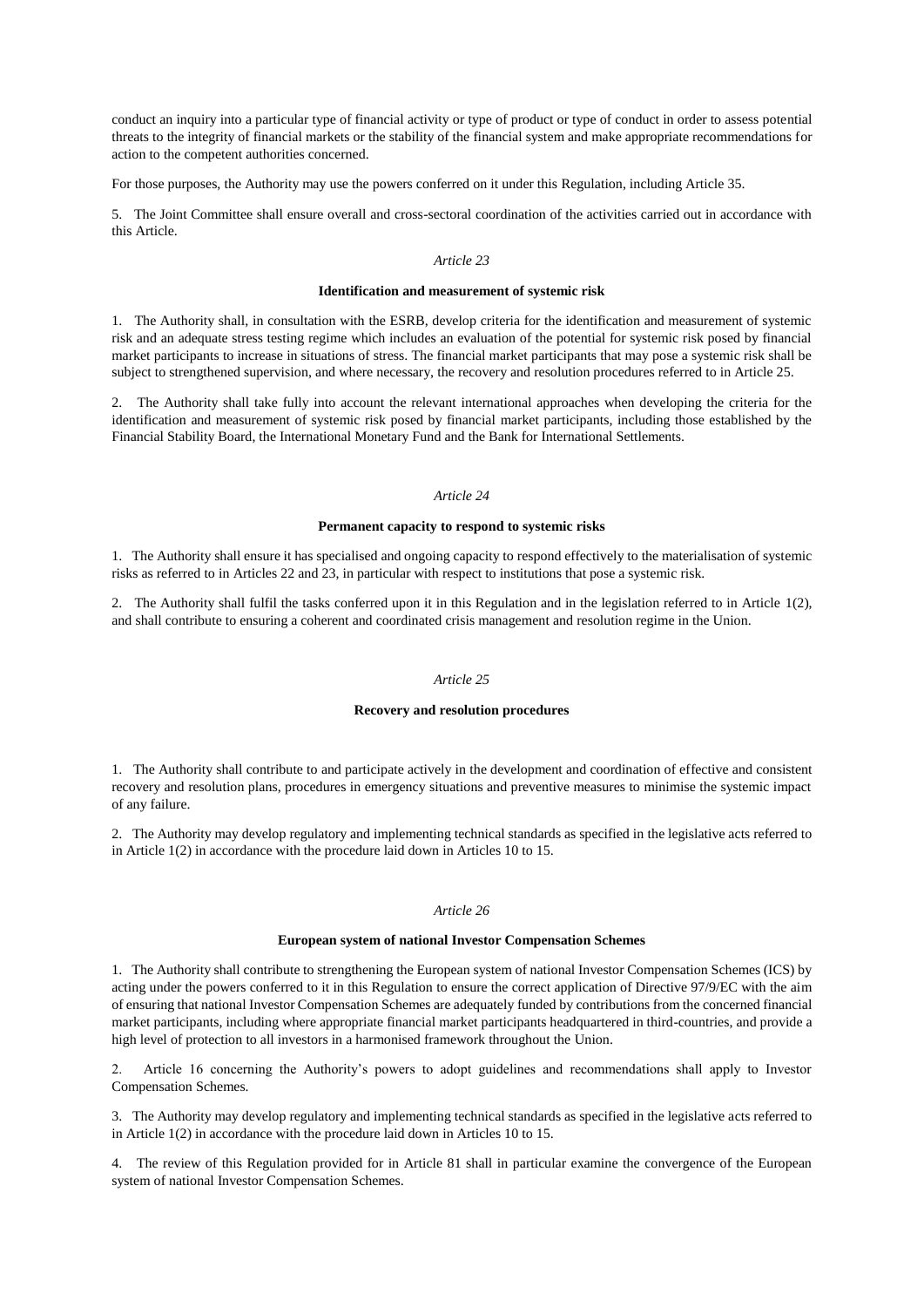#### *Article 27*

#### **European system of resolution and funding arrangements**

1. In the areas of its competence, the Authority shall contribute to developing methods for the resolution of failing key financial market participants in ways which avoid contagion, allow them to be wound down in an orderly and timely manner, and, where applicable, including coherent and credible funding mechanisms as appropriate.

2. The Authority shall contribute to the work on the level playing field issues and cumulative impacts of any systems of levies and contributions on financial institutions that may be introduced to ensure fair burden sharing and incentives to contain systemic risk as a part of a coherent and credible resolution framework.

The review of this Regulation provided for in Article 81 shall in particular examine the possible enhancement of the role of the Authority in a framework of crisis prevention, management and resolution.

#### *Article 28*

#### **Delegation of tasks and responsibilities**

1. Competent authorities may, with the consent of the delegate, delegate tasks and responsibilities to the Authority or other competent authorities subject to the conditions set out in this Article. Member States may set out specific arrangements regarding the delegation of responsibilities that have to be complied with before their competent authorities enter into such delegation agreements, and may limit the scope of delegation to what is necessary for the effective supervision of cross-border financial market participants or groups.

2. The Authority shall stimulate and facilitate the delegation of tasks and responsibilities between competent authorities by identifying those tasks and responsibilities that can be delegated or jointly exercised and by promoting best practices.

3. The delegation of responsibilities shall result in the reallocation of competences laid down in the acts referred to in Article 1(2). The law of the delegate authority shall govern the procedure, enforcement and administrative and judicial review relating to the delegated responsibilities.

4. The competent authorities shall inform the Authority of delegation agreements into which they intend to enter. They shall put the agreements into effect at the earliest 1 month after informing the Authority.

The Authority may give an opinion on the intended agreement within 1 month of being informed.

The Authority shall publish, by appropriate means, any delegation agreement as concluded by the competent authorities, in order to ensure that all parties concerned are informed appropriately.

#### *Article 29*

### **Common supervisory culture**

1. The Authority shall play an active role in building a common Union supervisory culture and consistent supervisory practices, as well as in ensuring uniform procedures and consistent approaches throughout the Union. The Authority shall carry out, at a minimum, the following activities:

- (a) providing opinions to competent authorities;
- (b) promoting an effective bilateral and multilateral exchange of information between competent authorities, with full respect for the applicable confidentiality and data protection provisions provided for in the relevant Union legislation;
- (c) contributing to developing high-quality and uniform supervisory standards, including reporting standards, and international accounting standards in accordance with Article 1(3);
- (d) reviewing the application of the relevant regulatory and implementing technical standards adopted by the Commission, and of the guidelines and recommendations issued by the Authority and proposing amendments where appropriate; and
- (e) establishing sectoral and cross-sectoral training programmes, facilitating personnel exchanges and encouraging competent authorities to intensify the use of secondment schemes and other tools.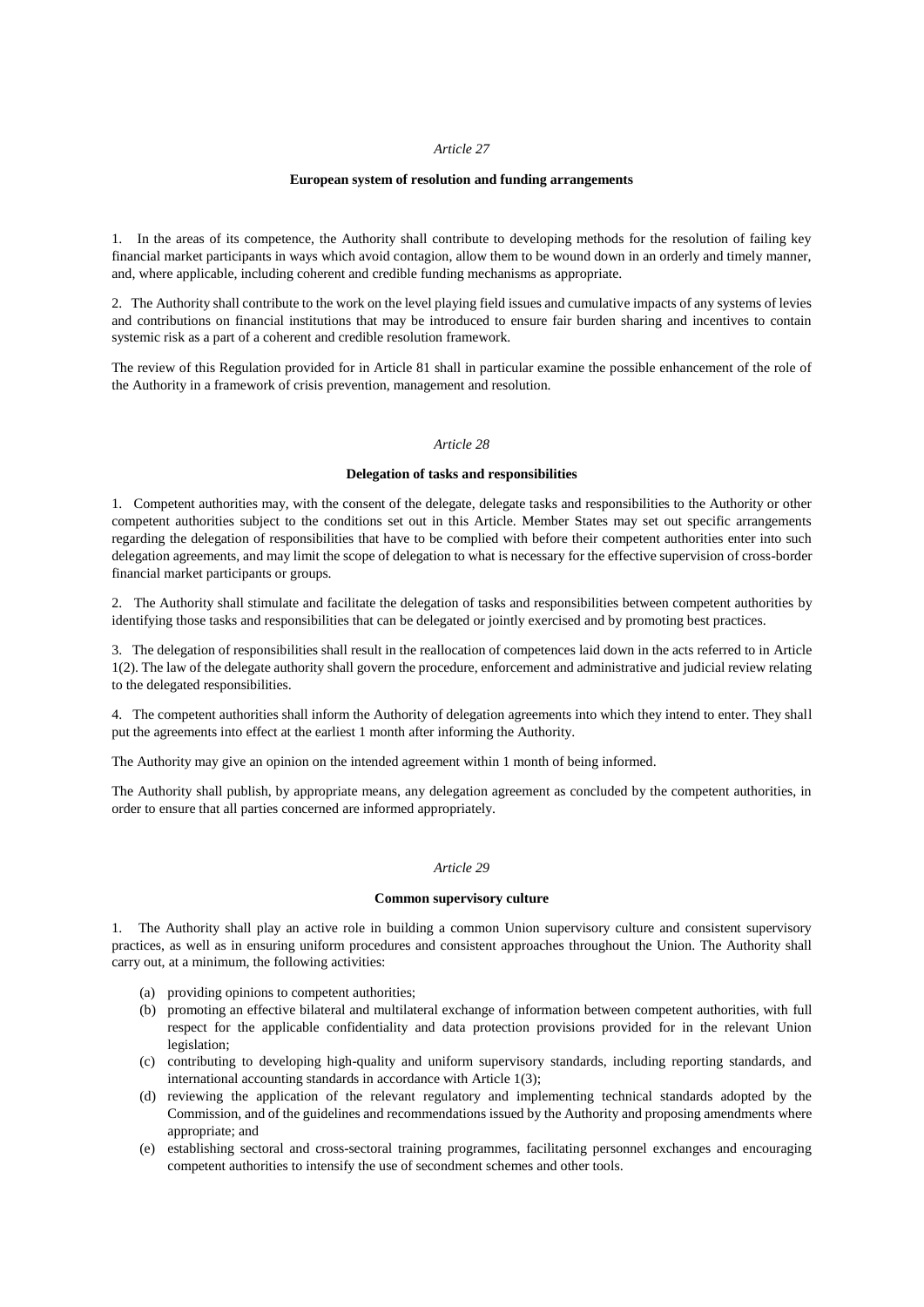2. The Authority may, as appropriate, develop new practical instruments and convergence tools to promote common supervisory approaches and practices.

#### *Article 30*

### **Peer reviews of competent authorities**

1. The Authority shall periodically organise and conduct peer reviews of some or all of the activities of competent authorities, to further strengthen consistency in supervisory outcomes. To that end, the Authority shall develop methods to allow for objective assessment and comparison between the authorities reviewed. When conducting peer reviews, existing information and evaluations already made with regard to the competent authority concerned shall be taken into account.

- 2. The peer review shall include an assessment of, but shall not be limited to:
	- (a) the adequacy of resources and governance arrangements of the competent authority, with particular regard to the effective application of the regulatory technical standards and implementing technical standards referred to in Articles 10 to 15 and of the acts referred to in Article 1(2) and the capacity to respond to market developments;
	- (b) the degree of convergence reached in the application of Union law and in supervisory practice, including regulatory technical standards and implementing technical standards, guidelines and recommendations adopted under Articles 10 to 16, and the extent to which the supervisory practice achieves the objectives set out in Union law;
	- (c) best practices developed by some competent authorities which might be of benefit for other competent authorities to adopt;
	- (d) the effectiveness and the degree of convergence reached with regard to the enforcement of the provisions adopted in the implementation of Union law, including the administrative measures and sanctions imposed against persons responsible where those provisions have not been complied with.

3. On the basis of a peer review, the Authority may issue guidelines and recommendations pursuant to Article 16. In accordance with Article 16(3), the competent authorities shall endeavour to follow those guidelines and recommendations. The Authority shall take into account the outcome of the peer review when developing draft regulatory technical or implementing technical standards in accordance with Articles 10 to 15.

4. The Authority shall make the best practices that can be identified from those peer reviews publicly available. In addition, all other results of peer reviews may be disclosed publicly, subject to the agreement of the competent authority that is the subject of the peer review.

## *Article 31*

### **Coordination function**

The Authority shall fulfil a general coordination role between competent authorities, in particular in situations where adverse developments could potentially jeopardise the orderly functioning and integrity of financial markets or the stability of the financial system in the Union.

The Authority shall promote a coordinated Union response, inter alia, by:

- (a) facilitating the exchange of information between the competent authorities;
- (b) determining the scope and, where possible and appropriate, verifying the reliability of information that should be made available to all the competent authorities concerned;
- (c) without prejudice to Article 19, carrying out non-binding mediation upon a request from the competent authorities or on its own initiative;
- (d) notifying the ESRB of any potential emergency situations without delay.
- (e) taking all appropriate measures in case of developments which may jeopardise the functioning of the financial markets with a view to facilitating the coordination of actions undertaken by relevant competent authorities;
- (f) centralising information received from competent authorities in accordance with Articles 21 and 35 as the result of the regulatory reporting obligations for financial market participants active in more than one Member State. The Authority shall share that information with the other competent authorities concerned.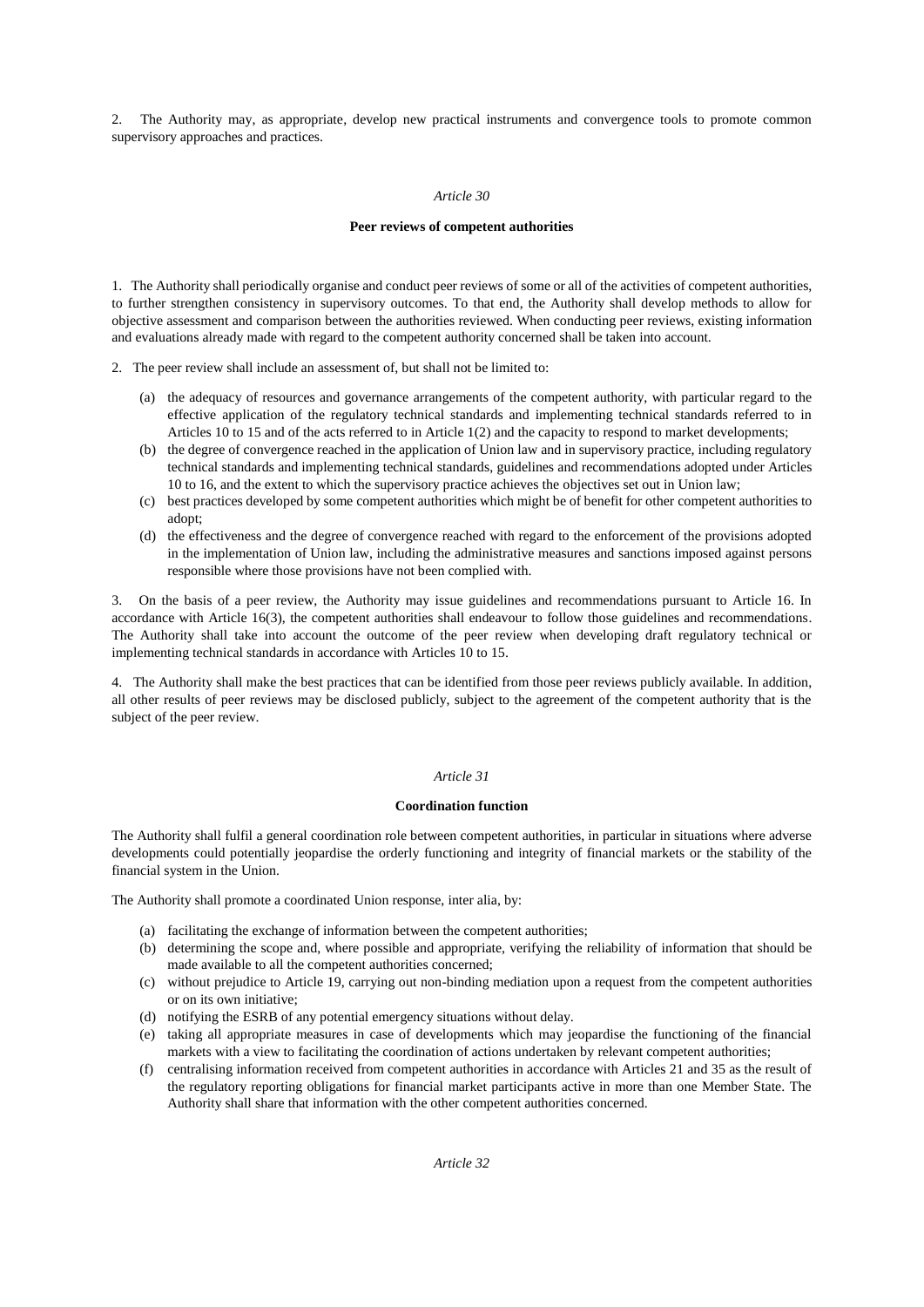#### **Assessment of market developments**

1. The Authority shall monitor and assess market developments in the area of its competence and, where necessary, inform the European Supervisory Authority (European Banking Authority), and the European Supervisory Authority (European Insurance and Occupational Pensions Authority), the ESRB and the European Parliament, the Council and the Commission about the relevant micro-prudential trends, potential risks and vulnerabilities. The Authority shall include in its assessments an economic analysis of the markets in which financial market participants operate, and an assessment of the impact of potential market developments on such financial market participants.

2. The Authority shall, in cooperation with the ESRB, initiate and coordinate Union-wide assessments of the resilience of financial market participants to adverse market developments. To that end, it shall develop the following, for application by the competent authorities:

- (a) common methodologies for assessing the effect of economic scenarios on the financial position of a financial market participant;
- (b) common approaches to communication on the outcomes of these assessments of the resilience of financial market participants;
- (c) common methodologies for assessing the effect of particular products or distribution processes on the financial position of a financial market participant and on investors and customer information.

3. Without prejudice to the tasks of the ESRB set out in Regulation (EU) No 1092/2010, the Authority shall, at least once a year, and more frequently as necessary, provide assessments to the European Parliament, the Council, the Commission and the ESRB of trends, potential risks and vulnerabilities in its area of competence.

The Authority shall include a classification of the main risks and vulnerabilities in these assessments and, where necessary, recommend preventative or remedial actions.

4. The Authority shall ensure an adequate coverage of cross-sectoral developments, risks and vulnerabilities by closely cooperating with the European Supervisory Authority (European Banking Authority) and the European Supervisory Authority (European Insurance and Occupational Pensions Authority) through the Joint Committee.

#### *Article 33*

#### **International relations**

1. Without prejudice to the respective competences of the Member States and the Union institutions, the Authority may develop contacts and enter into administrative arrangements with supervisory authorities, international organisations and the administrations of third countries. Those arrangements shall not create legal obligations in respect of the Union and its Member States nor shall they prevent Member States and their competent authorities from concluding bilateral or multilateral arrangements with those third countries.

2. The Authority shall assist in preparing equivalence decisions pertaining to supervisory regimes in third countries in accordance with the acts referred to in Article 1(2).

3. In the report referred to in Article 43(5), the Authority shall set out the administrative arrangements agreed upon with international organisations or administrations in third countries and the assistance provided in preparing equivalence decisions.

## *Article 34*

### **Other tasks**

1. The Authority may, upon a request from the European Parliament, the Council or the Commission, the EFTA Surveillance Authority or the Standing Committee of the EFTA States or on its own initiative, provide opinions to the European Parliament, the Council and the Commission on all issues related to its area of competence.

2. With regard to prudential assessments of mergers and acquisitions falling within the scope of Directive 2004/39/EC, as amended by Directive 2007/44/EC, and which according to that Directive require consultation between competent authorities from two or more Member States, the Authority may, on application of one of the competent authorities concerned, issue and publish an opinion on a prudential assessment, except in relation to the criteria in Article 10b(e) of Directive 2004/39/EC. The opinion shall be issued promptly and in any event before the end of the assessment period in accordance with Directive 2004/39/EC, as amended by Directive 2007/44/EC. Article 35 shall apply to the areas in respect of which the Authority may issue an opinion.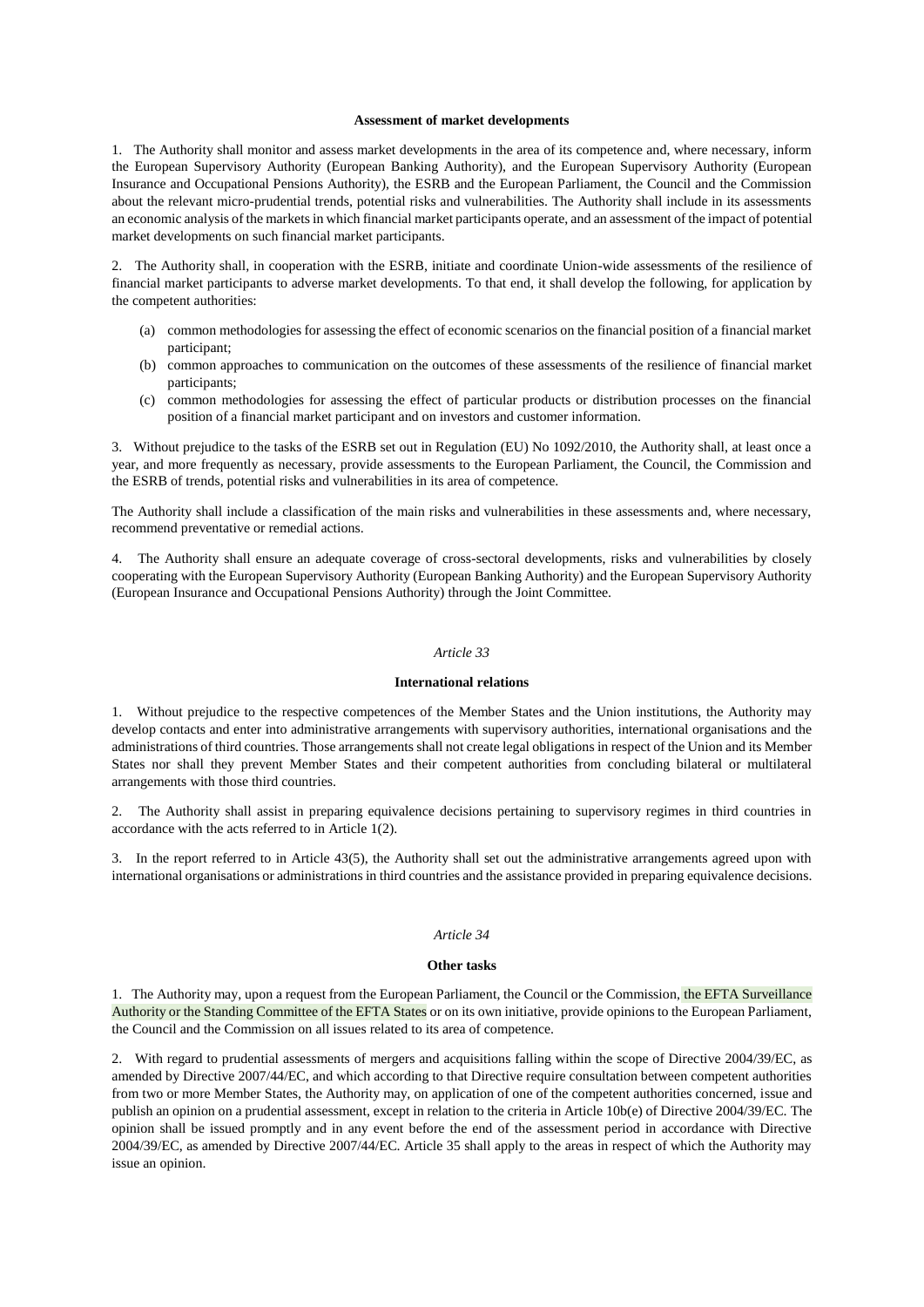#### *Article 35*

#### **Collection of information**

1. At the request of the Authority, the competent authorities of the Member States shall provide the Authority with all the necessary information to carry out the duties assigned to it by this Regulation, provided that they have legal access to the relevant information, and that the request for information is necessary in relation to the nature of the duty in question.

2. The Authority may also request information to be provided at recurring intervals and in specified formats. Such requests shall, where possible, be made using common reporting formats.

3. Upon a duly justified request from a competent authority of a Member State, the Authority may provide any information that is necessary to enable the competent authority to carry out its duties, in accordance with the professional secrecy obligations laid down in sectoral legislation and in Article 70.

4. Before requesting information in accordance with this Article and in order to avoid the duplication of reporting obligations, the Authority shall take account of any relevant existing statistics produced and disseminated by the European Statistical System and the European System of Central Banks.

*AS REGARDS THE EU,ICELAND AND NORWAY AS REGARDS LIECHTENSTEIN*

Where information is not available or is not made available by the competent authorities in a timely fashion, the Authority may address a duly justified and reasoned request to other supervisory authorities, to the ministry responsible for finance where it has at its disposal prudential information, to the national central bank or to the statistical office of the Member State concerned.

5. Where information is not available or is not made available by the competent authorities in a timely fashion, the Authority may address a duly justified and reasoned request to other supervisory authorities, to the ministry responsible for finance where it has at its disposal prudential information, to the national central bank or to the statistical office of the Member State concerned.

6. Where information is not available or is not made available under paragraph 1 or 5 in a timely fashion, the Authority may address a duly justified and reasoned request directly to the relevant financial market participants. The reasoned request shall explain why the information concerning the respective individual financial market participants is necessary.

The Authority shall inform the relevant competent authorities of requests in accordance with this paragraph and with paragraph 5.

At the request of the Authority, the competent authorities shall assist the Authority in collecting the information.

7. The Authority may use confidential information received under this Article only for the purposes of carrying out the duties assigned to it by this Regulation.

#### *Article 36*

#### **Relationship with the ESRB**

1. The Authority shall cooperate closely and on a regular basis with the ESRB.

2. The Authority shall provide the ESRB with regular and timely information necessary for the achievement of its tasks. Any data necessary for the achievement of its tasks that are not in summary or aggregate form shall be provided, without delay, to the ESRB upon a reasoned request, as specified in Article 15 of Regulation (EU) No 1092/2010. The Authority, in cooperation with the ESRB, shall have in place adequate internal procedures for the transmission of confidential information, in particular information regarding individual financial market participants.

3. The Authority shall, in accordance with paragraphs 4 and 5, ensure a proper follow-up to ESRB warnings and recommendations referred to in Article 16 of Regulation (EU) No 1092/2010.

4. On receipt of a warning or recommendation from the ESRB addressed to the Authority, the Authority shall convene a meeting of the Board of Supervisors without delay and assess the implications of such a warning or recommendation for the fulfilment of its tasks.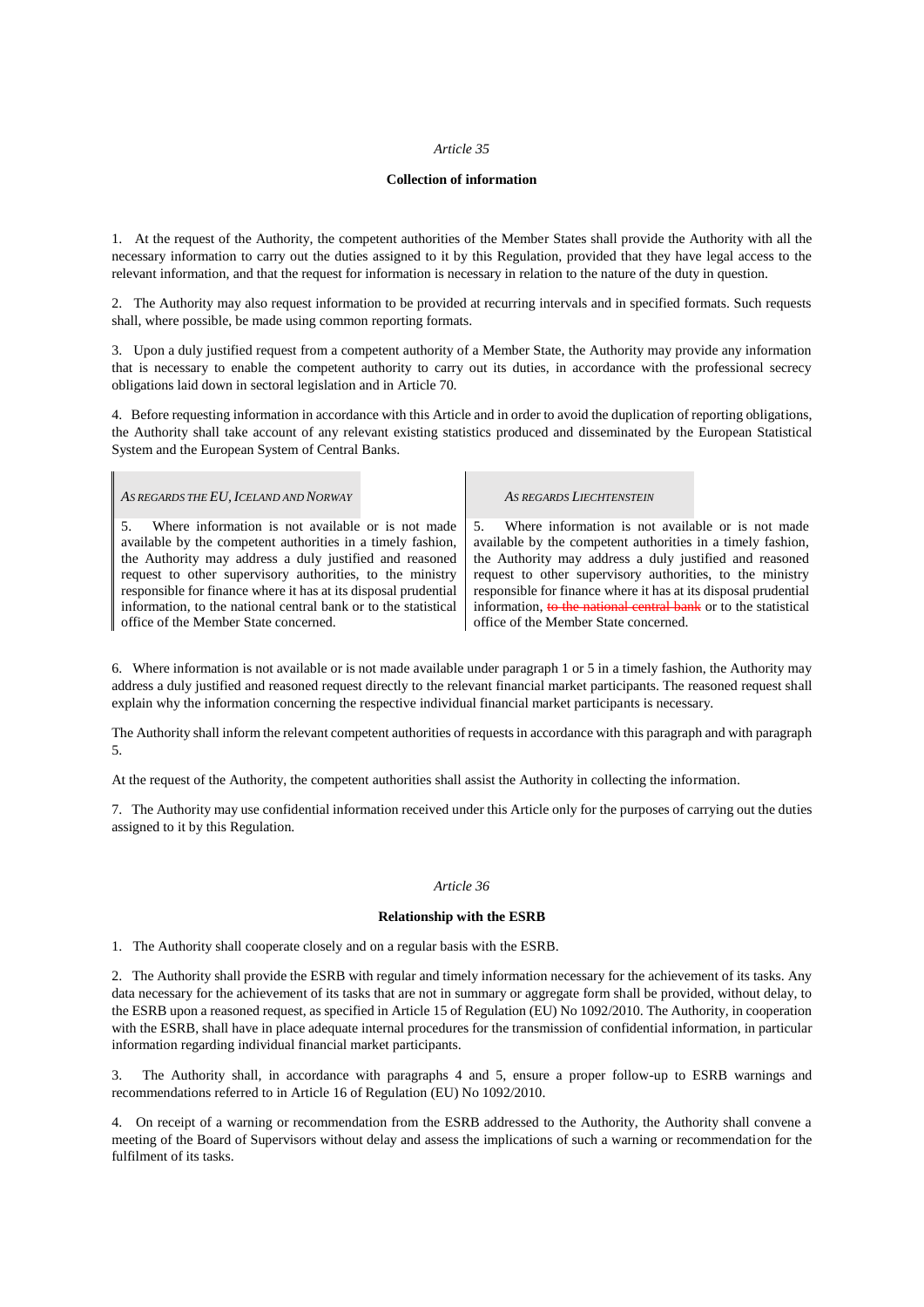It shall decide, by the relevant decision-making procedure, on any actions to be taken in accordance with the powers conferred upon it by this Regulation for addressing the issues identified in the warnings and recommendations.

If the Authority does not act on a recommendation, it shall explain to the ESRB and the Council its reasons for not doing so.

5. On receipt of a warning or recommendation from the ESRB addressed to a competent national supervisory authority, the Authority shall, where relevant, use the powers conferred upon it by this Regulation to ensure a timely follow-up.

Where the addressee intends not to follow the recommendation of the ESRB, it shall inform and discuss with the Board of Supervisors its reasons for not acting.

The competent authority shall take due account of the views of the Board of Supervisors when informing the Council and the ESRB in accordance with Article 17 of Regulation (EU) No 1092/2010.

6. In discharging the tasks set out in this Regulation, the Authority shall take the utmost account of the warnings and recommendations of the ESRB.

#### *Article 37*

#### **Securities and Markets Stakeholder Group**

1. To help facilitate consultation with stakeholders in areas relevant to the tasks of the Authority, a Securities and Markets Stakeholder Group shall be established. The Securities and Markets Stakeholder Group shall be consulted on actions taken in accordance with Articles 10 to 15 concerning regulatory technical standards and implementing technical standards and, to the extent that these do not concern individual financial market participants, Article 16 concerning guidelines and recommendations. If actions must be taken urgently and consultation becomes impossible, the Securities and Markets Stakeholder Group shall be informed as soon as possible.

The Securities and Markets Stakeholder Group shall meet at least four times a year.

2. The Securities and Markets Stakeholder Group shall be composed of 30 members, representing in balanced proportions financial market participants operating in the Union, their employees' representatives as well as consumers, users of financial services and representatives of SMEs. At least five of its members shall be independent top-ranking academics. Ten of its members shall represent financial market participants.

3. The members of the Securities and Markets Stakeholder Group shall be appointed by the Board of Supervisors, following proposals from the relevant stakeholders. In making its decision, the Board of Supervisors shall, to the extent possible, ensure an appropriate geographical and gender balance and representation of stakeholders across the Union.

4. The Authority shall provide all necessary information, subject to professional secrecy, as set out in Article 70, and ensure adequate secretarial support for the Securities and Markets Stakeholder Group. Adequate compensation shall be provided to members of the Securities and Markets Stakeholder Group that are representing non-profit organisations, excluding industry representatives. The Securities and Markets Stakeholder Group may establish working groups on technical issues. Members of the Securities and Markets Stakeholder Group shall serve for a period of two-and-a-half years, following which a new selection procedure shall take place.

The members of the Securities and Markets Stakeholder Group may serve two successive terms.

5. The Securities and Markets Stakeholder Group may submit opinions and advice to the Authority on any issue related to the tasks of the Authority with particular focus on the tasks set out in Articles 10 to 16 and Articles 29, 30 and 32.

6. The Securities and Markets Stakeholder Group shall adopt its rules of procedure by a majority of two-thirds of its members.

7. The Authority shall make public the opinions and advice of the Securities and Markets Stakeholder Group and the results of its consultations.

*Article 38*

#### **Safeguards**

*AS REGARDS THE EU AS REGARDS THE EFTA STATES*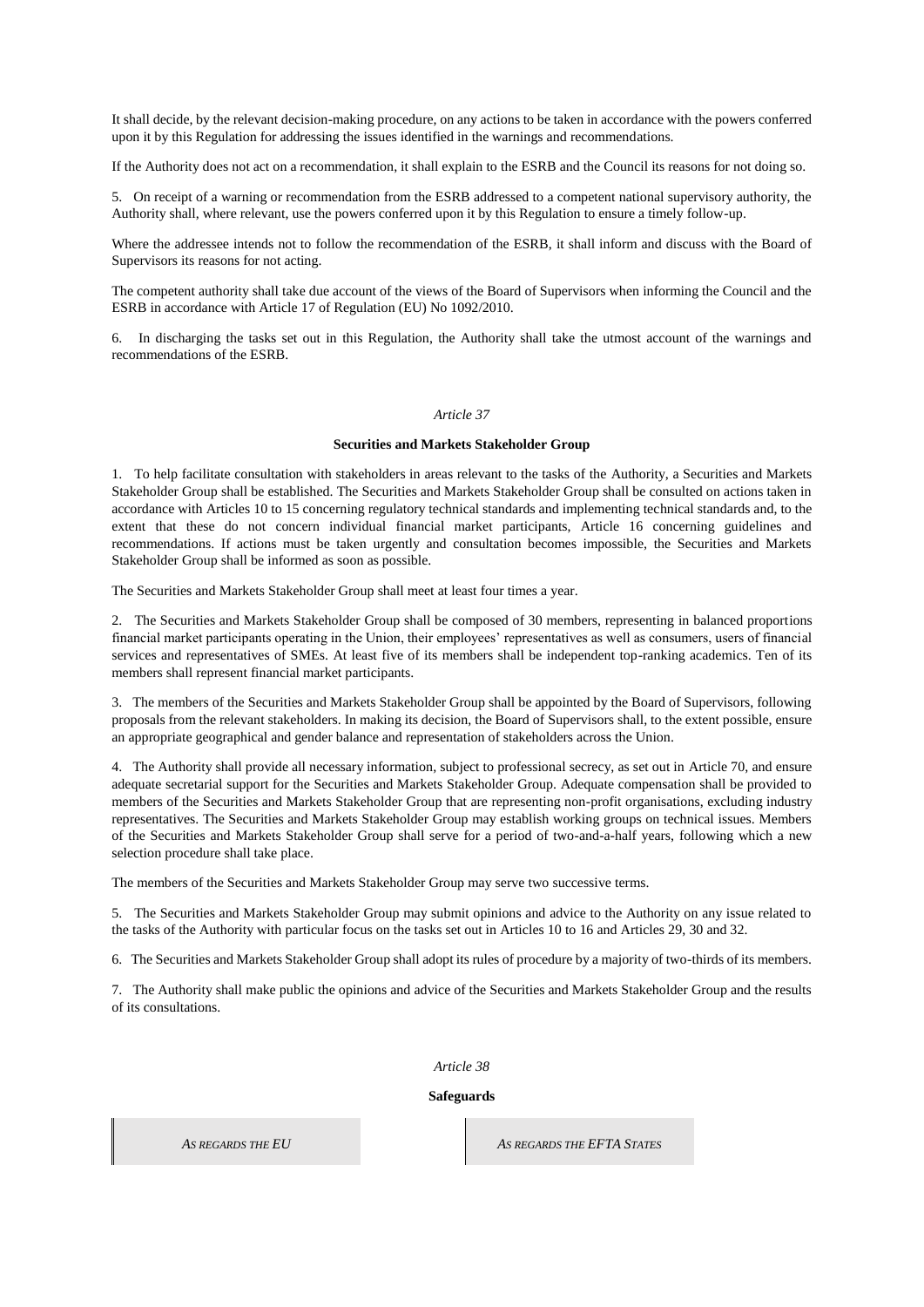1. The Authority shall ensure that no decision adopted under Articles 18 or 19 impinges in any way on the fiscal responsibilities of Member States.

2. Where a Member State considers that a decision taken under Article 19(3) impinges on its fiscal responsibilities, it may notify the Authority and the Commission within 2 weeks after notification of the Authority's decision to the competent authority that the decision will not be implemented by the competent authority.

1. The EFTA Surveillance Authority shall ensure that no decision adopted under Articles 18 or 19 impinges in any way on the fiscal responsibilities of Member States.

2. Where a Member State considers that a decision taken under Article 19(3) impinges on its fiscal responsibilities, it may notify the EFTA Surveillance Authority within 2 weeks after notification of The EFTA Surveillance Authority's decision to the competent authority that the decision will not be implemented by the competent authority.

In its notification, the Member State shall clearly and specifically explain why and how the decision impinges on its fiscal responsibilities.

| AS REGARDS THE EU                                                                                                                                                                                                                                                                                                                                                            | AS REGARDS THE EFTA STATES                                                                                                                                                                                                                                                                                                                                                                                                              |
|------------------------------------------------------------------------------------------------------------------------------------------------------------------------------------------------------------------------------------------------------------------------------------------------------------------------------------------------------------------------------|-----------------------------------------------------------------------------------------------------------------------------------------------------------------------------------------------------------------------------------------------------------------------------------------------------------------------------------------------------------------------------------------------------------------------------------------|
| In the case of such notification, the decision of the Authority<br>shall be suspended.                                                                                                                                                                                                                                                                                       | In the case of such notification, the decision of the EFTA<br>Surveillance Authority shall be suspended.                                                                                                                                                                                                                                                                                                                                |
|                                                                                                                                                                                                                                                                                                                                                                              | The EFTA Surveillance Authority shall without undue delay<br>forward the notification of the EFTA State concerned to the<br>Authority and the Commission. The decision of the EFTA<br>Surveillance Authority to maintain, amend or to revoke a<br>decision shall be taken on the basis of drafts prepared by the<br>Authority at its own initiative or at the request of the EFTA<br><b>Surveillance Authority</b>                      |
| Within a period of 1 month from the notification by the<br>Member State, the Authority shall inform the Member State<br>as to whether it maintains its decision or whether it amends<br>or revokes it. If the decision is maintained or amended, the<br>Authority shall state that fiscal responsibilities are not<br>affected.                                              | Within a period of 1 month from the notification by the<br>Member State, the EFTA Surveillance Authority shall<br>inform the Member State as to whether it maintains its<br>decision or whether it amends or revokes it. If the decision<br>is maintained or amended, the EFTA Surveillance Authority<br>shall state that fiscal responsibilities are not affected.                                                                     |
| Where the Authority maintains its decision, the Council shall<br>take a decision, by a majority of the votes cast, at one of its<br>meetings not later than 2 months after the Authority has<br>informed the Member State as set out in the fourth<br>subparagraph, as to whether the Authority's decision is<br>maintained.                                                 | Where the EFTA Surveillance Authority maintains its<br>decision, the Standing Committee of the EFTA States shall<br>take a decision, by a majority of the votes cast, at one of its<br>meetings not later than 2 months after the EFTA<br>Surveillance Authority has informed the Member State as set<br>out in the fourth subparagraph, as to whether the Authority's<br>decision is maintained.                                       |
| Where the Council, after having considered the matter, does<br>not take a decision to maintain the Authority's decision in<br>accordance with the fifth subparagraph, the Authority's<br>decision shall be terminated.                                                                                                                                                       | Where the Standing Committee of the EFTA States, after<br>having considered the matter, does not take a decision to<br>maintain the EFTA Surveillance Authority's decision in<br>accordance with the fifth subparagraph, the Authority's<br>decision shall be terminated.                                                                                                                                                               |
| 3. Where a Member State considers that a decision taken<br>under Article 18(3) impinges on its fiscal responsibilities, it<br>may notify the Authority, the Commission and the Council<br>within three working days after notification of the<br>Authority's decision to the competent authority that the<br>decision will not be implemented by the competent<br>authority. | 3. Where a Member State considers that a decision taken<br>under Article 18(3) impinges on its fiscal responsibilities, it<br>may notify the A the EFTA Surveillance Authority and the<br>Standing Committee of the EFTA States within three<br>working days after notification of the EFTA Surveillance<br>Authority's decision to the competent authority that the<br>decision will not be implemented by the competent<br>authority. |

In its notification, the Member State shall clearly and specifically explain why and how the decision impinges on its fiscal responsibilities.

i.

| AS REGARDS THE EU                                                                                                                                   | AS REGARDS THE EFTA STATES                 |  |
|-----------------------------------------------------------------------------------------------------------------------------------------------------|--------------------------------------------|--|
| In the event of such notification, the decision of the In the event of such notification, the decision of the EFTA<br>Authority shall be suspended. | Surveillance Authority shall be suspended. |  |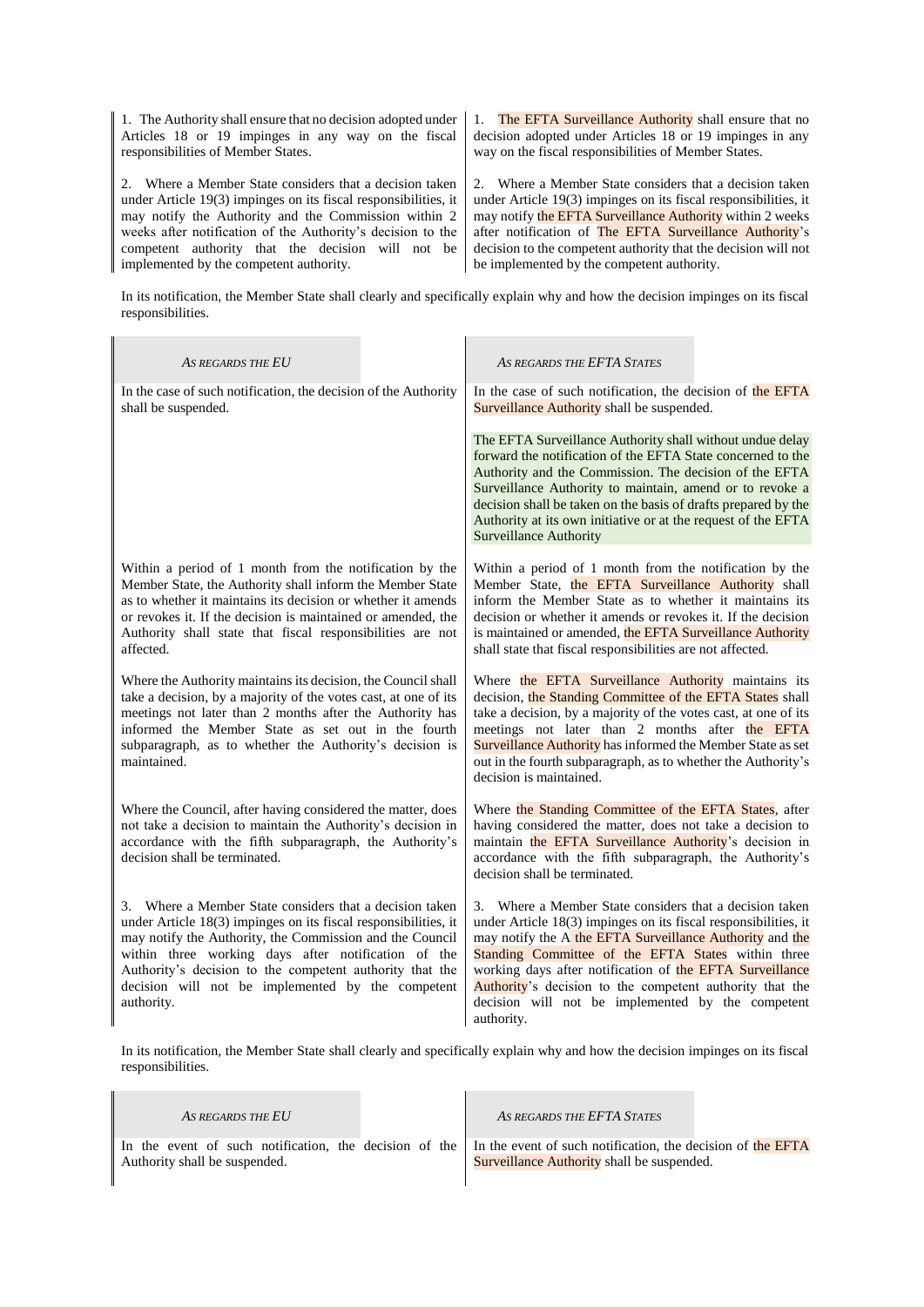|                                                                                                                                                                                                                                                                                                                                                                                                                                                                                                                                           | The EFTA Surveillance Authority shall without undue delay<br>forward the notification of the EFTA State to the Authority,<br>the Commission and the Council.                                                                                                                                                                                                                                                                                                                                                                                                                                                                                                              |
|-------------------------------------------------------------------------------------------------------------------------------------------------------------------------------------------------------------------------------------------------------------------------------------------------------------------------------------------------------------------------------------------------------------------------------------------------------------------------------------------------------------------------------------------|---------------------------------------------------------------------------------------------------------------------------------------------------------------------------------------------------------------------------------------------------------------------------------------------------------------------------------------------------------------------------------------------------------------------------------------------------------------------------------------------------------------------------------------------------------------------------------------------------------------------------------------------------------------------------|
| The Council shall, within ten working days, convene a<br>meeting and take a decision, by a simple majority of its<br>members, as to whether the Authority's decision is revoked.                                                                                                                                                                                                                                                                                                                                                          | The Standing Committee of the EFTA States shall, within<br>ten working days, convene a meeting and take a decision, by<br>a simple majority of its members, as to whether the EFTA<br>Surveillance Authority's decision is revoked.                                                                                                                                                                                                                                                                                                                                                                                                                                       |
| Where the Council, after having considered the matter, does<br>not take a decision to revoke the Authority's decision in<br>accordance with the fourth subparagraph, the suspension of<br>the Authority's decision shall be terminated.                                                                                                                                                                                                                                                                                                   | Where the Standing Committee of the EFTA States, after<br>having considered the matter, does not take a decision to<br>revoke the EFTA Surveillance Authority's decision in<br>accordance with the fourth subparagraph, the suspension of<br>the EFTA Surveillance Authority's decision shall be<br>terminated.                                                                                                                                                                                                                                                                                                                                                           |
| Where the Council has taken a decision in accordance<br>4.<br>with paragraph 3 not to revoke a decision of the Authority<br>relating to Article 18(3), and the Member State concerned<br>still considers that the decision of the Authority impinges<br>upon its fiscal responsibilities, that Member State may notify<br>the Commission and the Authority and request the Council<br>to re-examine the matter. The Member State concerned shall<br>clearly set out the reasons for its disagreement with the<br>decision of the Council. | 4. Where the Standing Committee of the EFTA States has<br>taken a decision in accordance with paragraph 3 not to<br>revoke a decision of the EFTA Surveillance Authority<br>relating to Article 18(3), and the Member State concerned<br>still considers that the decision of the EFTA Surveillance<br>Authority impinges upon its fiscal responsibilities, that<br>Member State may notify the EFTA Surveillance Authority<br>and request the Standing Committee of the EFTA States to<br>re-examine the matter. The Member State concerned shall<br>clearly set out the reasons for its disagreement with the<br>decision of the Standing Committee of the EFTA States. |
|                                                                                                                                                                                                                                                                                                                                                                                                                                                                                                                                           | The EFTA Surveillance Authority shall without undue delay<br>forward the notification of the EFTA State to the Authority,<br>the Commission and the Council.                                                                                                                                                                                                                                                                                                                                                                                                                                                                                                              |
| Within a period of 4 weeks after the notification referred to<br>in the first subparagraph, the Council shall confirm its<br>original decision or take a new decision in accordance with<br>paragraph 3.                                                                                                                                                                                                                                                                                                                                  | Within a period of 4 weeks after the notification referred to<br>in the first subparagraph, the Standing Committee of the<br>EFTA States shall confirm its original decision or take a new<br>decision in accordance with paragraph 3.                                                                                                                                                                                                                                                                                                                                                                                                                                    |
| The period of 4 weeks may be extended by four additional<br>weeks by the Council, if the particular circumstances of the<br>case so require.                                                                                                                                                                                                                                                                                                                                                                                              | The period of 4 weeks may be extended by four additional<br>weeks by the Standing Committee of the EFTA States, if the<br>particular circumstances of the case so require.                                                                                                                                                                                                                                                                                                                                                                                                                                                                                                |
| 5. Any abuse of this Article, in particular in relation to a<br>decision by the Authority which does not have a significant<br>or material fiscal impact, shall be prohibited as incompatible<br>with the internal market.                                                                                                                                                                                                                                                                                                                | 5. Any abuse of this Article, in particular in relation to a<br>decision by the EFTA Surveillance Authority which does not<br>have a significant or material fiscal impact, shall be<br>prohibited as incompatible with the internal market.                                                                                                                                                                                                                                                                                                                                                                                                                              |
|                                                                                                                                                                                                                                                                                                                                                                                                                                                                                                                                           | 6. Where, in a case falling under Article 19(3), in<br>combination with Article 20 as the case may be, and<br>concerning a disagreement also involving the competent<br>authorities of one or more EFTA States a decision is<br>suspended, or terminated pursuant to this Article, any<br>parallel decision of the EFTA Surveillance Authority in the<br>case concerned shall be equally suspended or terminated.<br>Where, in such cases, the Authority amends or revokes its<br>decision, the Authority shall, without undue delay, prepare a<br>draft for the EFTA Surveillance Authority                                                                              |

## *Article 39*

## **Decision-making procedures**

1. Before taking the decisions provided for in this Regulation, the Authority shall inform any named addressee of its intention to adopt the decision, setting a time limit within which the addressee may express its views on the matter, taking full account of the urgency, complexity and potential consequences of the matter. This applies mutatis mutandis to recommendations as referred to in Article 17(3).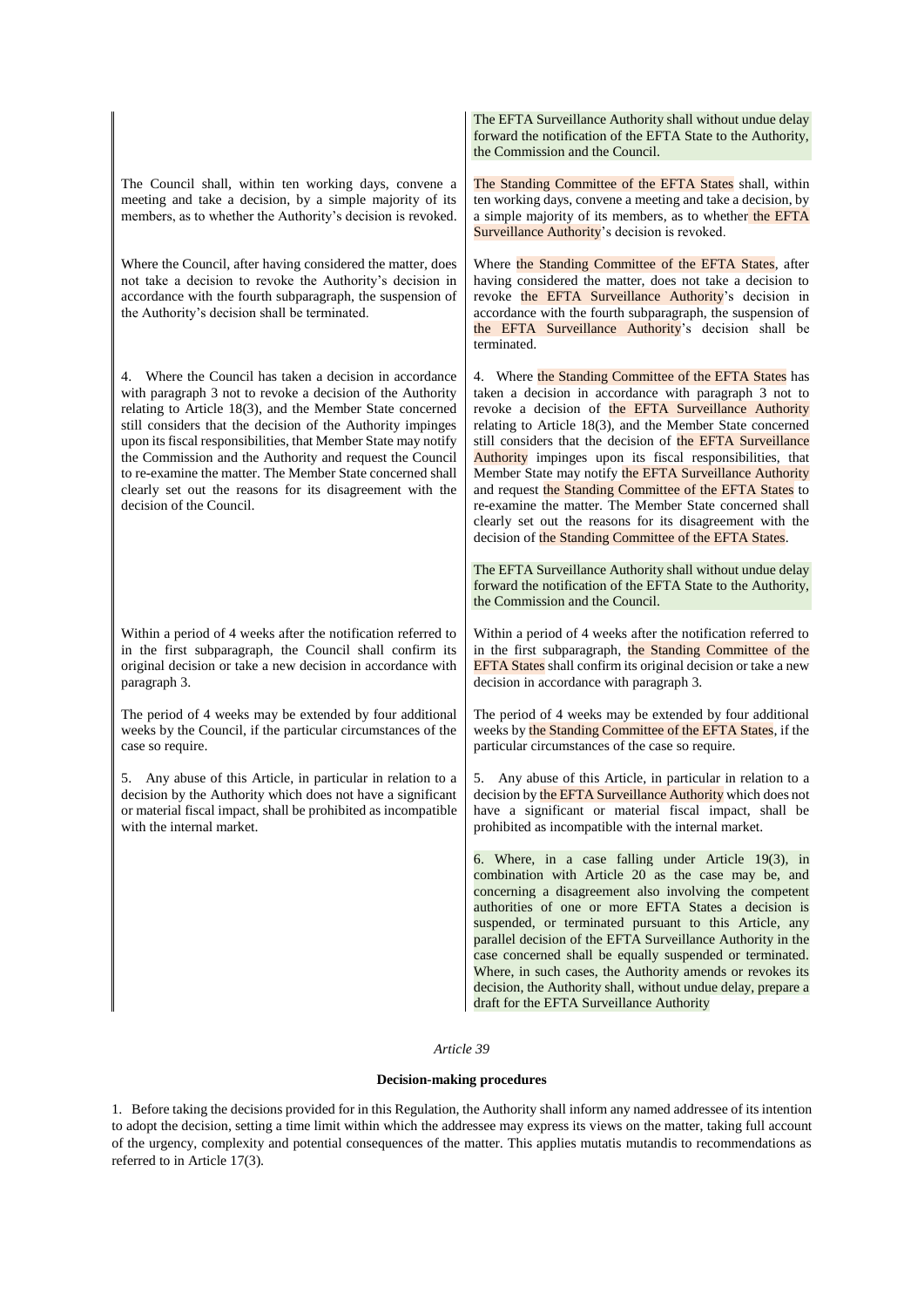When preparing a draft for the EFTA Surveillance Authority in accordance with this Regulation, the Authority shall inform the EFTA Surveillance Authority, setting a time limit within which the EFTA Surveillance Authority may allow any natural or legal person, including a competent authority, which is the addressee of the decision to be taken, to express its views on the matter, taking full account of the urgency, complexity and potential consequences of the matter.

2. The decisions of the Authority shall state the reasons on which they are based.

3. The addressees of decisions of the Authority shall be informed of the legal remedies available under this Regulation.

4. Where the Authority has taken a decision pursuant to Article 18(3) or (4), it shall review that decision at appropriate intervals.

Where the EFTA Surveillance Authority has taken a decision pursuant to Article 18(3) or (4) it shall review that decision at appropriate intervals. The EFTA Surveillance Authority shall inform the Authority of forthcoming revisions, as well as of any developments that are relevant to the review.

The decision of the EFTA Surveillance Authority to amend or to revoke a decision shall be taken on the basis of drafts prepared by the Authority. In due time before any intended revision, the Authority shall submit to the EFTA Surveillance Authority conclusions, accompanied if necessary by a draft.

5. The decisions which the Authority takes pursuant to Articles 17, 18 or 19 shall be made public and shall state the identity of the competent authority or financial market participant concerned and the main content of the decision, unless such publication is in conflict with the legitimate interests of financial market participants in the protection of their business secrets or could seriously jeopardise the orderly functioning and integrity of financial markets or the stability of the whole or part of the financial system of the Union.

### *AS REGARDS THE EU AS REGARDS THE EFTA STATES*

5. The decisions which the Authority or the EFTA Surveillance Authority, as the case may be takes pursuant to Articles 17, 18 or 19 shall be made public and shall state the identity of the competent authority or financial market participant concerned and the main content of the decision, unless such publication is in conflict with the legitimate interests of financial market participants in the protection of their business secrets or could seriously jeopardise the orderly functioning and integrity of financial markets or the stability of the whole or part of the financial system of the Union.

## **CHAPTER III**

## **ORGANISATION**

#### **SECTION 1**

#### **Board of Supervisors**

#### *Article 40*

#### **Composition**

- 1. The Board of Supervisors shall be composed of:
	- (a) the Chairperson, who shall be non-voting;
	- (b) the head of the national public authority competent for the supervision of financial market participants in each Member State and, without the right to vote, the head of the national public authority competent for the supervision of financial market participants in each EFTA State, who shall meet in person at least twice a year;
	- (c) one representative of the Commission, who shall be non-voting;
	- (d) one representative of the ESRB, who shall be non-voting;
	- (e) one representative of each of the other two European Supervisory Authorities and of the EFTA Surveillance Authority who shall be non-voting;

2. The Board of Supervisors shall convene meetings with the Securities and Markets Stakeholder Group regularly, at least twice a year.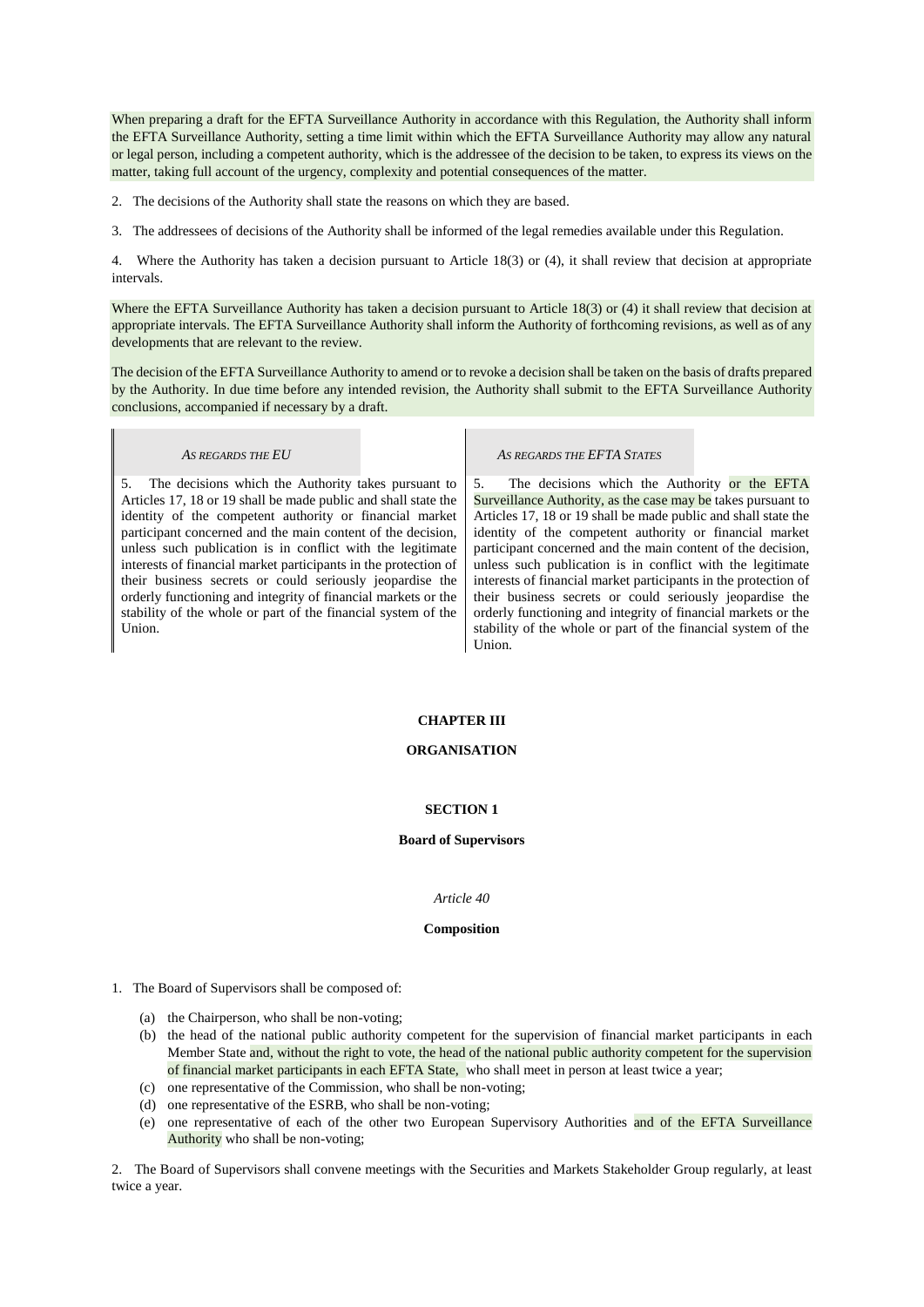3. Each competent authority shall be responsible for nominating a high-level alternate from its authority, who may replace the member of the Board of Supervisors referred to in paragraph 1(b), where that person is prevented from attending.

4. In Member States where more than one authority is responsible for the supervision according to this Regulation, those authorities shall agree on a common representative. Nevertheless, when an item to be discussed by the Board of Supervisors does not fall within the competence of the national authority being represented by the member referred to in paragraph 1(b), that member may bring a representative from the relevant national authority, who shall be non-voting.

5. For the purpose of acting within the scope of Directive 97/9/EC, the member of the Board of Supervisors referred to in paragraph 1(b) may, where appropriate, be accompanied by a representative from the relevant bodies which administer investor compensation schemes in each Member State, who shall be non-voting.

6. The Board of Supervisors may decide to admit observers.

The Executive Director may participate in meetings of the Board of Supervisors without the right to vote.

## *Article 41*

## **Internal committees and panels**

1. The Board of Supervisors may establish internal committees or panels for specific tasks attributed to the Board of Supervisors, and may provide for the delegation of certain clearly defined tasks and decisions to internal committees or panels, to the Management Board or to the Chairperson.

2. For the purposes of Article 19, the Board of Supervisors shall convoke an independent panel to facilitate an impartial settlement of the disagreement, consisting of the Chairperson and two of its members, who are not representatives of the competent authorities which are party to the disagreement and who have neither any interest in the conflict nor direct links to the competent authorities concerned.

3. Subject to Article 19(2), the panel shall propose a decision for final adoption by the Board of Supervisors, in accordance with the procedure set out in the third subparagraph of Article 44(1).

4. The Board of Supervisors shall adopt rules of procedure for the panel referred to in paragraph 2.

## *Article 42*

## **Independence**

When carrying out the tasks conferred upon it by this Regulation, the Chairperson and the voting members of the Board of Supervisors shall act independently and objectively in the sole interest of the Union as a whole and shall neither seek nor take instructions from Union institutions or bodies, from any government of a Member State or from any other public or private body.

Neither Member States, the Union institutions or bodies, nor any other public or private body shall seek to influence the members of the Board of Supervisors in the performance of their tasks.

## *Article 43*

#### **Tasks**

1. The Board of Supervisors shall give guidance to the work of the Authority and shall be in charge of taking the decisions referred to in Chapter II.

2. The Board of Supervisors shall adopt the opinions, recommendations, and decisions, prepare drafts for the EFTA Surveillance Authority, and issue the advice referred to in Chapter II.

3. The Board of Supervisors shall appoint the Chairperson.

4. The Board of Supervisors shall adopt, before 30 September of each year, on the basis of a proposal by the Management Board, the work programme of the Authority for the coming year, and shall transmit it for information to the European Parliament, the Council, the EFTA Surveillance Authority, the Standing Committee of the EFTA States, and the Commission.

The work programme shall be adopted without prejudice to the annual budgetary procedure and shall be made public.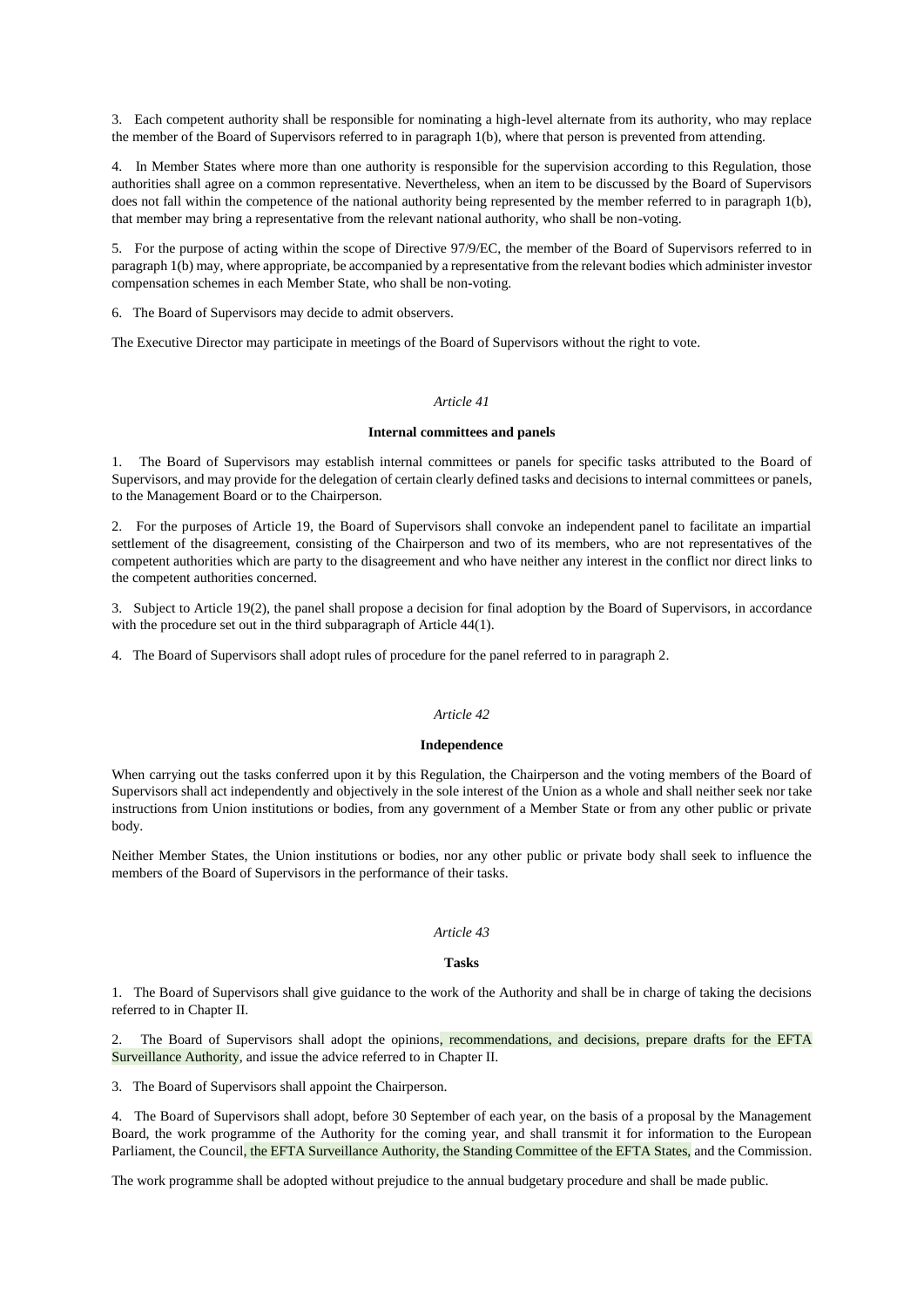5. The Board of Supervisors shall, on the basis of a proposal by the Management Board, adopt the annual report on the activities of the Authority, including on the performance of the Chairperson's duties, on the basis of the draft report referred to in Article 53(7) and shall transmit that report to the European Parliament, the Council, the Commission, the Court of Auditors and the European Economic and Social Committee by 15 June each year. The report shall be made public.

6. The Board of Supervisors shall adopt the multi-annual work programme of the Authority, and shall transmit it for information to the European Parliament, the Council, the EFTA Surveillance Authority, the Standing Committee of the EFTA States, and the Commission.

The multi-annual work programme shall be adopted without prejudice to the annual budgetary procedure and shall be made public.

7. The Board of Supervisors shall adopt the budget in accordance with Article 63.

8. The Board of Supervisors shall exercise disciplinary authority over the Chairperson and the Executive Director and may remove them from office in accordance with Article 48(5) or Article 51(5) respectively.

#### *Article 44*

#### **Decision making**

1. Decisions of the Board of Supervisors shall be taken by a simple majority of its members. Each member shall have one vote.

With regard to the acts specified in Articles 10 to 16 and measures and decisions adopted under the third subparagraph of Article 9(5) and Chapter VI and by way of derogation from the first subparagraph of this paragraph, the Board of Supervisors shall take decisions on the basis of a qualified majority of its members, as defined in Article 16(4) of the Treaty on European Union and in Article 3 of the Protocol (No 36) on transitional provisions.

With regard to decisions in accordance with Article 19(3), for decisions taken by the consolidating supervisor, the decision proposed by the panel shall be considered as adopted, if approved by a simple majority, unless it is rejected by members representing a blocking minority of the votes as defined in Article 16(4) of the Treaty on European Union and in Article 3 of the Protocol (No 36) on transitional provisions.

For all other decisions in accordance with Article 19(3), the decision proposed by the panel shall be adopted by a simple majority of the members of the Board of Supervisors. Each member shall have one vote.

The provisions of this paragraph shall apply, *mutatis mutandis*, in the case of drafts prepared for the EFTA Surveillance Authority under the respective provisions of this Regulation.

2. Meetings of the Board of Supervisors shall be convened by the Chairperson at his own initiative or at the request of one third of its members, and shall be chaired by the Chairperson.

3. The Board of Supervisors shall adopt and make public its rules of procedure.

4. The rules of procedure shall set out in detail the arrangements governing voting, including, where appropriate, the rules governing quorums. The non-voting members and the observers, with the exception of the Chairperson and the Executive Director, as well as the representative of the EFTA Surveillance Authority shall not attend any discussions within the Board of Supervisors relating to individual financial market participants, unless otherwise provided for in Article 75(3) or in the acts referred to in Article 1(2).

EFTA States' members of the Board of Supervisors pursuant to Article 40(1)(b) shall be entitled to attend discussions within the Board of Supervisors relating to individual financial market participants.

#### **SECTION 2**

#### **Management Board**

#### *Article 45*

#### **Composition**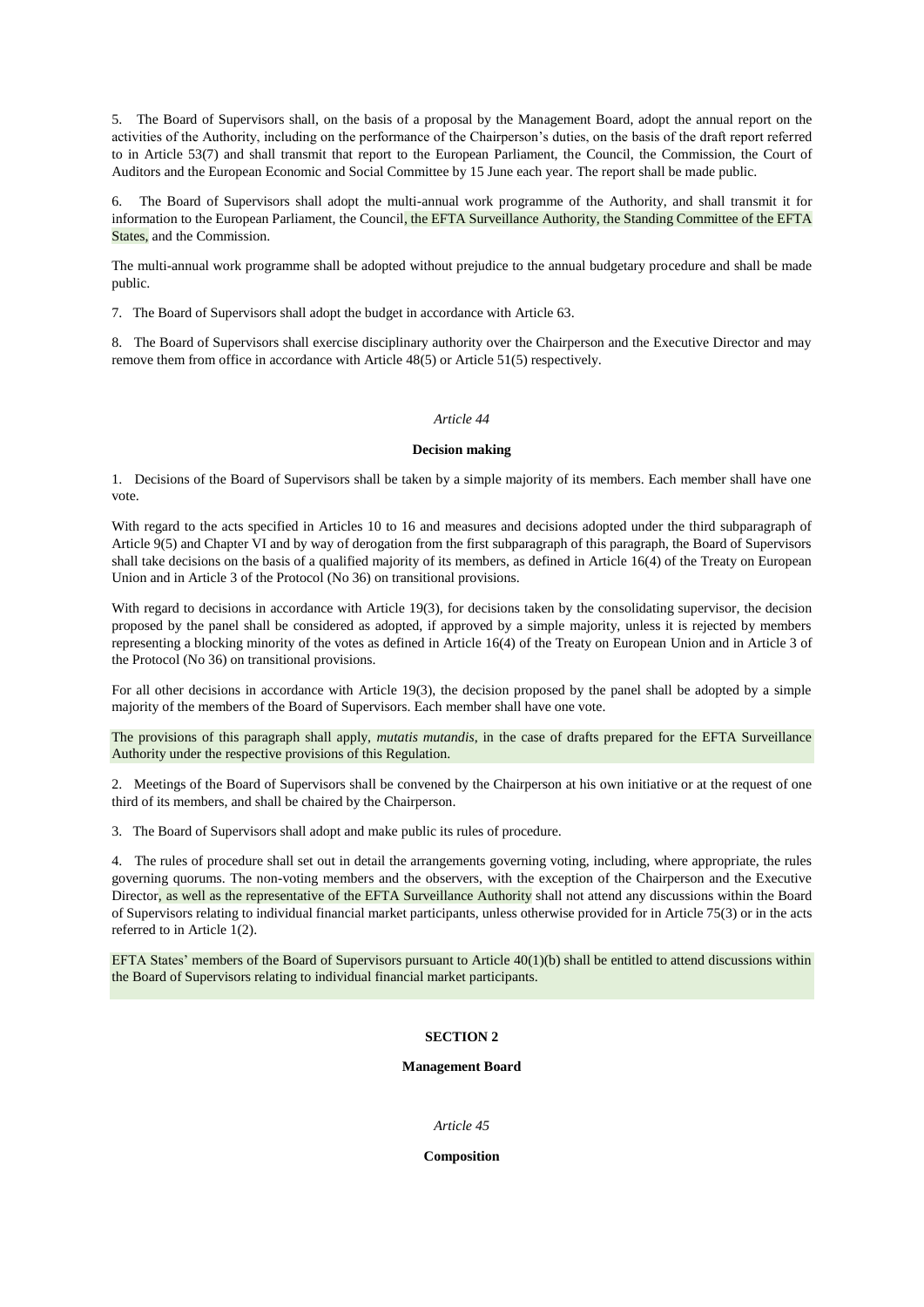1. The Management Board shall be composed of the Chairperson and six other members of the Board of Supervisors, elected by and from the voting members of the Board of Supervisors.

Other than the Chairperson, each member of the Management Board shall have an alternate, who may replace him if he is prevented from attending.

The term of office of the members elected by the Board of Supervisors shall be two-and-a-half years. That term may be extended once. The composition of the Management Board shall be balanced and proportionate and shall reflect the Union as a whole. Mandates shall be overlapping and an appropriate rotating arrangement shall apply.

2. Decisions by the Management Board shall be adopted on the basis of a majority of the members present. Each member shall have one vote.

The Executive Director and a representative of the Commission shall participate in meetings of the Management Board without the right to vote.

The representative of the Commission shall have the right to vote on matters referred to in Article 63.

The Management Board shall adopt and make public its rules of procedure.

3. Meetings of the Management Board shall be convened by the Chairperson at his own initiative or at the request of at least a third of its members, and shall be chaired by the Chairperson.

The Management Board shall meet prior to every meeting of the Board of Supervisors and as often as the Management Board deems necessary. It shall meet at least five times a year.

4. The members of the Management Board may, subject to the rules of procedure, be assisted by advisers or experts. The non-voting members, with the exception of the Executive Director, shall not attend any discussions within the Management Board relating to individual financial market participants.

## *Article 46*

#### **Independence**

The members of the Management Board shall act independently and objectively in the sole interest of the Union as a whole and shall neither seek nor take instructions from the Union institutions or bodies, from any government of a Member State or from any other public or private body.

Neither Member States, the Union institutions or bodies, nor any other public or private body shall seek to influence the members of the Management Board in the performance of their tasks.

#### *Article 47*

## **Tasks**

1. The Management Board shall ensure that the Authority carries out its mission and performs the tasks assigned to it in accordance with this Regulation.

2. The Management Board shall propose, for adoption by the Board of Supervisors, an annual and multi-annual work programme.

3. The Management Board shall exercise its budgetary powers in accordance with Articles 63 and 64.

4. The Management Board shall adopt the Authority's staff policy plan and, pursuant to Article 68(2), the necessary implementing measures of the Staff Regulations of Officials of the European Communities (hereinafter the Staff Regulations').

5. The Management Board shall adopt the special provisions on right of access to the documents of the Authority, in accordance with Article 72.

6. The Management Board shall propose an annual report on the activities of the Authority, including on the Chairperson's duties, on the basis of the draft report referred to in Article 53(7) to the Board of Supervisors for approval.

7. The Management Board shall adopt and make public its rules of procedure.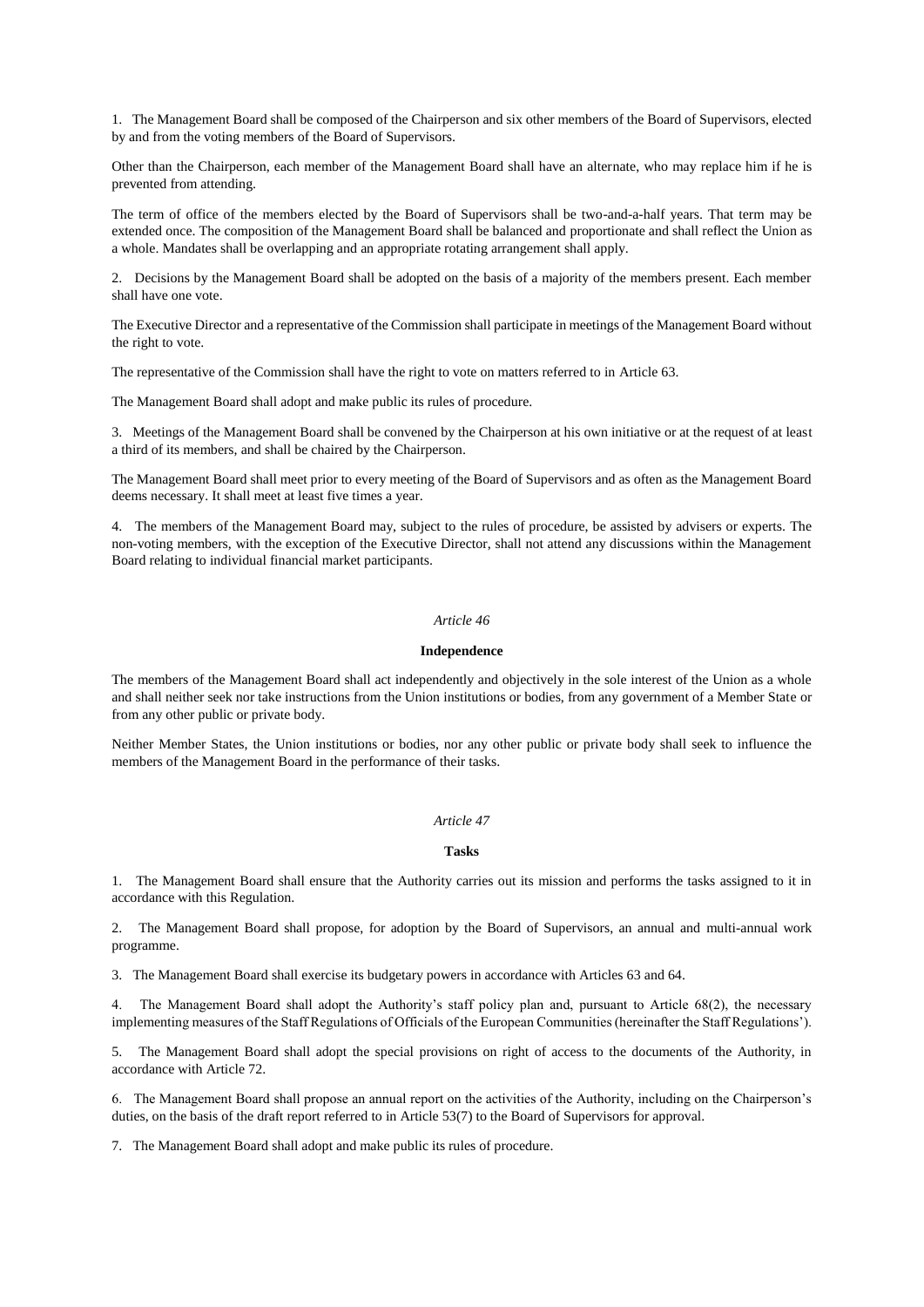8. The Management Board shall appoint and remove the members of the Board of Appeal in accordance with Article 58(3) and (5).

### **SECTION 3**

### **Chairperson**

## *Article 48*

#### **Appointment and tasks**

1. The Authority shall be represented by a Chairperson, who shall be a full-time independent professional.

The Chairperson shall be responsible for preparing the work of the Board of Supervisors and shall chair the meetings of the Board of Supervisors and the Management Board.

2. The Chairperson shall be appointed by the Board of Supervisors on the basis of merit, skills, knowledge of financial market participants and markets, and of experience relevant to financial supervision and regulation, following an open selection procedure.

Before taking up his duties, and up to 1 month after the selection by the Board of Supervisors, the European Parliament may, after having heard the candidate selected by the Board of Supervisors, object to the designation of the selected person.

The Board of Supervisors shall also elect, from among its members, an alternate who shall carry out the functions of the Chairperson in his absence. That alternate shall not be elected from among the members of the Management Board.

3. The Chairperson's term of office shall be 5 years and may be extended once.

4. In the course of the 9 months preceding the end of the five-year term of office of the Chairperson, the Board of Supervisors shall evaluate:

- (a) the results achieved in the first term of office and the way they were achieved;
- (b) the Authority's duties and requirements in the coming years.

The Board of Supervisors, taking into account the evaluation may extend the term of office of the Chairperson once subject to confirmation by the European Parliament.

5. The Chairperson may be removed from office only by the European Parliament following a decision of the Board of Supervisors.

The Chairperson shall not prevent the Board of Supervisors from discussing matters relating to the Chairperson, in particular the need for his removal, and shall not be involved in deliberations concerning such a matter.

## *Article 49*

## **Independence**

Without prejudice to the role of the Board of Supervisors in relation to the tasks of the Chairperson, the Chairperson shall neither seek nor take instructions from the Union institutions or bodies, from any government of a Member State or from any other public or private body.

Neither Member States, the Union institutions or bodies, nor any other public or private body shall seek to influence the Chairperson in the performance of his tasks.

In accordance with the Staff Regulations referred to in Article 68, the Chairperson shall, after leaving service, continue to be bound by the duty to behave with integrity and discretion as regards the acceptance of certain appointments or benefits.

#### *Article 50*

## **Report**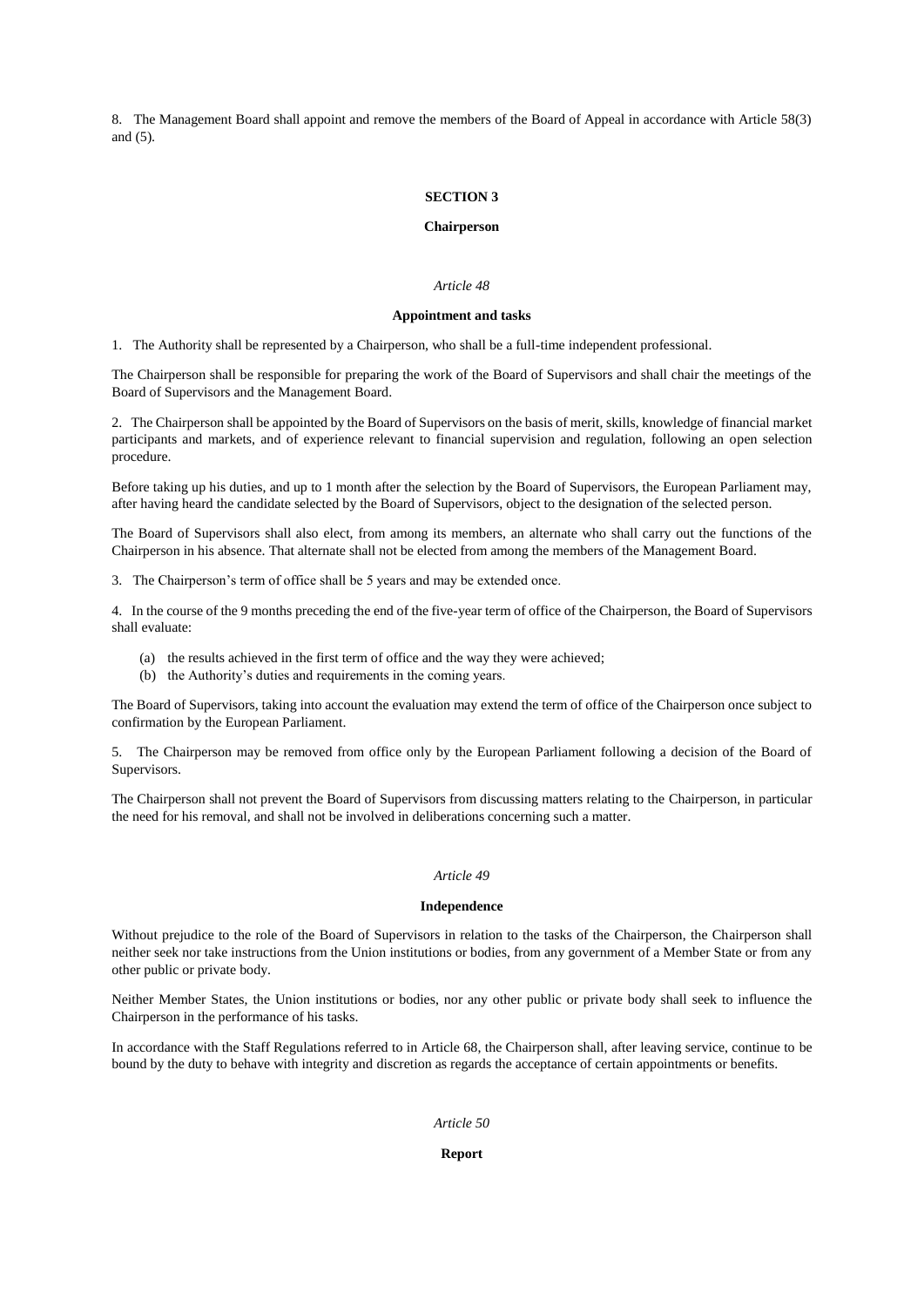1. The European Parliament and the Council may invite the Chairperson or his alternate to make a statement, while fully respecting his independence. The Chairperson shall, make a statement before the European Parliament and answer any questions put by its members, whenever so requested.

2. The Chairperson shall report in writing on the main activities of the Authority to the European Parliament when requested and at least 15 days before making the statement referred to in paragraph 1.

3. In addition to the information referred to in Articles 11 to 18 and Articles 20 and 33, the report shall also include any relevant information requested by the European Parliament on an ad-hoc basis.

#### **SECTION 4**

#### **Executive Director**

#### *Article 51*

#### **Appointment**

1. The Authority shall be managed by an Executive Director, who shall be a full-time independent professional.

2. The Executive Director shall be appointed by the Board of Supervisors, after confirmation by the European Parliament, on the basis of merit, skills, knowledge of financial market participants and markets, and experience relevant to financial supervision and regulation and managerial experience, following an open selection procedure.

3. The Executive Director's term of office shall be 5 years and may be extended once.

4. In the course of the 9 months preceding the end of the Executive Director's term of office, the Board of Supervisors shall evaluate in particular:

- (a) the results achieved in the first term of office and the way they were achieved;
- (b) the Authority's duties and requirements in the coming years.

The Board of Supervisors, taking into account the evaluation referred to in the first subparagraph, may extend the term of office of the Executive Director once.

5. The Executive Director may be removed from office only upon a decision of the Board of Supervisors.

## *Article 52*

## **Independence**

Without prejudice to the respective roles of the Management Board and the Board of Supervisors in relation to the tasks of the Executive Director, the Executive Director shall neither seek nor take instructions from the Union institutions or bodies, from any government of a Member State or from any other public or private body.

Neither Member States, the Union institutions or bodies, nor any other public or private body shall seek to influence the Executive Director in the performance of his tasks.

In accordance with the Staff Regulations referred to in Article 68, the Executive Director shall, after leaving service, continue to be bound by the duty to behave with integrity and discretion as regards the acceptance of certain appointments or benefits.

#### *Article 53*

#### **Tasks**

1. The Executive Director shall be in charge of the management of the Authority and shall prepare the work of the Management Board.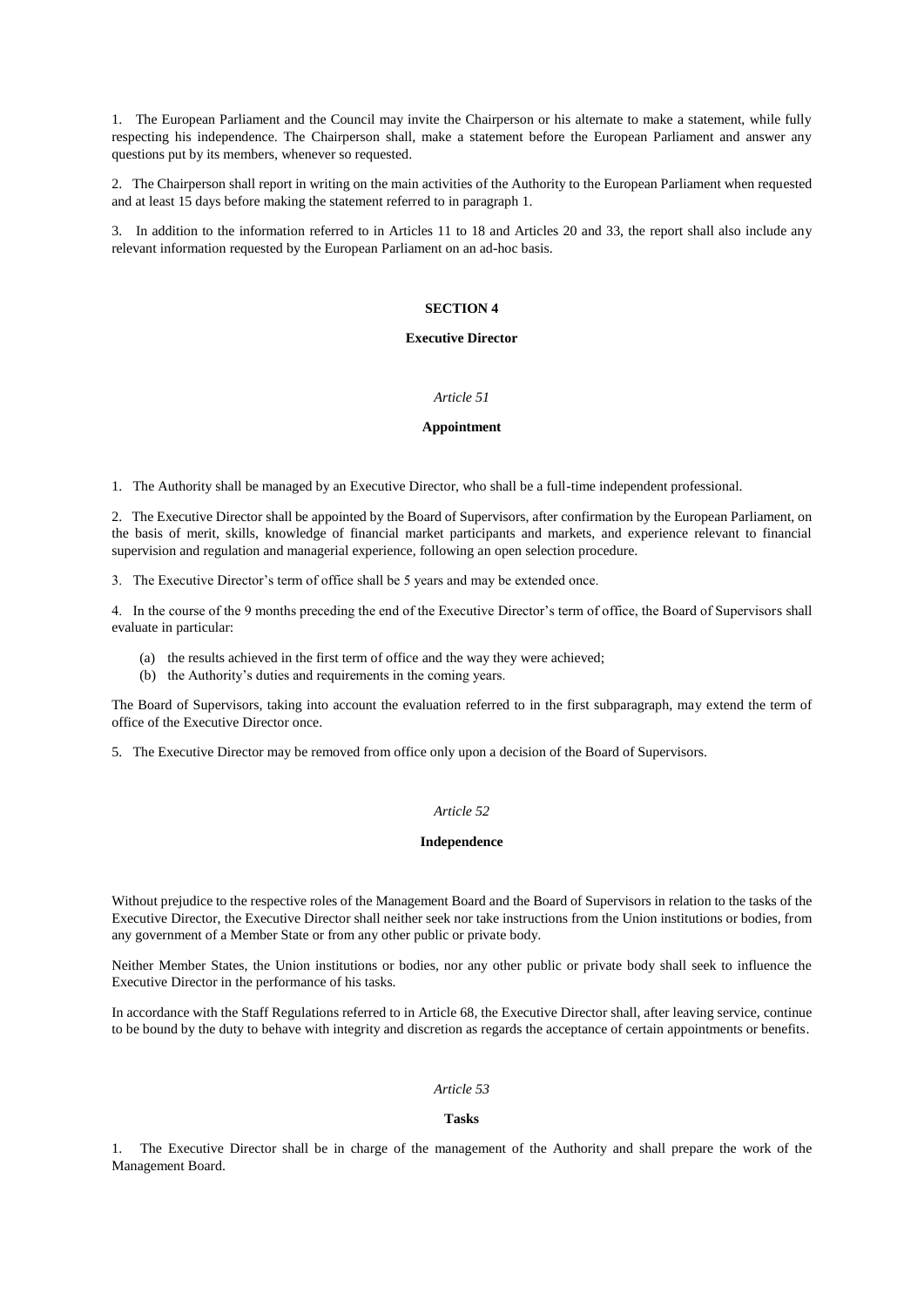2. The Executive Director shall be responsible for implementing the annual work programme of the Authority under the guidance of the Board of Supervisors and under the control of the Management Board.

3. The Executive Director shall take the necessary measures, notably the adoption of internal administrative instructions and the publication of notices, to ensure the functioning of the Authority, in accordance with this Regulation.

4. The Executive Director shall prepare a multi-annual work programme, as referred to in Article 47(2).

5. Each year by 30 June, the Executive Director shall prepare a work programme for the following year, as referred to in Article 47(2).

6. The Executive Director shall draw up a preliminary draft budget of the Authority pursuant to Article 63 and shall implement the budget of the Authority pursuant to Article 64.

7. Each year the Executive Director shall prepare a draft report with a section on the regulatory and supervisory activities of the Authority and a section on financial and administrative matters.

8. The Executive Director shall exercise in respect to the Authority's staff the powers laid down in Article 68 and manage staff matters.

#### **CHAPTER IV**

## **JOINT BODIES OF THE EUROPEAN SUPERVISORY AUTHORITIES**

## **SECTION 1**

#### **Joint Committee of European Supervisory Authorities**

#### *Article 54*

#### **Establishment**

1. The Joint Committee of the European Supervisory Authorities is hereby established.

2. The Joint Committee shall serve as a forum in which the Authority shall cooperate regularly and closely and ensure crosssectoral consistency with the European Supervisory Authority (European Banking Authority) and the European Supervisory Authority (European Insurance and Occupational Pensions Authority), in particular regarding:

- financial conglomerates,
- accounting and auditing,
- micro-prudential analyses of cross-sectoral developments, risks and vulnerabilities for financial stability,
- retail investment products,
- measures combating money laundering; and,
- information exchange with the ESRB and developing the relationship between the ESRB and the ESAs,

3. The Joint Committee shall have a dedicated staff provided by the ESAs that shall act as a secretariat. The Authority shall contribute adequate resources to administrative, infrastructure and operational expenses.

4. In the event that a financial market participant reaches across different sectors, the Joint Committee shall resolve disagreements in accordance with Article 56.

### *Article 55*

#### **Composition**

1. The Joint Committee shall be composed of the Chairpersons of the ESAs, and, where applicable, the Chairperson of any Sub-Committee established under Article 57.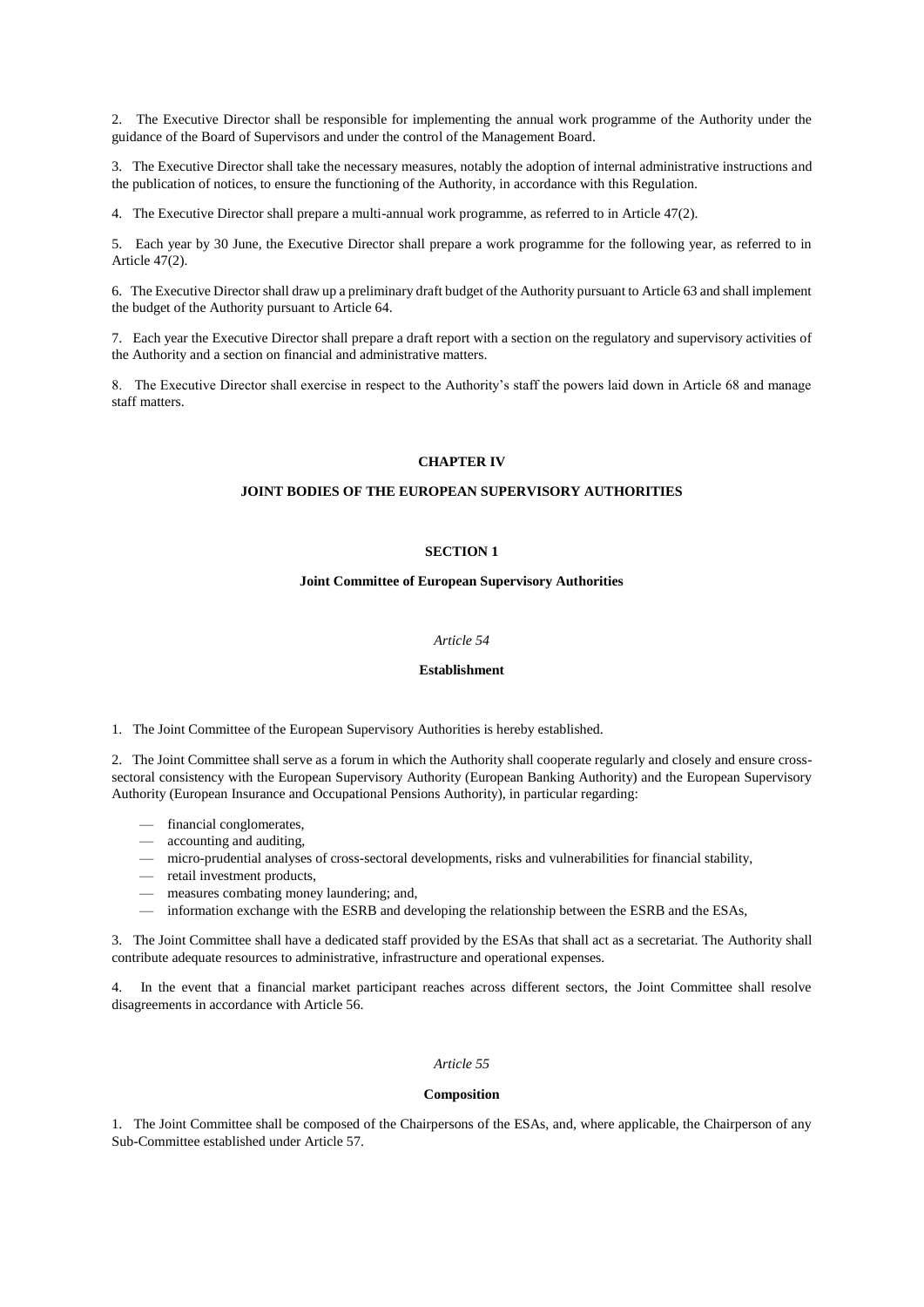2. The Executive Director, a representative of the Commission and the ESRB shall be invited to the meetings of the Joint Committee, as well as of any Sub-Committees referred to in Article 57, as observers.

3. The Chairperson of the Joint Committee shall be appointed on an annual rotational basis from among the Chairpersons of the ESAs. The Chairperson of the Joint Committee shall be a Vice-Chair of the ESRB.

4. The Joint Committee shall adopt and publish its own rules of procedure. The rules may specify further participants in the meetings of the Joint Committee.

The Joint Committee shall meet at least once every 2 months.

#### *Article 56*

## **Joint positions and common acts**

Within the scope of its tasks in Chapter II, and, in particular with respect to the implementation of Directive 2002/87/EC, where relevant, the Authority shall reach joint positions with the European Supervisory Authority (European Insurance and Occupational Pensions Authority) and with the European Supervisory Authority (European Banking Authority), as appropriate.

Acts under Articles 10 to 15, 17, 18 or 19 of this Regulation in relation to the application of Directive 2002/87/EC and of any other Union acts referred to in Article 1(2) that also fall within the area of competence of the European Supervisory Authority (European Banking Authority) or the European Supervisory Authority (European Insurance and Occupational Pensions Authority) shall be adopted, in parallel, by the Authority, the European Supervisory Authority (European Banking Authority) and the European Supervisory Authority (European Insurance and Occupational Pensions Authority), as appropriate.

## *Article 57*

#### **Sub-Committees**

1. For the purposes of Article 56, a Sub-Committee on Financial Conglomerates to the Joint Committee shall be established.

2. The Sub-Committee shall be composed of the individuals referred to in Article 55(1), and one high-level representative from the current staff of the relevant competent authority from each Member State as well as one high-level representative of the relevant competent authority from each EFTA State and one representative of the EFTA Surveillance Authority.

3. The Sub-Committee shall elect a Chairperson from among its members, who shall also be a member of the Joint Committee.

4. The Joint Committee may establish further Sub Committees.

## **SECTION 2**

#### **Board of Appeal**

#### *Article 58*

#### **Composition and operation**

1. The Board of Appeal shall be a joint body of the ESAs.

2. The Board of Appeal shall be composed of six members and six alternates, who shall be individuals of a high repute with a proven record of relevant knowledge and professional experience, including supervisory, experience to a sufficiently high level in the fields of banking, insurance, occupational pensions, securities markets or other financial services, excluding current staff of the competent authorities or other national or Union institutions involved in the activities of the Authority. The Board of Appeal shall have sufficient legal expertise to provide expert legal advice on the legality of the Authority's exercise of its powers.

The Board of Appeal shall designate its President.

3. Two members of the Board of Appeal and two alternates shall be appointed by the Management Board of the Authority from a short-list proposed by the Commission, following a public call for expressions of interest published in the Official Journal of the European Union, and after consultation of the Board of Supervisors.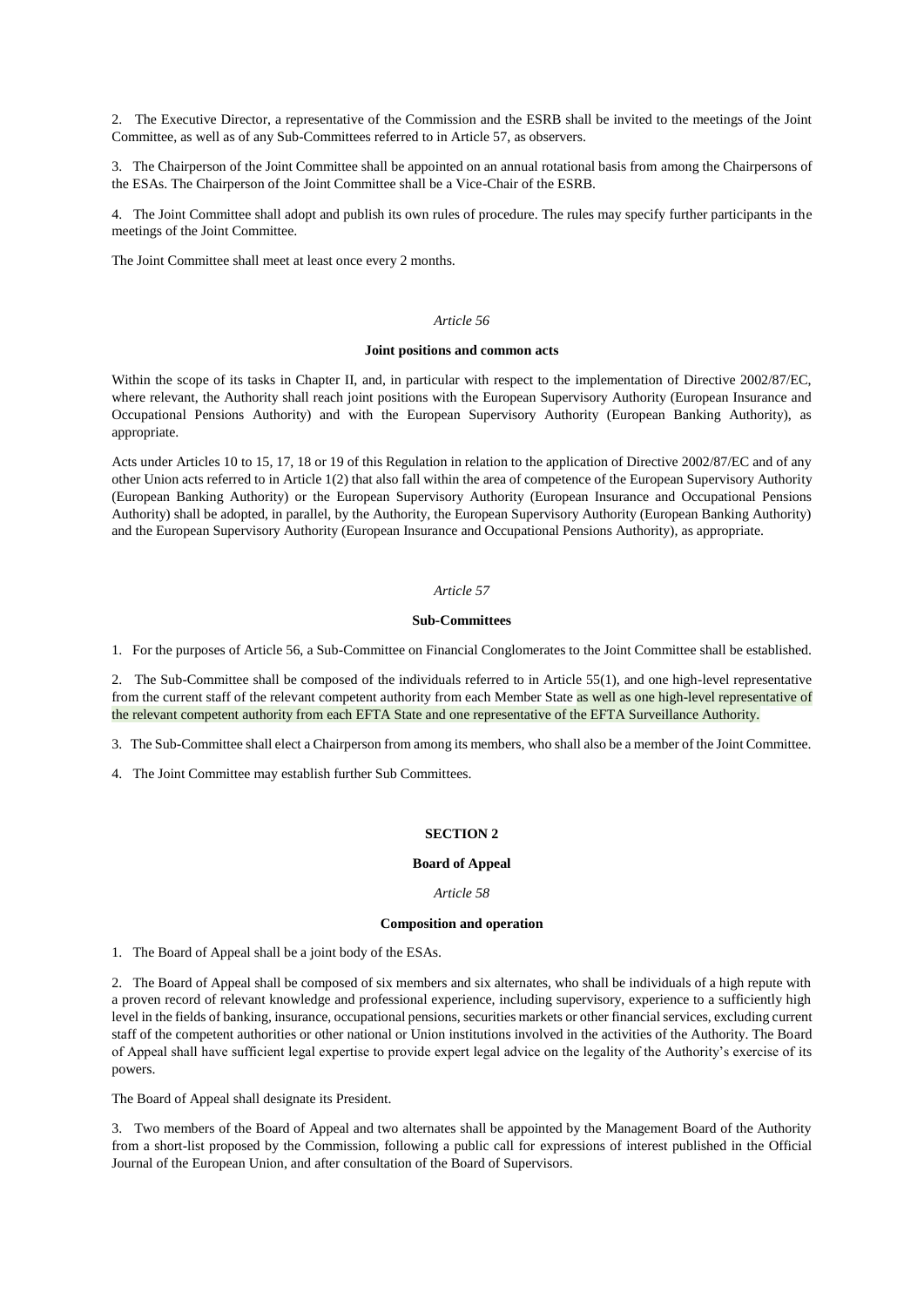The other members shall be appointed in accordance with Regulation (EU) No 1093/2010 and Regulation (EU) No 1094/2010.

4. The term of office of the members of the Board of Appeal shall be 5 years. That term may be extended once.

5. A member of the Board of Appeal appointed by the Management Board of the Authority shall not be removed during his term of office, unless he has been found guilty of serious misconduct and the Management Board takes a decision to that effect after consulting the Board of Supervisors.

6. The decisions of the Board of Appeal shall be adopted on the basis of a majority of at least four of its six members. Where the appealed decision falls within the scope of this Regulation, the deciding majority shall include at least one of the two members of the Board of Appeal appointed by the Authority.

7. The Board of Appeal shall be convened by its President when necessary.

8. The ESAs shall ensure adequate operational and secretarial support for the Board of Appeal through the Joint Committee.

### *Article 59*

## **Independence and impartiality**

1. The members of the Board of Appeal shall be independent in making their decisions. They shall not be bound by any instructions. They shall not perform any other duties in relation to the Authority, its Management Board or its Board of Supervisors.

2. Members of the Board of Appeal shall not take part in any appeal proceedings in which they have any personal interest, if they have previously been involved as representatives of one of the parties to the proceedings, or if they have participated in the decision under appeal.

3. If, for one of the reasons referred to in paragraphs 1 and 2 or for any other reason, a member of a Board of Appeal considers that another member should not take part in any appeal proceedings, he shall inform the Board of Appeal accordingly.

4. Any party to the appeal proceedings may object to the participation of a member of the Board of Appeal on any of the grounds referred to in paragraphs 1 and 2, or if suspected of bias.

No objection may be based on the nationality of members nor shall it be admissible if, while being aware of a reason for objecting, the party to the appeal proceedings has nonetheless taken a procedural step other than objecting to the composition of the Board of Appeal.

5. The Board of Appeal shall decide on the action to be taken in the cases specified in paragraphs 1 and 2 without the participation of the member concerned.

For the purpose of taking that decision, the member concerned shall be replaced on the Board of Appeal by his alternate. Where the alternate is in a similar situation, the Chairperson shall designate a replacement from among the available alternates.

6. The members of the Board of Appeal shall undertake to act independently and in the public interest.

For that purpose, they shall make a declaration of commitments and a declaration of interests indicating either the absence of any interest which may be considered prejudicial to their independence or any direct or indirect interest which might be considered prejudicial to their independence.

Those declarations shall be made public, annually and in writing.

#### **CHAPTER V**

#### **REMEDIES**

#### *Article 60*

#### **Appeals**

1. Any natural or legal person, including competent authorities, may appeal against a decision of the Authority referred to in Articles 17, 18 and 19 and any other decision taken by the Authority in accordance with the Union acts referred to in Article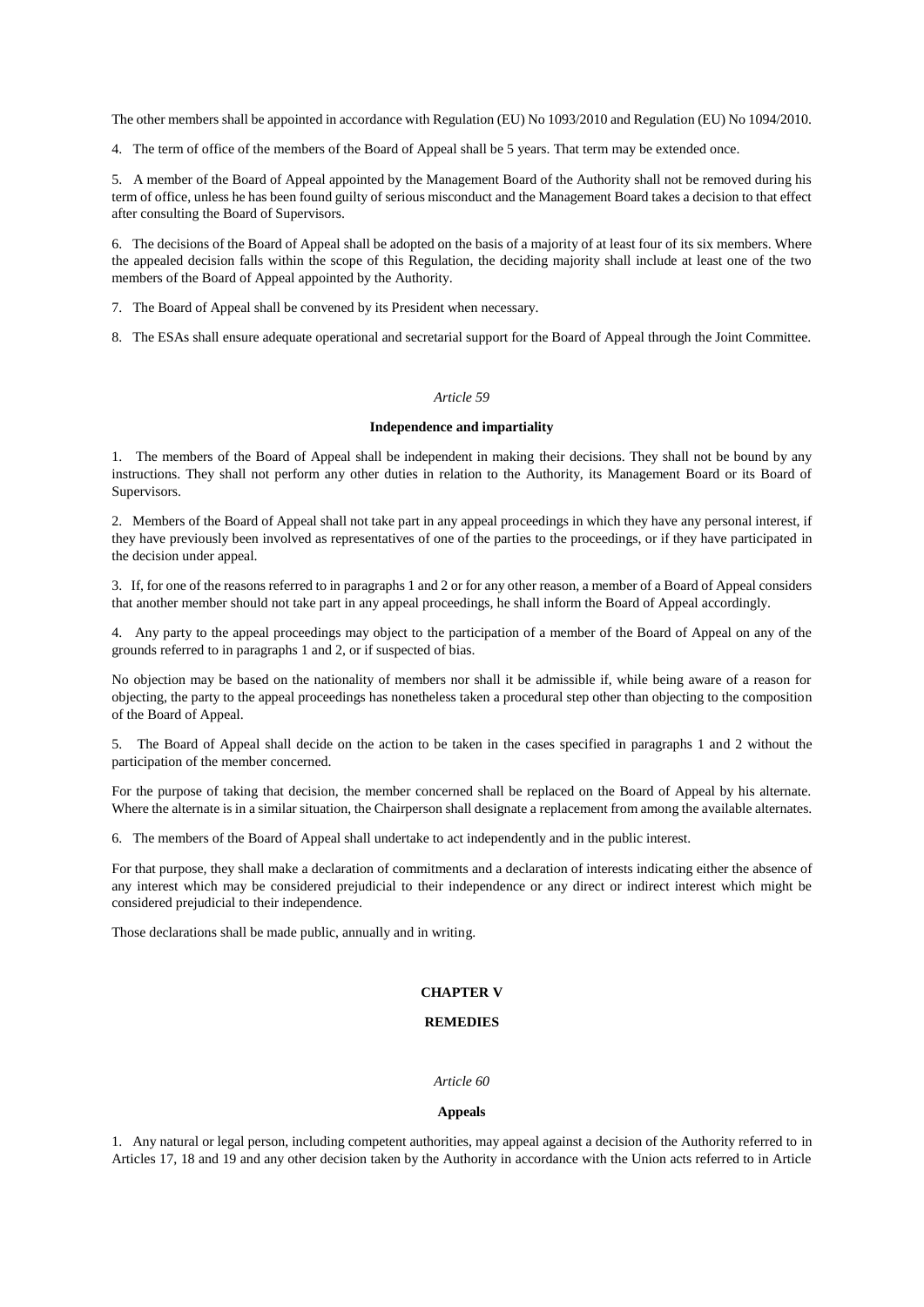1(2) which is addressed to that person, or against a decision which, although in the form of a decision addressed to another person, is of direct and individual concern to that person.

2. The appeal, together with a statement of grounds, shall be filed in writing at the Authority within 2 months of the date of notification of the decision to the person concerned, or, in the absence of a notification, of the day on which the Authority published its decision.

The Board of Appeal shall decide upon the appeal within 2 months after the appeal has been lodged.

3. An appeal lodged pursuant to paragraph 1 shall not have suspensive effect.

However, the Board of Appeal may, if it considers that circumstances so require, suspend the application of the contested decision.

4. If the appeal is admissible, the Board of Appeal shall examine whether it is well-founded. It shall invite the parties to the appeal proceedings to file observations on its own notifications or on communications from the other parties to the appeal proceedings, within specified time limits. Parties to the appeal proceedings shall be entitled to make oral representations.

If the appeal concerns a decision of the Authority adopted under Article 19, in combination with Article 20, as the case may be, in a case where the disagreement also involves the competent authorities of one or more EFTA States, the Board of Appeal shall invite the EFTA competent authority involved to file observations on communications from the parties to the appeal proceedings, within specified time limits. The EFTA competent authority involved shall be entitled to make oral representations.

5. The Board of Appeal may confirm the decision taken by the competent body of the Authority, or remit the case to the competent body of the Authority. That body shall be bound by the decision of the Board of Appeal and that body shall adopt an amended decision regarding the case concerned.

6. The Board of Appeal shall adopt and make public its rules of procedure.

7. The decisions taken by the Board of Appeal shall be reasoned and shall be made public by the Authority.

## *Article 61*

## **Actions before the Court of Justice of the European Union**

1. Proceedings may be brought before the Court of Justice of the European Union, in accordance with Article 263 TFEU, contesting a decision taken by the Board of Appeal or, in cases where there is no right of appeal before the Board of Appeal, by the Authority.

2. Member States and the Union institutions, as well as any natural or legal person, may institute proceedings before the Court of Justice of the European Union against decisions of the Authority, in accordance with Article 263 TFEU.

3. In the event that the Authority has an obligation to act and fails to take a decision, proceedings for failure to act may be brought before the Court of Justice of the European Union in accordance with Article 265 TFEU.

4. The Authority shall be required to take the necessary measures to comply with the judgment of the Court of Justice of the European Union.

#### **CHAPTER VI**

## **FINANCIAL PROVISIONS**

#### *Article 62*

#### **Budget of the Authority**

1. The revenues of the Authority, a European body in accordance with Article 185 of Council Regulation (EC, Euratom) No 1605/2002 of 25 June 2002 on the Financial Regulation applicable to the general budget of the European Communities (47) (hereinafter the 'Financial Regulation'), shall consist, in particular, of any combination of the following:

(a) obligatory contributions from the national public authorities competent for the supervision of financial market participants which shall be made in accordance with a formula based on the weighting of votes set out in Article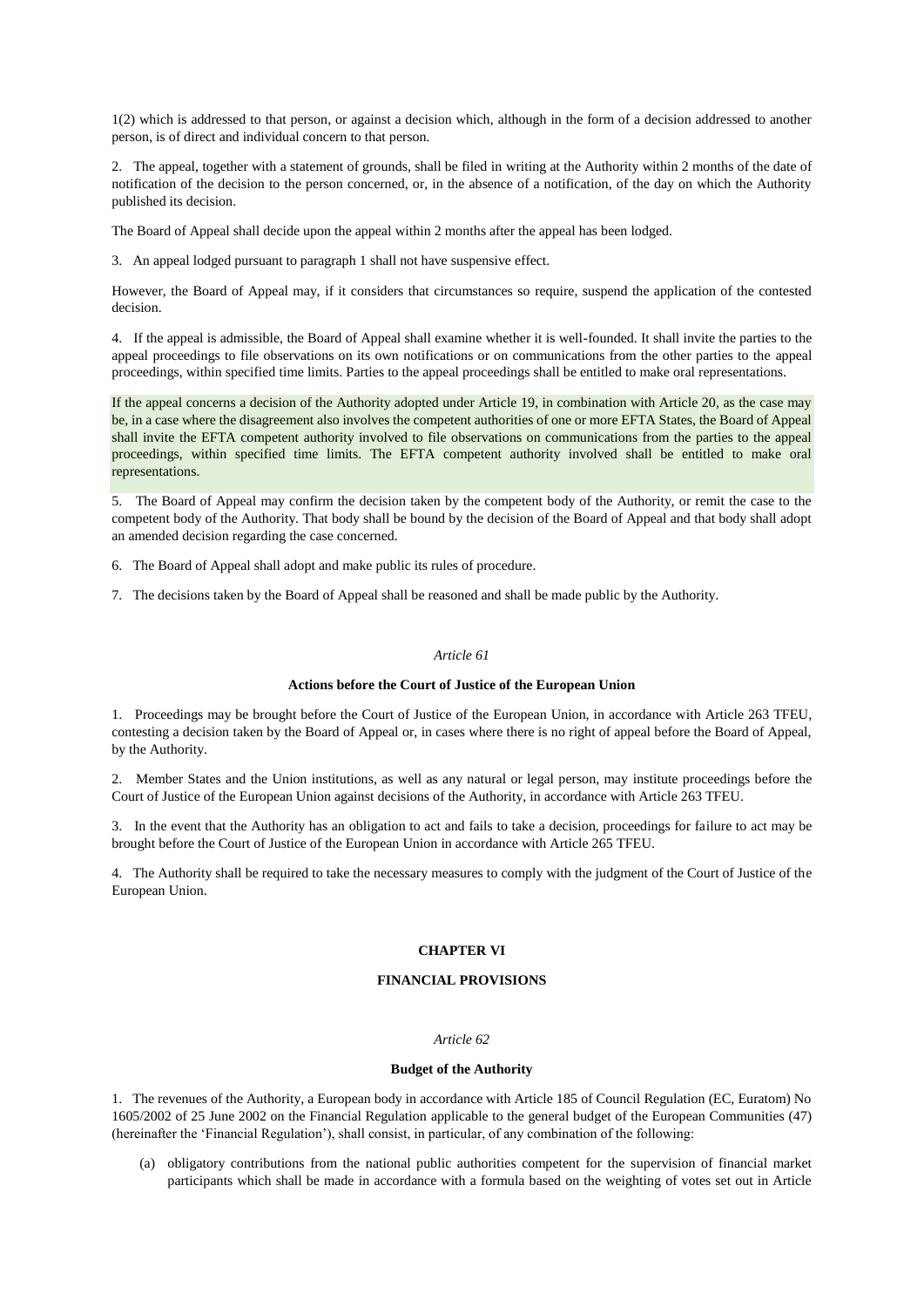3(3) of Protocol (No 36) on transitional provisions. For the purposes of this Article, Article 3(3) of Protocol (No 36) on transitional provisions shall continue to apply beyond the deadline of 31 October 2014 therein established;

The EFTA national public authorities shall contribute financially to the budget of the Authority in accordance with this point.

For the purpose of determining the obligatory contributions from the EFTA national public authorities competent for the supervision of financial market participants under this point, the weighting of each EFTA State shall be the following:

Iceland: 2 Liechtenstein: 1 Norway: 7

(b) a subsidy from the Union, entered in the General Budget of the European Union (Commission Section);

(c) any fees paid to the Authority in the cases specified in the relevant instruments of Union law.

2. The expenditure of the Authority shall include, at least, staff, remuneration, administrative, infrastructure professional training and operational expenses.

3. Revenue and expenditure shall be in balance.

4. Estimates of all Authority revenue and expenditure shall be prepared for each financial year, corresponding to the calendar year, and shall be presented in the budget of the Authority.

### *Article 63*

### **Establishment of the budget**

1. By 15 February each year, the Executive Director shall draw up a draft statement of estimates of revenue and expenditure for the following financial year, and shall forward it to the Management Board and the Board of Supervisors, together with the establishment plan. Each year, the Board of Supervisors shall, on the basis of the draft statement drawn up by the Executive Director and approved by the Management Board, produce a statement of estimates of revenue and expenditure of the Authority for the following financial year. That statement of estimates, including a draft establishment plan, shall be transmitted by the Board of Supervisors to the Commission by 31 March. Prior to adoption of the statement of estimates, the draft prepared by the Executive Director shall be approved by the Management Board.

2. The statement of estimates shall be transmitted by the Commission to the European Parliament and to the Council (hereinafter referred to together as the 'budgetary authority'), together with the draft budget of the European Union.

3. On the basis of the statement of estimates, the Commission shall enter in the draft budget of the European Union the estimates it deems necessary in respect of the establishment plan and the amount of the subsidy to be charged to the General Budget of the European Union in accordance with Articles 313 and 314 TFEU.

4. The budgetary authority shall adopt the establishment plan for the Authority. The budgetary authority shall authorise the appropriations for the subsidy to the Authority.

5. The budget of the Authority shall be adopted by the Board of Supervisors. It shall become final after the final adoption of the General Budget of the European Union. Where necessary, it shall be adjusted accordingly.

6. The Management Board shall, without delay, notify the budgetary authority of its intention to implement any project which may have significant financial implications for the funding of its budget, in particular any project relating to property, such as the rental or purchase of buildings. It shall inform the Commission thereof. If either branch of the budgetary authority intends to issue an opinion, it shall, within 2 weeks of receipt of the information on the project, notify the Authority of its intention to issue such an opinion. In the absence of a reply, the Authority may proceed with the planned operation.

7. For the first year of operation of the Authority, ending on 31 December 2011, the financing of the Authority by the Union is subject to an agreement by the budgetary authority as provided for in Point 47 of the Interinstitutional Agreement on budgetary discipline and sound financial management.

## *Article 64*

#### **Implementation and control of the budget**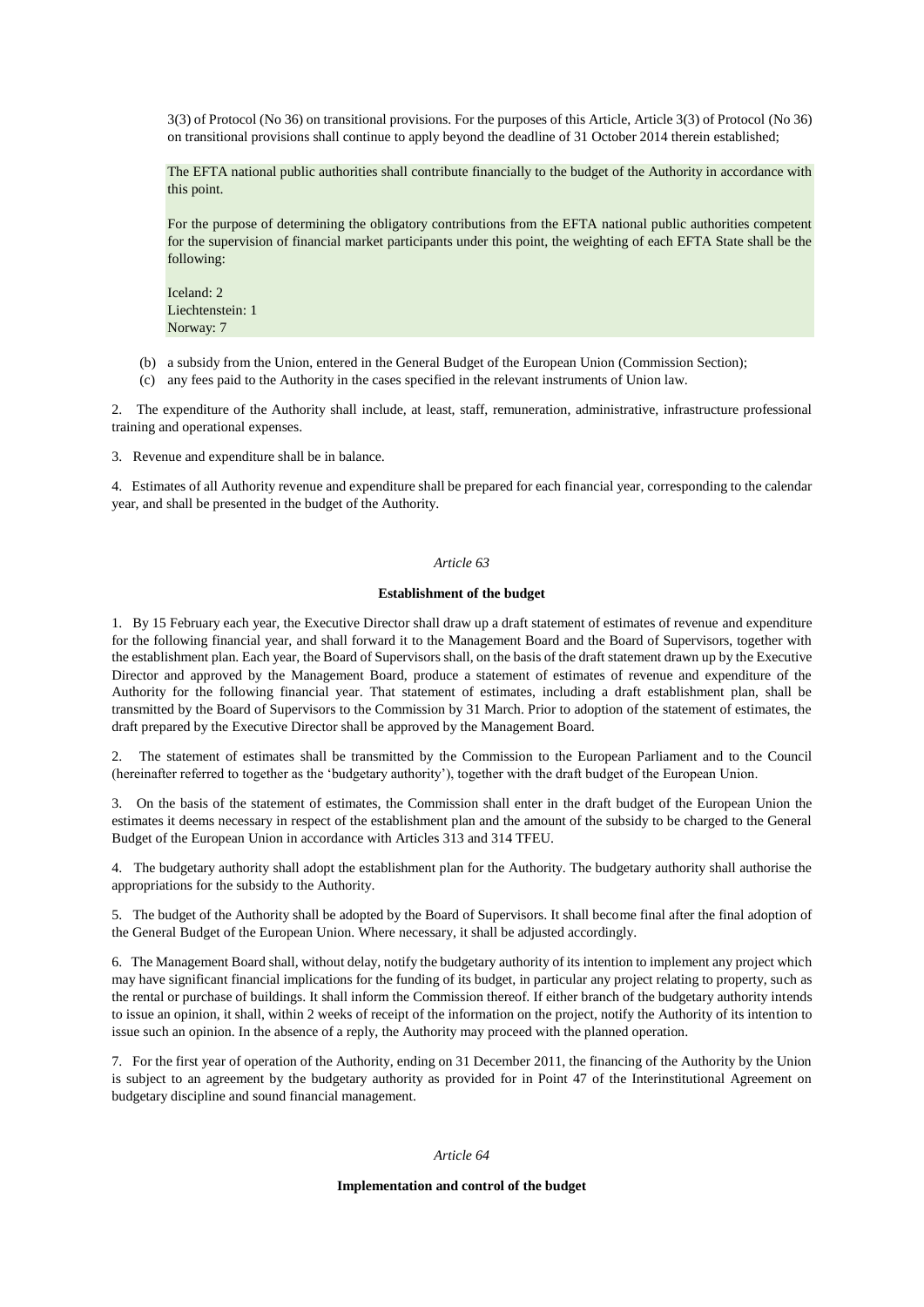1. The Executive Director shall act as authorising officer and shall implement the Authority's budget.

2. By 1 March following the completion of each financial year, the Authority's accounting officer shall forward to the Commission's accounting officer and to the Court of Auditors the provisional accounts, accompanied by the report on budgetary and financial management during the financial year. The Authority's accounting officer shall also send the report on budgetary and financial management to the members of the Board of Supervisors, the European Parliament and the Council by 31 March of the following year.

The Commission's accounting officer shall then consolidate the provisional accounts of the institutions and decentralised bodies in accordance with Article 128 of the Financial Regulation.

3. After receiving the observations of the Court of Auditors on the provisional accounts of the Authority in accordance with Article 129 of the Financial Regulation, the Executive Director, acting on his own responsibility, shall draw up the final accounts of the Authority and transmit them, for opinion, to the Management Board.

4. The Management Board shall deliver an opinion on the final accounts of the Authority.

5. The Executive Director shall transmit those final accounts, accompanied by the opinion of the Management Board, by 1 July following the completion of the financial year, to the Members of the Board of Supervisors, the European Parliament, the Council, the Commission and the Court of Auditors.

6. The final accounts shall be published.

7. The Executive Director shall send the Court of Auditors a reply to the latter's observations by 30 September. He shall also send a copy of that reply to the Management Board and the Commission.

8. The Executive Director shall submit to the European Parliament, at the latter's request and as provided for in Article 146(3) of the Financial Regulation, any information necessary for the smooth application of the discharge procedure for the financial year in question.

9. The European Parliament, following a recommendation from the Council acting by qualified majority, shall, before 15 May of the year  $N + 2$ , grant a discharge to the Authority for the implementation of the budget comprising revenue from the General Budget of the European Union and competent authorities for the financial year N.

## *Article 65*

## **Financial rules**

The financial rules applicable to the Authority shall be adopted by the Management Board after consulting the Commission. Those rules may not depart from Commission Regulation (EC, Euratom) No 2343/2002 of 19 November 2002 on the framework Financial Regulation for the bodies referred to in Article 185 of Council Regulation (EC, Euratom) No 1605/2002 on the Financial Regulation applicable to the general budget of the European Communities (48) unless the specific operational needs for the functioning of the Authority so require and only with the prior agreement of the Commission.

#### *Article 66*

#### **Anti-fraud measures**

1. For the purposes of combating fraud, corruption and any other illegal activity, Regulation (EC) No 1073/1999 shall apply to the Authority without any restriction.

2. The Authority shall accede to the Interinstitutional Agreement concerning internal investigations by OLAF and shall immediately adopt appropriate provisions for all staff of the Authority.

3. The funding decisions and the agreements and the implementing instruments resulting from them shall explicitly stipulate that the Court of Auditors and OLAF may, if need be, carry out on-the-spot checks on the beneficiaries of monies disbursed by the Authority as well as on the staff responsible for allocating these monies.

## **CHAPTER VII**

#### **GENERAL PROVISIONS**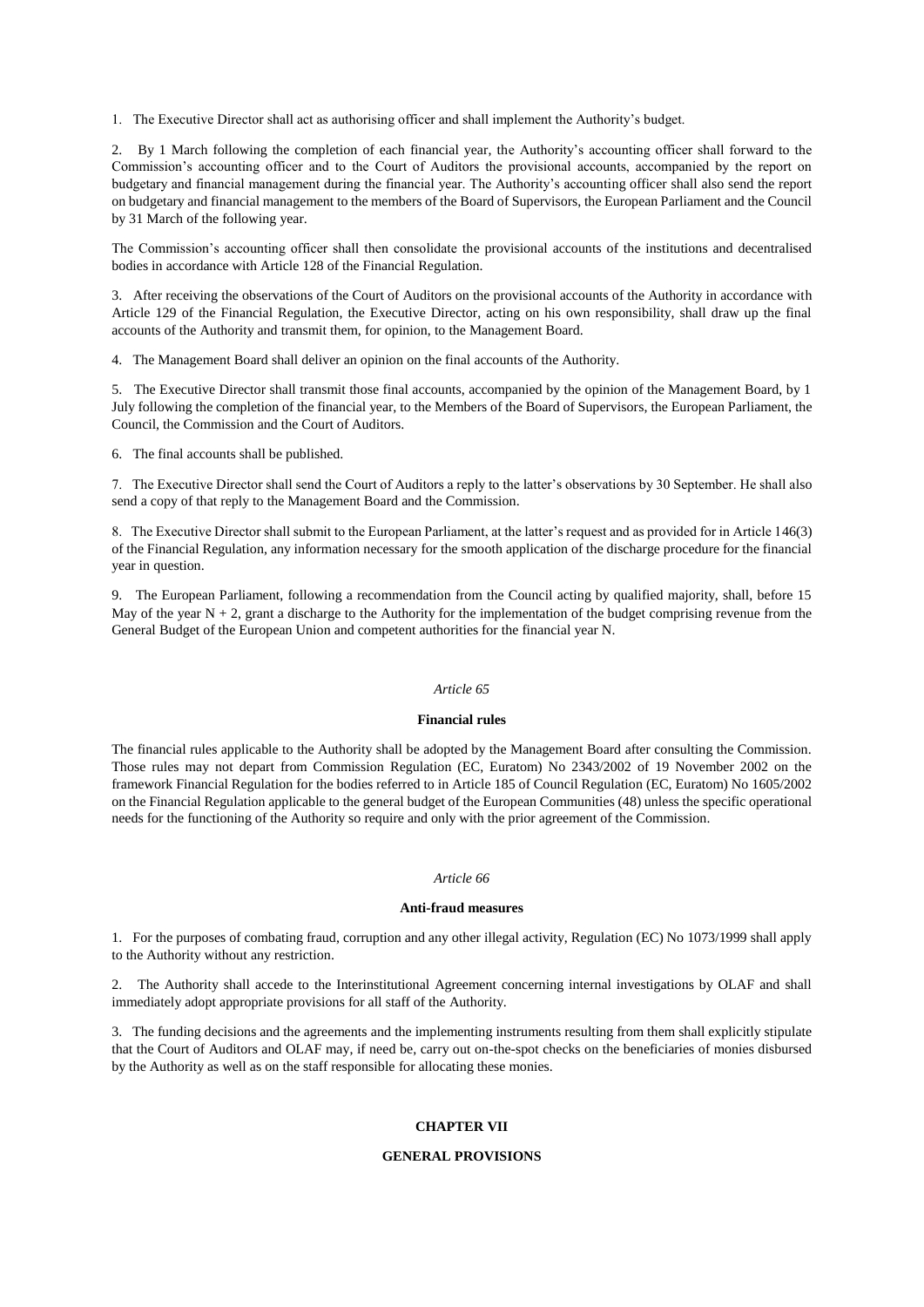#### *Article 67*

### **Privileges and immunities**

The Protocol (No 7) on the privileges and immunities of the European Union annexed to the Treaty on European Union and to the TFEU shall apply to the Authority and its staff.

The EFTA States shall apply to the Authority and its staff the Protocol (No 7) on the privileges and immunities of the European Union annexed to the Treaty on European Union and to the TFEU.

## *Article 68*

## **Staff**

1. The Staff Regulations, the Conditions of Employment of Other Servants and the rules adopted jointly by the Union institutions for the purpose of applying them shall apply to the staff of the Authority, including its Executive Director and its Chairperson.

2. The Management Board, in agreement with the Commission, shall adopt the necessary implementing measures, in accordance with the arrangements provided for in Article 110 of the Staff Regulations.

3. In respect of its staff, the Authority shall exercise the powers conferred on the appointing authority by the Staff Regulations and on the authority entitled to conclude contracts by the Conditions of Employment of Other Servants.

4. The Management Board shall adopt provisions to allow national experts from Member States to be seconded to the Authority.

5. By way of derogation from Articles 12(2)(a) and 82(3)(a) of the Conditions of Employment of Other Servants, nationals of the EFTA States enjoying their full rights as citizens may be engaged under contract by the Executive Director of the Authority." By way of derogation from Articles 12(2)(e), 82(3)(e) and 85(3) of the Conditions of Employment of Other Servants, the languages referred to in Article 129(1) of the EEA Agreement shall be considered by the Authority, in respect of its staff, as languages of the Union referred to in Article 55(1) of the Treaty on European Union.

#### *Article 69*

#### **Liability of the Authority**

1. In the case of non-contractual liability, the Authority shall, in accordance with the general principles common to the laws of the Member States, make good any damage caused by it or by its staff in the performance of their duties. The Court of Justice of the European Union shall have jurisdiction in any dispute over the remedying of such damage.

2. The personal financial liability and disciplinary liability of Authority staff towards the Authority shall be governed by the relevant provisions applying to the staff of the Authority.

### *Article 70*

## **Obligation of professional secrecy**

1. Members of the Board of Supervisors and the Management Board, the Executive Director, and members of the staff of the Authority including officials seconded by Member States on a temporary basis and all other persons carrying out tasks for the Authority on a contractual basis shall be subject to the requirements of professional secrecy pursuant to Article 339 TFEU and the relevant provisions in Union legislation, even after their duties have ceased.

Article 16 of the Staff Regulations shall apply to them.

In accordance with the Staff Regulations, the staff shall, after leaving service, continue to be bound by the duty to behave with integrity and discretion as regards the acceptance of certain appointments or benefits.

Neither Member States, the Union institutions or bodies, nor any other public or private body shall seek to influence staff members of the Authority in the performance of their tasks.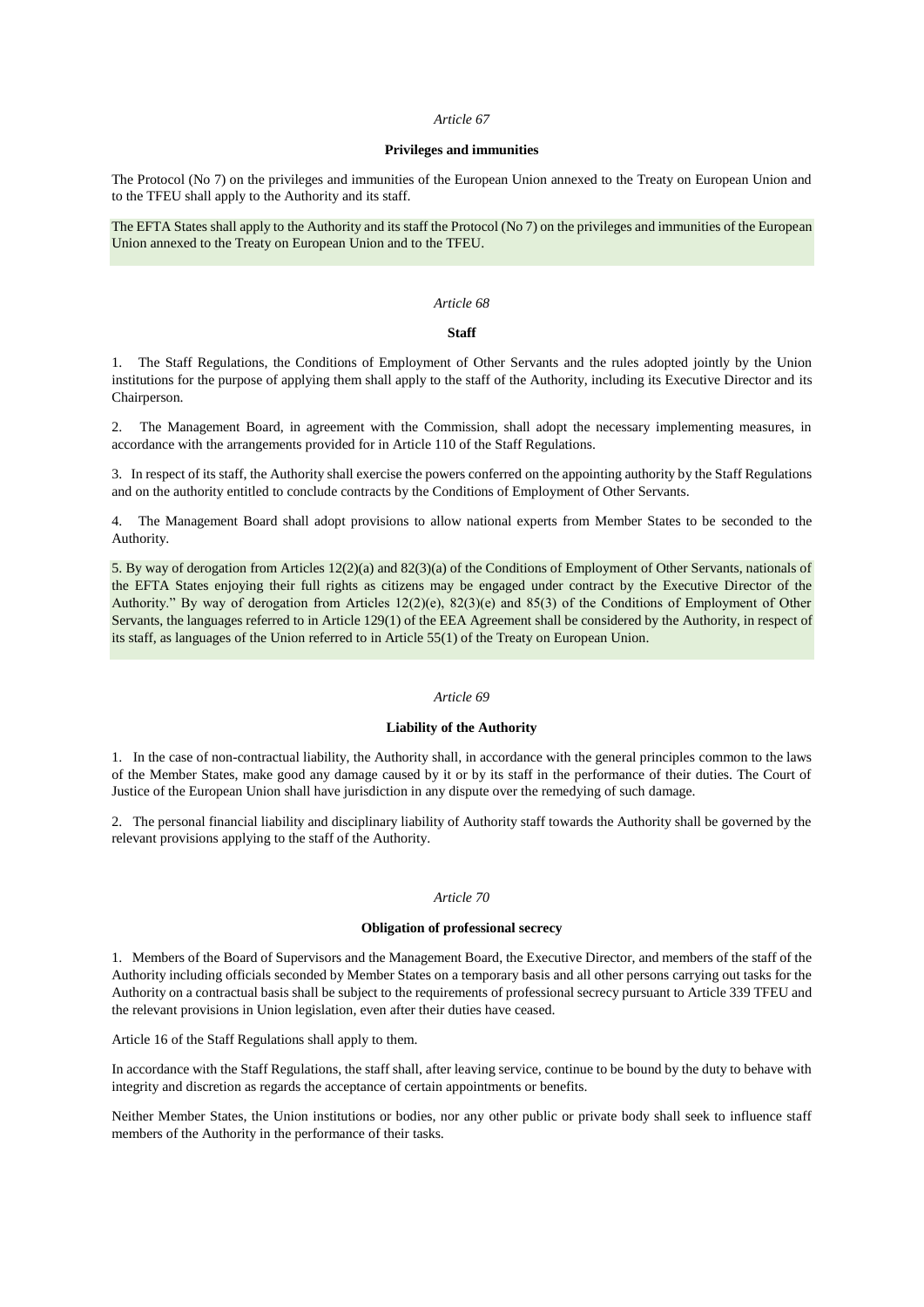2. Without prejudice to cases covered by criminal law, any confidential information received by persons referred to in paragraph 1 whilst performing their duties may not be divulged to any person or authority whatsoever, except in summary or aggregate form, such that individual financial market participants cannot be identified.

Moreover, the obligation under paragraph 1 and the first subparagraph of this paragraph shall not prevent the Authority and the national supervisory authorities from using the information for the enforcement of the acts referred to in Article 1(2), and in particular for legal procedures for the adoption of decisions.

3. Paragraphs 1 and 2 shall not prevent the Authority from exchanging information with national supervisory authorities in accordance with this Regulation and other Union legislation applicable to financial market participants.

That information shall be subject to the conditions of professional secrecy referred to in paragraphs 1 and 2. The Authority shall lay down in its internal rules of procedure the practical arrangements for implementing the confidentiality rules referred to in paragraphs 1 and 2.

4. The Authority shall apply Commission Decision 2001/844/EC/ECSC, Euratom of 29 November 2001 amending its internal Rules of Procedure (49).

#### *Article 71*

### **Data protection**

This Regulation shall be without prejudice to the obligations of Member States relating to their processing of personal data under Directive 95/46/EC or the obligations of the Authority relating to its processing of personal data under Regulation (EC) No 45/2001 when fulfilling its responsibilities.

## *Article 72*

#### **Access to documents**

1. Regulation (EC) No 1049/2001 shall apply to documents held by the Authority.

2. The Management Board shall, by 31 May 2011, adopt practical measures for applying Regulation (EC) No 1049/2001.

3. Decisions taken by the Authority pursuant to Article 8 of Regulation (EC) No 1049/2001 may be the subject of a complaint to the Ombudsman or of proceedings before the Court of Justice of the European Union, following an appeal to the Board of Appeal, as appropriate, in accordance with the conditions laid down in Articles 228 and 263 TFEU respectively.

4. Regulation (EC) No 1049/2001 of the European Parliament and of the Council of 30 May 2001 regarding public access to European Parliament, Council and Commission documents shall, for the application of the Regulation, apply to the competent authorities of the EFTA States in regard to documents prepared by the Authority.

## *Article 73*

#### **Language arrangements**

1. Council Regulation No 1 determining the languages to be used by the European Economic Community (50) shall apply to the Authority.

2. The Management Board shall decide on the internal language arrangements for the Authority.

3. The translation services required for the functioning of the Authority shall be provided by the Translation Centre for the Bodies of the European Union.

### *Article 74*

#### **Headquarters Agreement**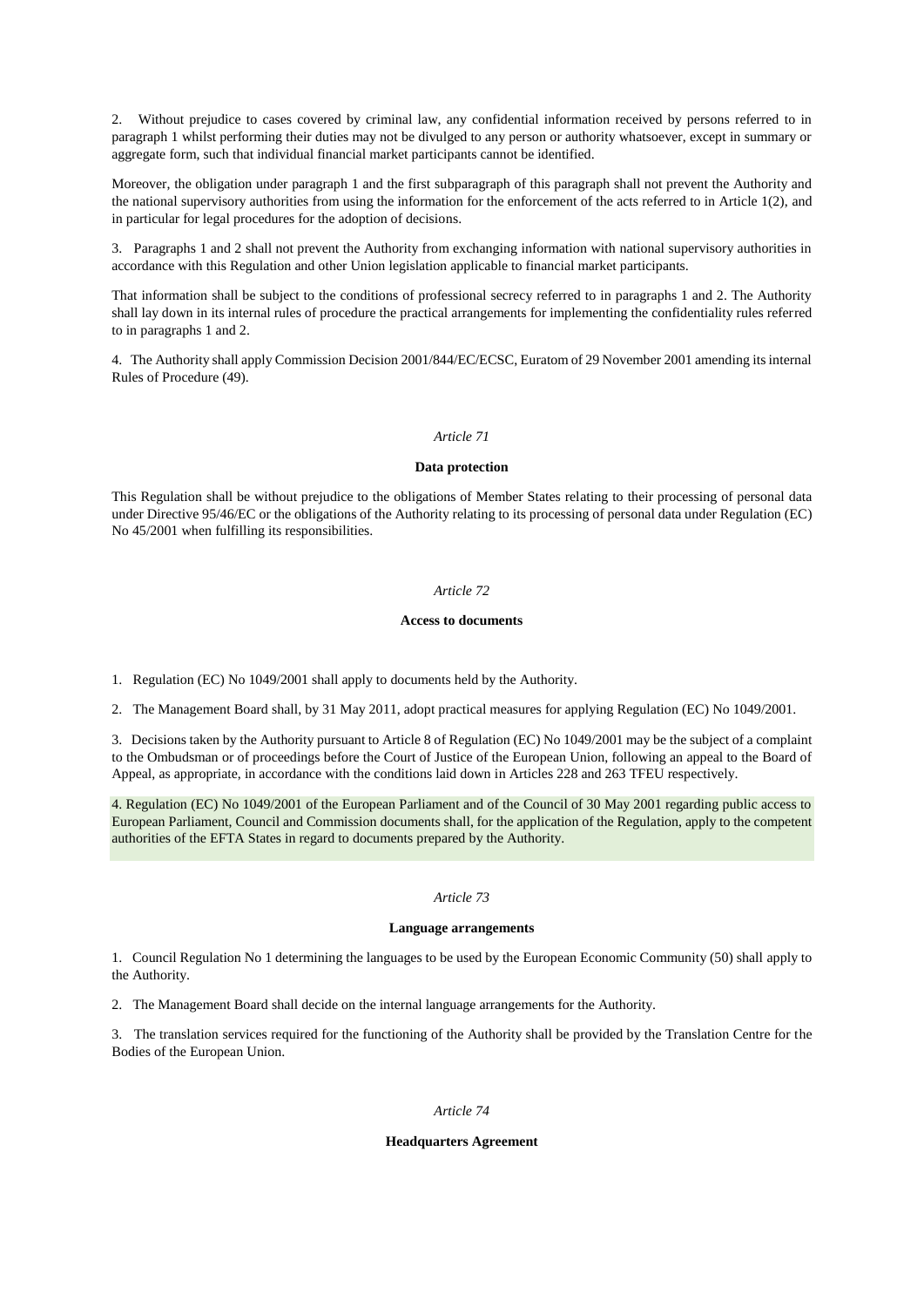The necessary arrangements concerning the accommodation to be provided for the Authority in the Member State where its seat is located and the facilities to be made available by that Member State, as well as the specific rules applicable in that Member State to the Executive Director, the members of the Management Board, the staff of the Authority and members of their families shall be laid down in a Headquarters Agreement between the Authority and that Member State concluded after obtaining the approval of the Management Board.

That Member State shall provide the best possible conditions to ensure the proper functioning of the Authority, including multilingual, European-oriented schooling and appropriate transport connections.

#### *Article 75*

#### **Participation of third countries**

1. Participation in the work of the Authority shall be open to third countries which have concluded agreements with the Union whereby they have adopted and are applying Union law in the areas of competence of the Authority as referred to in Article 1(2).

2. The Authority may cooperate with the countries referred to in paragraph 1, applying legislation which has been recognised as equivalent in the areas of competence of the Authority referred to in Article 1(2), as provided for in international agreements concluded by the Union in accordance with Article 216 TFEU.

3. Under the relevant provisions of the agreements referred to in paragraphs 1 and 2, arrangements shall be made specifying, in particular, the nature, scope and procedural aspects of the involvement of the countries referred to in paragraph 1 in the work of the Authority, including provisions relating to financial contributions and to staff. They may provide for representation, as an observer, on the Board of Supervisors, but shall ensure that those countries do not attend any discussions relating to individual financial market participants, except where there is a direct interest.

## **CHAPTER VIII**

## **TRANSITIONAL AND FINAL PROVISIONS**

#### *Article 76*

#### **Preparatory actions**

1. Following the entry into force of this Regulation, and before the establishment of the Authority, CESR shall act in close cooperation with the Commission to prepare for the replacement of CESR by the Authority.

2. Once the Authority has been established, the Commission shall be responsible for the administrative establishment and initial administrative operation of the Authority until the Authority has appointed an Executive Director.

For that purpose, until such time as the Executive Director takes up his duties following his appointment by the Board of Supervisors in accordance with Article 51, the Commission may assign one official on an interim basis in order to fulfil the functions of the Executive Director. That period shall be limited to the time necessary for the appointment of an Executive Director of the Authority.

The interim Executive Director may authorise all payments covered by credits provided in the budget of the Authority, once approved by the Management Board and may conclude contracts, including staff contracts following the adoption of the Authority's establishment plan.

3. Paragraphs 1 and 2 are without prejudice to the powers of the Board of Supervisors and the Management Board.

4. The Authority shall be considered the legal successor of CESR. By the date of establishment of the Authority, all assets and liabilities and all pending operations of CESR shall be automatically transferred to the Authority. The CESR shall establish a statement showing its closing asset and liability situation as of the date of that transfer. That statement shall be audited and approved by CESR and by the Commission.

### *Article 77*

#### **Transitional staff provisions**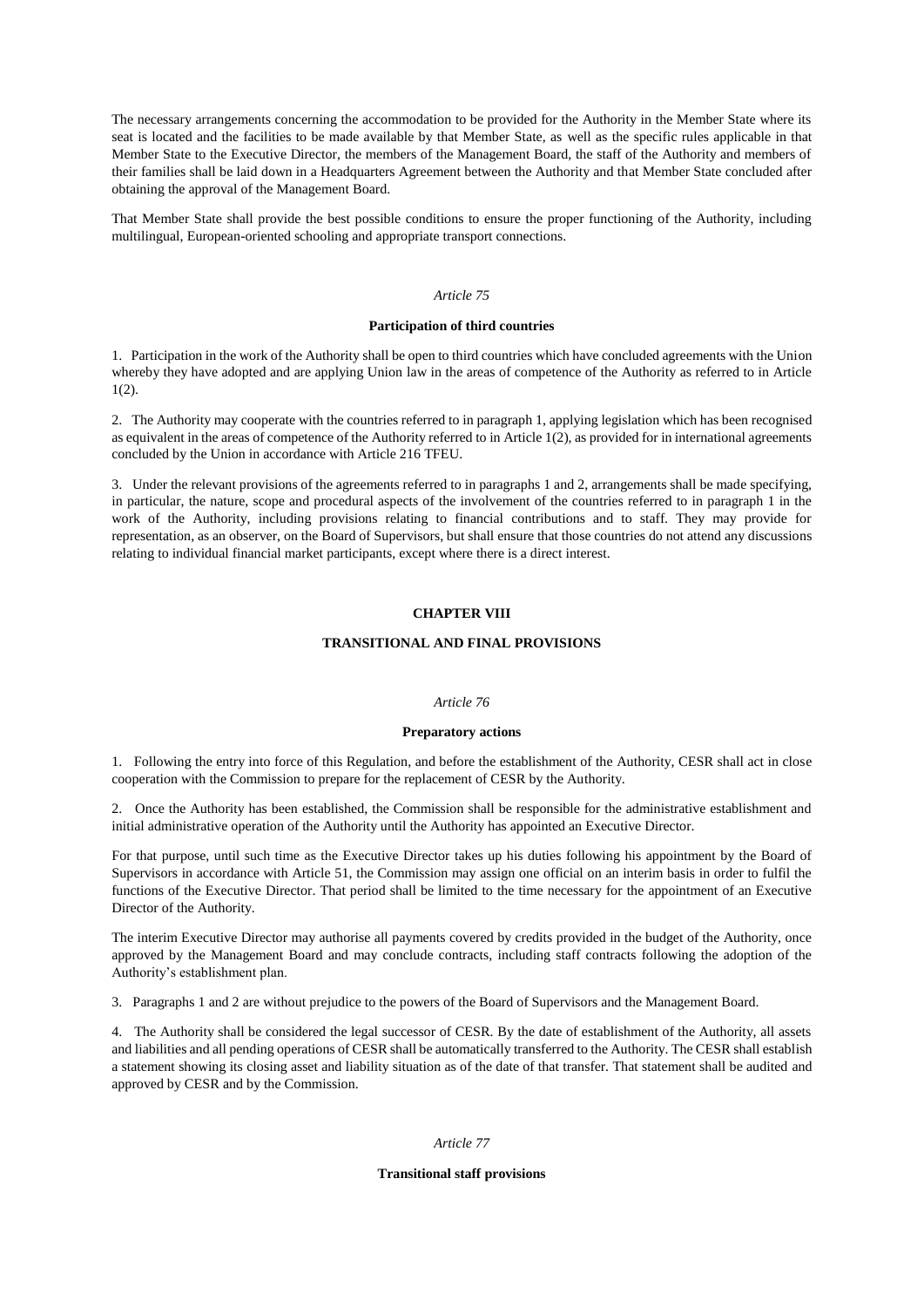1. By way of derogation from Article 68, all employment contracts and secondment agreements concluded by CESR or its Secretariat and in force on 1 January 2011 shall be honoured until their expiry date. They may not be extended.

2. All members of staff under contracts referred to in paragraph 1 shall be offered the possibility of concluding temporary agent contracts under Article 2(a) of the Conditions of Employment of Other Servants at the various grades as set out in the Authority's establishment plan.

An internal selection limited to staff who have contracts with CESR or its Secretariat shall be carried out after the entry into force of this Regulation by the authority authorised to conclude contracts in order to check the ability, efficiency and integrity of those to be engaged. The internal selection procedure shall take full account of the skills and experience demonstrated by the individuals' performance prior to the engagement.

3. Depending on the type and level of functions to be performed, successful applicants shall be offered temporary agents' contracts of a duration corresponding at least to the time remaining under the prior contract.

4. The relevant national law relating to labour contracts and other relevant instruments shall continue to apply to staff members with prior contracts who choose not to apply for temporary agent's contracts or who are not offered temporary agents contracts in accordance with paragraph 2.

#### *Article 78*

#### **National provisions**

The Member States shall make such provision as is appropriate to ensure the effective application of this Regulation.

## *Article 79*

#### **Amendments**

Decision No 716/2009/EC is hereby amended in so far as CESR is removed from the list of beneficiaries set out in Section B of the Annex to that Decision.

Article 80

Repeal

Commission Decision 2009/77/EC, establishing CESR, is hereby repealed with effect from 1 January 2011.

## *Article 81*

#### **Review**

1. By 2 January 2014 and every 3 years thereafter, the Commission shall publish a general report on the experience acquired as a result of the operation of the Authority and the procedures laid down in this Regulation. That report shall evaluate, inter alia:

- (a) the convergence in supervisory practices reached by competent authorities,
	- i. the convergence in functional independence of the competent authorities and in standards equivalent to corporate governance;
	- ii. the impartiality, objectivity and autonomy of the Authority;
- (b) the functioning of the colleges of supervisors;
- (c) the progress achieved towards convergence in the fields of crisis prevention, management and resolution, including Union funding mechanisms;
- (d) the role of the Authority as regards systemic risk;
- (e) the application of the safeguard clause established in Article 38;
- (f) the application of the binding mediation role established in Article 19.

2. The report referred to in paragraph 1 shall also examine whether: